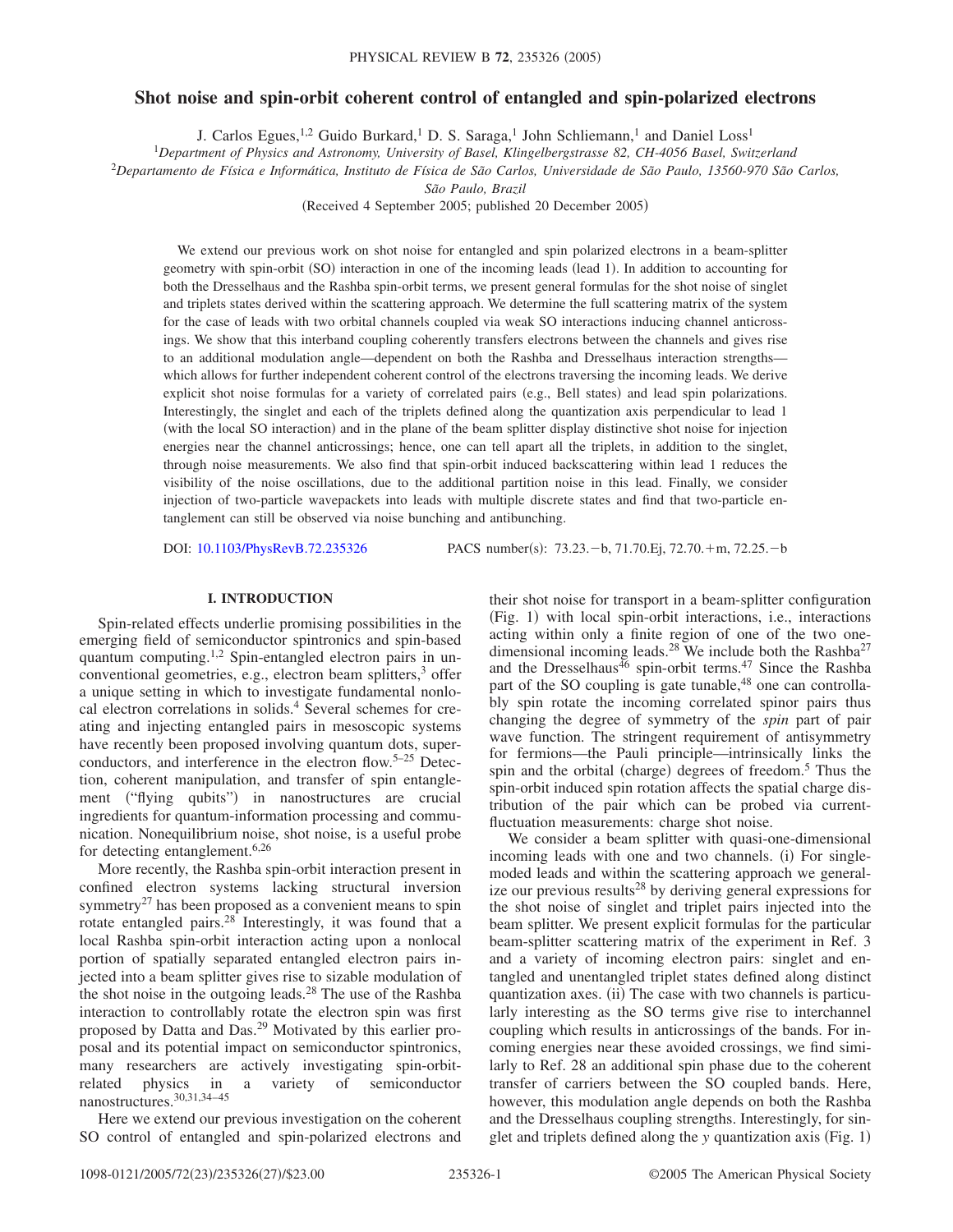

FIG. 1. (Color online) (a) Spin-entangled electrons injected into a beam-splitter setup with spin-orbit interactions, Rashba and Dresselhaus, within a finite region  $L$  of lead 1. The strength  $\alpha$  of the Rashba interaction can, in principle, be controlled via a top gate so as to be equal or unequal to the Dresselhaus coupling  $\beta$ . For two orbital channels in lead 1 and  $\alpha = \beta$ , no SO-induced band mixing occurs, right panel (b). For  $\alpha \neq \beta$  (or when either  $\alpha = 0$  or  $\beta = 0$ ) the bands anti cross, left panel (b). Only a single spin rotation  $\theta_{SO}$  $=2m\sqrt{\alpha^2+\beta^2L/\hbar^2}$  is present for  $\alpha = \beta$ , while an additional "mixing" spin rotation  $\theta_d$  modulates the electron transport in lead 1 for  $\alpha$  $\neq \beta$  and impinging energies near the crossing  $\varepsilon \approx \varepsilon_c$ . This modulation appears in the current fluctuations (shot noise) measured in lead 3. In particular, each of the triplets—for a quantization axis along the *y* direction—exhibits a distinctive noise as a function of  $(\theta_{\text{SO}}, \theta_d)$ .

and injected into only one of the two channels of the incoming leads, we find that *each* of the triplet (besides the singlet) pairs displays distinctive noise modulations. This provides a way of distinguishing all of these triplet pairs via noise measurements. The interband coupling controlling the extra phase can, in principle, be varied via independent side gates which change the width of the incoming channels;<sup>28</sup> this provides an additional mechanism for electric spin control. Moreover, for tuned SO couplings (i.e., equal strengths) the Rashba and Dresselhaus terms partially cancel themselves out, thus giving rise to parabolic-band crossings for arbitrary strength of the SO interaction,  $49$  Fig. 1(b). This allows for the propagation of electron spins protected against nonmagnetic scattering, i.e., robust entangled or unentangled spin pairs.

We also consider spin-polarized injection<sup>50,51</sup> into the beamsplitter. Here we find that noise measurement can probe the spin polarization of the Fermi-liquid leads along distinct quantization directions. We also discuss the effects of backscattering in the incoming leads, due to, e.g., the potential discontinuities at the entrance and exit of the SO active region in lead 1 (see Appendix B for an explicit evaluation of the transmission coefficient for electrons crossing a 1D lead with SO interaction). Backscattering reduces the visibility of the shot noise oscillations, because of the additional partition noise in the incoming leads. Finally, we investigate transport of injected two-particle wave packets into leads with multiple discrete states but without SO interaction. Similarly to our previous results<sup>6</sup> with ordinary two-particle pairs (i.e., "plane waves"), we find that two-particle entanglement can

also be detected via noise measurements (bunching and antibunching) even with incoming wave packets.

This paper is organized as follows. In Sec. II we introduce the spin-orbit Hamiltonian in one-dimensional (1D) channels. We consider both the Rashba and the Dresselhaus SO terms. We present exact and approximate solutions for wires with, respectively, equal and unequal (Rashba and Dresselhaus) SO coupling strengths. The full SO transfer matrix for wires with one and two (coupled) channels is also derived. The boundary conditions for the two coupled channel case are discussed in detail. In Sec. III we present the basics of the scattering formalism for current and shot noise of spinentangled electron pairs and spin-polarized electrons. We derive general formulas for the shot noise of singlet and triplet pairs injected into a beam splitter with an arbitrary scattering matrix (Sec. III B). The effect of backscattering is also discussed (Sec. III C) for electron pairs in single-moded incoming leads. We present many specific formulas for the noise of Bell pairs, electron pairs defined along distinct quantization axes for both single- and double-moded wires. Noise for spin-polarized injection is discussed in (Sec. III D). We also consider (Sec. III E) the injection of entangled and unentangled wavepackets into leads with multiple energy levels. We summarize our results and conclusions in Sec. IV. Many technical details of our calculation are discussed in the Appendixes A–E.

# **II. SPIN-ORBIT COUPLING IN 1D CHANNELS: RASHBA AND DRESSELHAUS**

Quantum wires can be defined from two-dimensional electron gases by further constraining the electron motion to one spatial direction via, for instance, gate electrodes. When the underlying 2DEG has spin-orbit interactions of the Dresselhaus<sup>46</sup> and Rashba<sup>27</sup> types, due to bulk inversion asymmetry (BIA) and structural inversion asymmetry (SIA), respectively, the 1D channel so formed will also present such interaction terms.52 The Hamiltonian of a 2DEG with spin orbit interaction and an additional gate-induced confining potential  $V(y)$  reads

$$
H = -\frac{\hbar^2}{2m} \left( \frac{\partial^2}{\partial x^2} + \frac{\partial^2}{\partial y^2} \right) + V(y) + i\alpha (\sigma_y \partial_x - \sigma_x \partial_y) + i\beta (\sigma_y \partial_y - \sigma_x \partial_x),
$$
 (1)

where  $\partial_i \equiv \partial/\partial i$ ,  $i = x, y$  and the third and fourth terms are the usual Rashba (strength  $\alpha$ ) and the linearized Dresselhaus (strength  $\beta$ ) SO terms, respectively.

#### **A.** Exact solution:  $\alpha = \beta$  case

Similarly to the two-dimensional case treated in Ref. 49, the SO wire problem here is exactly solvable for tuned couplings  $|\alpha| = \beta$ . Let us first consider the general case of a twodimensional electron gas with an arbitrary scalar potential  $V(\vec{r})$  which can, e.g, describe static nonmagnetic impurities, or further confinements creating a quantum wire or a quantum dot. At the symmetry points  $\alpha = \pm \beta$  the operator  $\Sigma$  $= (\sigma^x \pm \sigma^y)/\sqrt{2}$  provides an additional conserved quantity,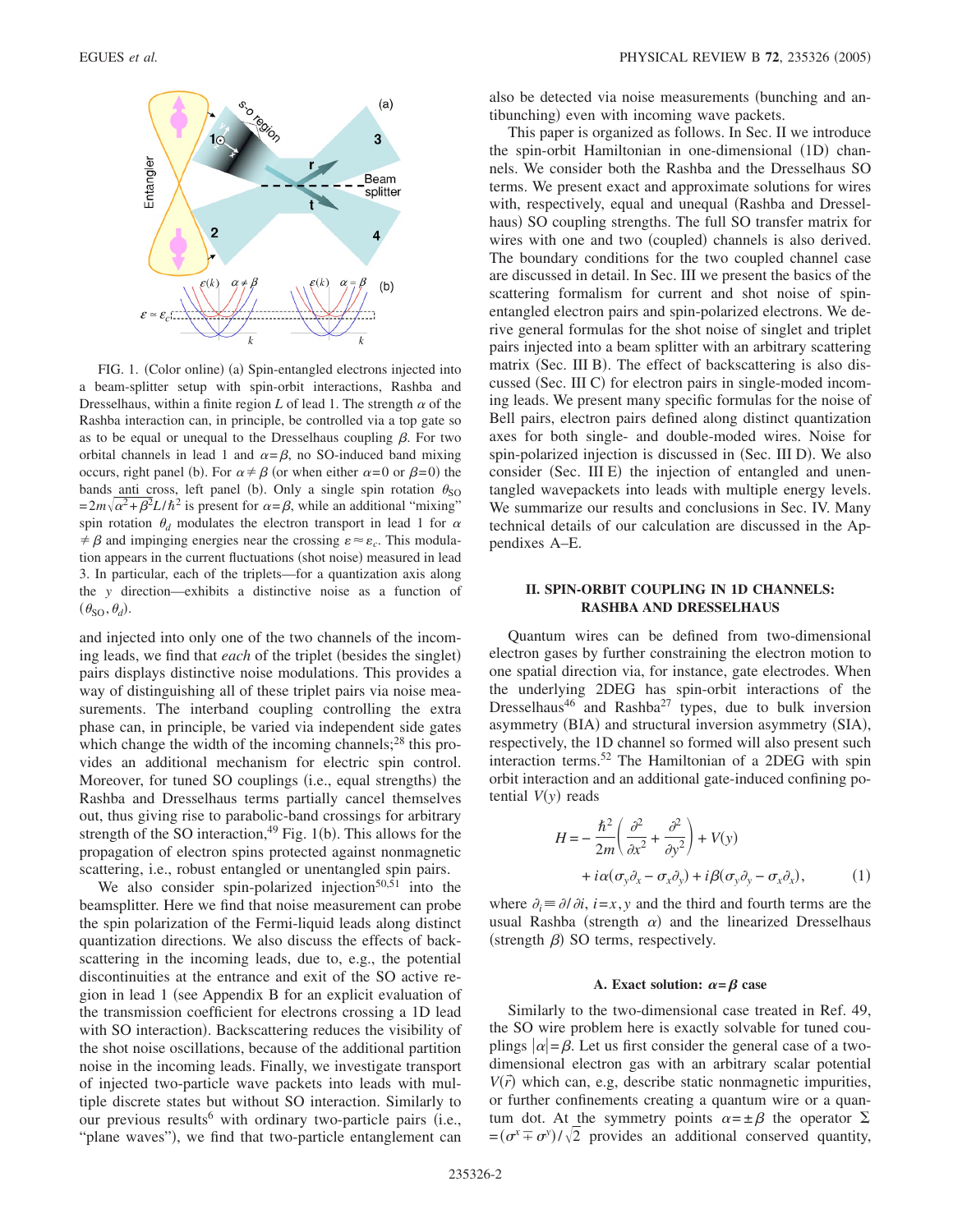and a general eigenstate of  $H$  and  $\Sigma$  reads (for  $\alpha = -\beta$ )

$$
\psi_{\pm}(\vec{r}) = \frac{1}{\sqrt{2}} \begin{pmatrix} 1 \\ \pm e^{i\pi/4} \end{pmatrix} \varphi(\vec{r}) e^{\mp i\sqrt{2}\alpha m(x-y)/\hbar^2}
$$
(2)

in the  $\sigma_z$  basis. The function  $\varphi(\vec{r})$  fulfills the usual spinindependent Schrödinger equation

$$
\left(-\frac{\hbar^2}{2m}\nabla^2 + V(\vec{r})\right)\varphi(\vec{r}) = \left(\varepsilon + \frac{2\alpha^2 m}{\hbar^2}\right)\varphi(\vec{r}),\tag{3}
$$

and  $\varepsilon$  is the energy eigenvalue of the wave function  $\psi_{\pm}(\vec{r})$ with  $\Sigma = \pm 1$ . Now consider a quantum wire along the *x* direction, i.e.,  $V(\vec{r}) = V(y)$ . At  $\alpha = -\beta$  the wave functions are of the form (2) with  $\varphi_n(\vec{r}) = \phi_n(y) \exp[i(k \pm \sqrt{2\alpha m/\hbar^2})x]/\sqrt{L_x}$ ,  $L_x$ is a normalizing length, such that the full wave function reads

$$
\psi_{n,\pm}(\vec{r}) = \frac{1}{\sqrt{2}} \begin{pmatrix} 1 \\ \pm e^{i\pi/4} \end{pmatrix} \frac{e^{ikx}}{\sqrt{L_x}} \phi_n(y) e^{\pm i\sqrt{2}\alpha m y/\hbar^2},\tag{4}
$$

where  $\phi_n(y)$  obeys the usual Schrödinger equation for the transverse variable *y* with quantized eigenvalues  $\tilde{\epsilon}_n$ . The eigenstates (4) are characterized by the subband index *n* and the wave number *k*, and the corresponding eigenenergies are given by  $\epsilon_n^{\pm}(k) = \tilde{\epsilon}_n + (\hbar^2/2m)(k \pm \sqrt{2\alpha m/\hbar^2})^2 - 2\alpha^2 m/\hbar^2$ . Note that, similarly to the two-dimensional case discussed earlier, $49$  the wire energy dispersions here are also parabolic—for *any* strength of the  $|\alpha| = \beta$  coupling, see Fig.  $1(b)$ .

#### **B.** Approximate solutions:  $\alpha \neq \beta$  case

For unequal couplings we first solve the quantum wire problem in the absence of spin orbit coupling and then use this solution as a basis to write down the Hamiltonian matrix with the SO terms. Here we neglect any additional SO terms arising from the further confinement<sup>30</sup>  $V(y)$ .

#### *1. Quantum wire eigenstates*

The solution to Eq.  $(1)$  without the SO terms is

$$
\varphi_{k,n,\sigma_z}(x,y) = \frac{e^{ikx}}{\sqrt{L_x}} \phi_n(y) |\sigma_z\rangle, \tag{5}
$$

where  $|\sigma_z\rangle \in \{|\uparrow\rangle_z |\downarrow\rangle_z\}$  is the electron spin state in the  $\sigma_z$ basis, with eigenvalues

$$
\varepsilon_{k,n,\sigma_z} = \frac{\hbar^2 k^2}{2m} + \epsilon_n,\tag{6}
$$

and  $n=a, b, \ldots$ , denoting the transverse modes with energies  $\epsilon_n$  (note that  $\tilde{\epsilon}_n = \epsilon_n$  in the absence of SO). The transverse confining eigenfunctions  $\phi_n(y)$  obey the 1D Schödinger equation

$$
-\frac{\hbar^2}{2m}\frac{d^2\phi_n(y)}{dy^2} + V(y)\phi_n(y) = \epsilon_n\phi_n(y). \tag{7}
$$

The confining potential in Eq. (7) is arbitrary. Later on we consider an explicit form (obtained for hard-wall confinement) so as to obtain simple estimates.

#### *2. Rashba-Dresselhaus wire*

We can derive a reduced Hamiltonian for our quantum wire with SO by expanding the solution of Eq.  $(1)$  in the basis of the wire without SO,  $\{\varphi_{k,a,\uparrow}, \varphi_{k,a,\downarrow}, \varphi_{k,b,\uparrow}, \varphi_{k,b,\downarrow}\}.$ Here we consider only two wire modes. We then find

$$
H = \begin{bmatrix} \frac{\hbar^2 k^2}{2m} + \epsilon_a & (i\alpha + \beta)k & 0 & (-i\alpha + \beta)d_{ab} \\ (-i\alpha + \beta)k & \frac{\hbar^2 k^2}{2m} + \epsilon_a & (-i\alpha - \beta)d_{ab} & 0 \\ 0 & (i\alpha - \beta)d_{ab}^* & \frac{\hbar^2 k^2}{2m} + \epsilon_b & (i\alpha + \beta)k \\ (i\alpha + \beta)d_{ab}^* & 0 & (-i\alpha + \beta)k & \frac{\hbar^2 k^2}{2m} + \epsilon_b \end{bmatrix}.
$$
 (8)

The matrix element

$$
d_{ab} = -d_{ba}^* \equiv \langle \phi_a | \partial/\partial y | \phi_b \rangle \tag{9}
$$

in Eq. (8) defines the SO induced interband mixing between the wire modes arising from the SO terms proportional to  $p_y$ in Eq. (1). For hard-wall confinement  $d_{ab} = 8/3w$ , where *w* is the wire width. It is convenient to rewrite the above matrix in the basis of the eigenstates corresponding to  $d_{ab} = 0$ . For null interband coupling the Hamiltonian decouples into two sets of SO bands

$$
\varepsilon_n^s(k) = \frac{\hbar^2 k^2}{2m} + \epsilon_n - sk\sqrt{\alpha^2 + \beta^2},\tag{10}
$$

where  $n=a$ , *b* and  $s=\pm$ , and eigenvectors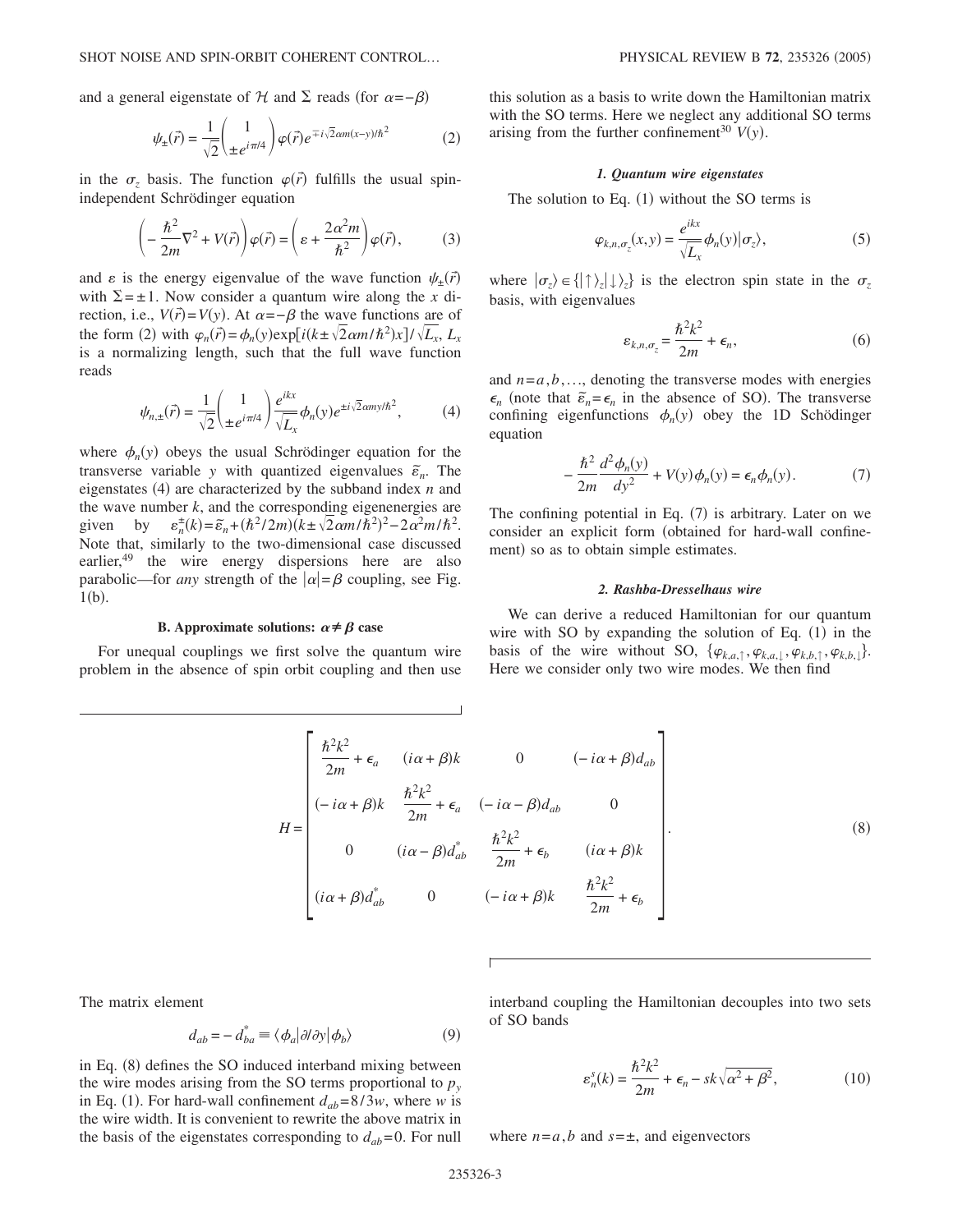with

$$
|s\rangle = \frac{1}{\sqrt{2}} \begin{pmatrix} 1 \\ -s\xi \end{pmatrix} = \frac{1}{\sqrt{2}} (|\uparrow\rangle_z - s\xi| \downarrow\rangle_z),
$$
 (12)

where

$$
\xi = \sqrt{\alpha^2 + \beta^2} / (i\alpha + \beta). \tag{13}
$$

We define the transformed Hamiltonian matrix as *H*  $=U^{\dagger}HU$ , with

$$
U = \frac{1}{\sqrt{2}} \begin{pmatrix} 1 & 1 & 0 & 0 \\ -\xi & \xi & 0 & 0 \\ 0 & 0 & 1 & 1 \\ 0 & 0 & -\xi & \xi \end{pmatrix} .
$$
 (14)

We find

$$
\overline{H} = \begin{pmatrix}\n\epsilon_a^+ & 0 & 2id_{ab}\frac{\alpha\beta}{\sqrt{\alpha^2 + \beta^2}} & -d_{ab}\frac{\alpha^2 - \beta^2}{\sqrt{\alpha^2 + \beta^2}} \\
0 & \epsilon_a^- & d_{ab}\frac{\alpha^2 - \beta^2}{\sqrt{\alpha^2 + \beta^2}} & -2id_{ab}\frac{\alpha\beta}{\sqrt{\alpha^2 + \beta^2}} \\
-2id_{ab}^* \frac{\alpha\beta}{\sqrt{\alpha^2 + \beta^2}} & d_{ab}^* \frac{\alpha^2 - \beta^2}{\sqrt{\alpha^2 + \beta^2}} & \epsilon_b^+ & 0 \\
-d_{ab}^* \frac{\alpha^2 - \beta^2}{\sqrt{\alpha^2 + \beta^2}} & 2id_{ab}^* \frac{\alpha\beta}{\sqrt{\alpha^2 + \beta^2}} & 0 & \epsilon_b^-\n\end{pmatrix}.
$$
\n(15)

The diagonalization of Eq. (15) is straightforward; the eigenenergies are

$$
\varepsilon_{s,s'}(k) = \frac{\hbar^2 k^2}{2m} + \frac{1}{2}(\epsilon_b + \epsilon_a) + s\frac{1}{2}\sqrt{(\epsilon_b - \epsilon_a)^2 + 4(|d_{ab}|^2 + k^2)(\alpha^2 + \beta^2) + s^2 + 4k\sqrt{(\alpha^2 + \beta^2)(\epsilon_b - \epsilon_a)^2 + 16|d_{ab}|^2\alpha^2\beta^2}},
$$
(16)

where  $s, s' = \pm$ . The corresponding eigenfunctions are too lengthy to be shown here. Figure  $1(b)$  shows the above energy dispersions for  $\alpha \neq \beta$  and  $\alpha = \beta$  for nonzero interband coupling *dab*. In general, the energy dispersions present avoided crossings for  $\alpha \neq \beta$ . In contrast, the SO tuned  $\alpha = \beta$ case has eigenvalues which are quadratic in *k* with *no* avoided crossings. This *k* dependence is easily seen by setting  $\alpha = \beta$  in Eq. (16)

$$
\varepsilon_{s,s'}(k) = \frac{\hbar^2 k^2}{2m} + \frac{1}{2} (\epsilon_b + \epsilon_a) + s\sqrt{2}k\alpha
$$

$$
+ s'\frac{1}{2}\sqrt{(\epsilon_b - \epsilon_a)^2 + 8\alpha^2 |d_{ab}|^2}.
$$
 (17)

In what follows we discuss in more detail the cases *dab*  $=0$  and  $d_{ab} \neq 0$  corresponding to the uncoupled and interband-coupled channels, respectively. We emphasize again that the interband coupling described by the matrix element  $d_{ab}$  is purely induced by the SO. As we will see below, the uncoupled case gives rise to a single spin-rotation modulation. The interband coupled case, on the other hand, will have two independent modulation angles for injected electrons with energies near the band crossings.

### **C.** Uncoupled 1D channels  $(d_{ab}=0)$ : Single spin rotation  $\theta_R$

Here we have in mind a two-terminal geometry with the source and drain connected by a Rashba-Dresselhaus wire. For simplicity, we neglect the band offsets between the various interfaces. That is, we assume a unity transmission through the SO region.<sup>53</sup> Finite offsets give rise to Fabry-Perot-type oscillations which further modulate the transport properties<sup>31</sup> of the system. The uncoupled case  $(d_{ab}=0)$  considered here should be a good approximation also for finite  $d_{ab}$ , provided that  $\alpha | d_{ab} |$  be much smaller than the interband energy separation  $(\alpha|d_{ab}| \ll \epsilon_b - \epsilon_a)$ . The solution for  $d_{ab} = 0$  is straightforward (see Ref. 31 for the case where only the Rashba coupling is active). From Eq. (15), which is diagonal for  $d_{ab} = 0$ , we immediately obtain the two sets of SO bands  $[Eq. (10)]$  which we rewrite as

$$
\varepsilon_{a,b}^{(s)}(k) = \frac{\hbar^2}{2m}(k - sk_{\rm SO})^2 + \epsilon_{a,b} - \frac{\hbar^2 k_{\rm SO}^2}{2m}, \quad s = \pm \,, \quad (18)
$$

where

$$
k_{\rm SO} \equiv m \sqrt{\alpha^2 + \beta^2}/\hbar^2 \tag{19}
$$

is the SO wave vector. The corresponding eigenvectors are given in Eqs. (11) and (12). For  $d_{ab} = 0$  the SO bands cross at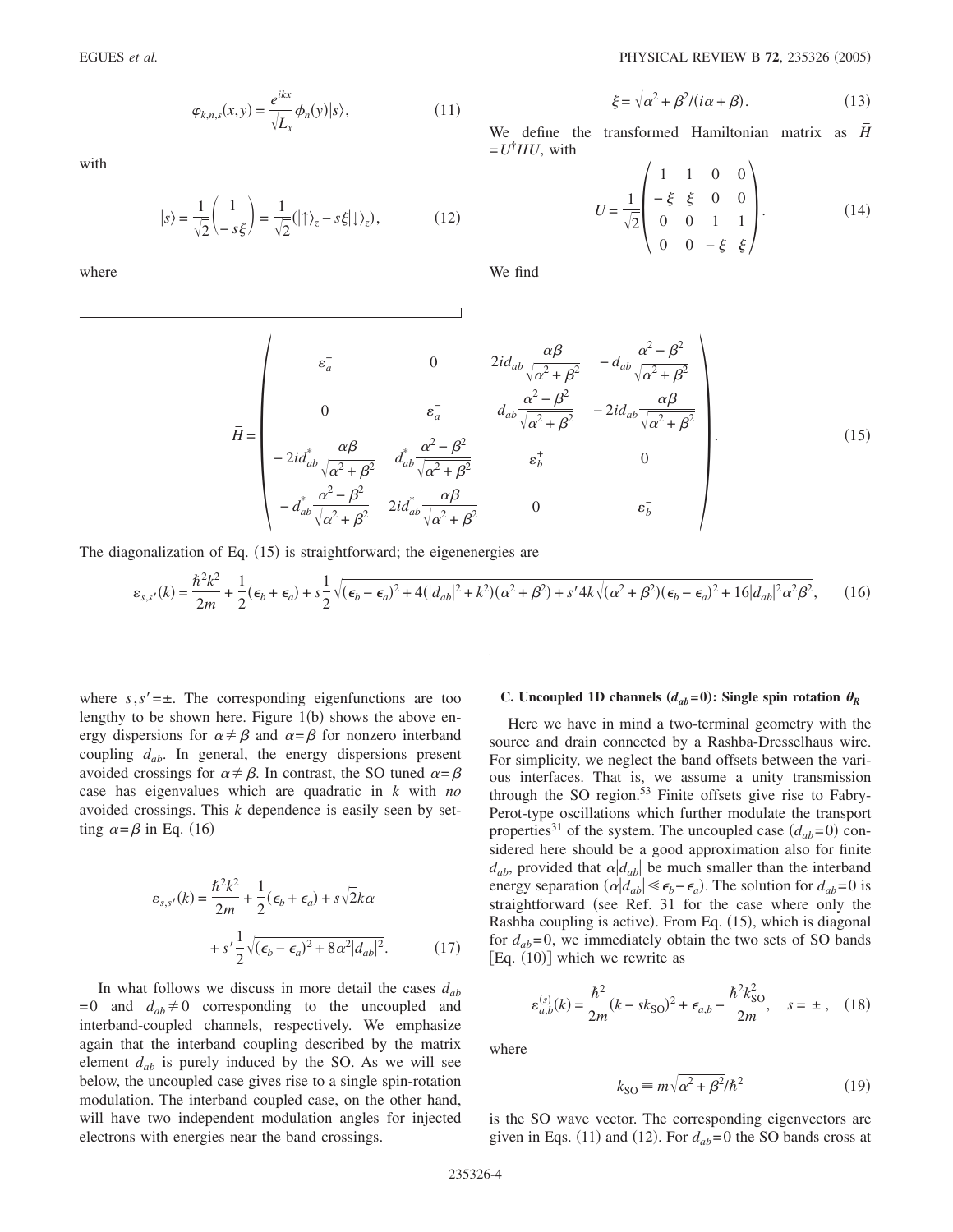

FIG. 2. Schematic of the quantum wire energy dispersions  $\varepsilon_{s,s'}(k)$  [Eq. (16)] for  $\alpha \neq \beta$ . The blowup shows the band anticrossing for  $d \neq 0$  in more detail. The crossing thin solid lines represent the uncoupled case  $d_{ab} = 0$ . The curves with circles are obtained from Eq. (29)  $[\varepsilon_{\pm}(k)]$  and are good approximation for the actual dispersions near crossing point  $k_c^0$ . The wave vectors  $k_{c1}$ ,  $k_{c2}$ , and *k*2, used to expand an incoming plane wave within the SO region [Eq. (35)], are also shown in the inset.

$$
k_c = \frac{\epsilon_b - \epsilon_a}{2\sqrt{\alpha^2 + \beta^2}},\tag{20}
$$

which is obtained by setting  $\varepsilon_a(k_c) = \varepsilon_b^+(k_c)$  (see thin solid line in the inset of Fig. 2); a symmetric crossing also occurs for at  $k=-k_c$ .

As first pointed out by Datta and Das,<sup>29</sup> injected electrons moving down the 1D channel will spin precess due to the action of the SO interaction. Here the spin rotation is due to the combined effects of the Rashba and Dresselhaus terms. In analogy to the case discussed by Datta and Das, here we find that a spin-up electron, say in channel *a*, crossing the length *L* of the SO active region will emerge in the state

$$
|\!\uparrow\rangle_z \to \cos(\theta_{\text{SO}}/2)|\!\uparrow\rangle_z - \sin(\theta_{\text{SO}}/2)|\!\downarrow\rangle_z,\tag{21}
$$

where

$$
\theta_{\rm SO} = 2m\sqrt{\alpha^2 + \beta^2}L/\hbar^2 \tag{22}
$$

is the spin rotation angle about the *y* axis. Similarly, a spin down electron evolves into

$$
|\!\downarrow\rangle_z \rightarrow \sin(\theta_{\text{SO}}/2)|\!\uparrow\rangle_z + \cos(\theta_{\text{SO}}/2)|\!\downarrow\rangle_z. \tag{23}
$$

The same reasoning applies to impinging electrons in channel *b*. Hence, we can described the SO region in the absence of SO induced channel coupling (uncoupled channels) by the  $4 \times 4$  "transfer" matrix  $U_{SO}^u$ 

$$
\mathbf{U}_{\mathrm{SO}}^{u} = \begin{pmatrix} \mathbf{U}_{\mathrm{SO}}^{a} & 0\\ 0 & \mathbf{U}_{\mathrm{SO}}^{b} \end{pmatrix},\tag{24}
$$

where

$$
\mathbf{U}_{\text{SO}}^{a} = \mathbf{U}_{\text{SO}}^{b} = \begin{pmatrix} \cos(\theta_{\text{SO}}/2) & \sin(\theta_{\text{SO}}/2) \\ -\sin(\theta_{\text{SO}}/2) & \cos(\theta_{\text{SO}}/2) \end{pmatrix}, \tag{25}
$$

defines the single-channel transfer matrix for the uncoupled channels *a* and *b*. Later on we introduce the scattering matrix approach to calculate current and noise in a beam-splitter geometry. The SO rotation matrix above (and its generalization for two channels) will prove very convenient in accounting for SO effects on the transport properties of the beam splitter within the scattering approach. Note that only the Rashba coupling constant appearing in the rotation angle  $\theta_{\text{SO}}$  can be varied externally via a gate electrode, while the Dresselhaus coupling  $\beta$  is a material property. As a final point, we note that the above SO rotated states satisfy the proper boundary conditions for the wave function at *x*=0 and  $x=L$ . This is discussed in some detail in Appendix A for both the one- and two-channel cases.

# **D.** Coupled 1D channels  $(d_{ab} \neq 0)$ : Additional spin rotation  $\theta_d$ for  $\alpha \neq \beta$

For nonzero SO induced interband coupling  $d_{ab}$ , the subbands anticross for distinct coupling strengths  $\alpha \neq \beta$ . Similarly to the one-channel case, here we also have to find out how incoming spin up (or down) electrons emerge after traversing the SO active region of length *L*. Here we have in mind incoming electrons with energies near the  $d_{ab}=0$  crossing of the bands at  $k_c$ , i.e.,  $\varepsilon \sim \varepsilon_a^-(k_c) = \varepsilon_b^+(k_c)$ . This is the relevant energy range where SO induced interband crossing should play a role (unless  $\alpha = \beta$ ). In what follows we present a simple analysis of this injection problem by using a perturbative approach ("near free electron model"<sup>54</sup>) to describe the SO states near the crossings.

For injection energies near the  $d_{ab}$ =0 crossings, we can approximate the Hamiltonian in Eq. (15) by

$$
H_{\rm app} = \begin{pmatrix} \varepsilon_a^- & 0 & 0 & 0\\ 0 & \varepsilon_a^+ & d_{ab} \frac{\alpha^2 - \beta^2}{\sqrt{\alpha^2 + \beta^2}} & 0\\ 0 & d_{ab}^* \frac{\alpha^2 - \beta^2}{\sqrt{\alpha^2 + \beta^2}} & \varepsilon_b^- & 0\\ 0 & 0 & 0 & \varepsilon_b^+ \end{pmatrix}, \quad (26)
$$

i.e., we drop all the off-diagonal matrix elements except those directly coupling the states near the crossing. From the form of  $H_{\text{app}}$  it is obvious that the crossing states [middle block of Eq.  $(26)$ ] will split due to the  $d_{ab}$  coupling. The new eigenvalues are

$$
\varepsilon_{\pm}(k) = \frac{\hbar^2 k^2}{2m} + \frac{1}{2} (\epsilon_b + \epsilon_a) \pm |d_{ab}| \frac{\alpha^2 - \beta^2}{\sqrt{\alpha^2 + \beta^2}} \sqrt{1 + x}, \quad (27)
$$

where

$$
x = \frac{\left[ (\epsilon_b - \epsilon_a) - 2\sqrt{\alpha^2 + \beta^2} k \right]^2}{4 \left( |d_{ab}| \frac{\alpha^2 - \beta^2}{\sqrt{\alpha^2 + \beta^2}} \right)^2}
$$
(28)

can be viewed as an expansion parameter near  $k_c$  [Eq. (20)]. Expanding  $\varepsilon_{\pm}(k)$  near  $k_c$  [we should keep only the lowest order in  $x$  since the third term of Eq.  $(27)$  is already proportional to  $d_{ab}$ , we find to zeroth order in *x* 

$$
\varepsilon_{\pm}(k) = \frac{\hbar^2 k^2}{2m} + \frac{1}{2} (\epsilon_b + \epsilon_a) \pm |d_{ab}| \frac{\alpha^2 - \beta^2}{\sqrt{\alpha^2 + \beta^2}}.
$$
 (29)

The corresponding eigenvectors are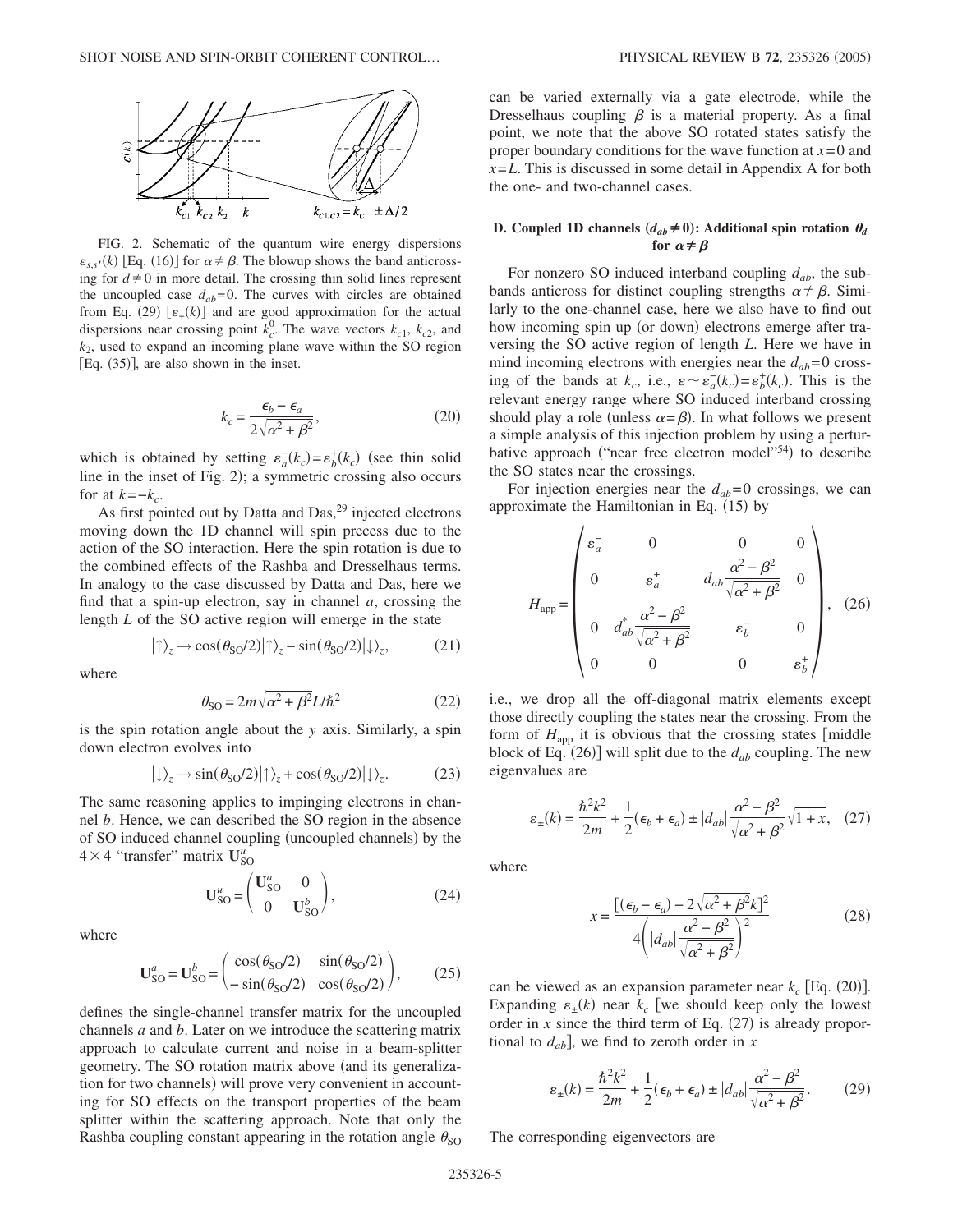where  $|-\rangle_a \rightarrow \varphi_{k,a,-}(x, y)$  and  $|+\rangle_b \rightarrow \varphi_{k,b,+}(x, y)$  are the eigenstates in Eq. (11). The new eigenstates  $|\psi_{\pm}\rangle$  are zeroth-order linear combinations of the crossing states (remember that the energies are linear in  $\alpha d_{ab}$ ). More explicitly,

$$
|\psi_{\pm}\rangle = \left[\frac{1}{2}\binom{1}{\xi}\phi_a(y) \pm \frac{1}{2}\binom{1}{-\xi}\phi_b(y)\right] \frac{e^{ikx}}{\sqrt{L_x}}.\tag{31}
$$

In a "four-vector notation" we can write

$$
|\psi_{\pm}\rangle = \frac{1}{2} \begin{pmatrix} 1 \\ \xi \\ \pm 1 \\ \mp \xi \end{pmatrix} \frac{e^{ikx}}{\sqrt{L_x}}.
$$
 (32)

As Fig. 2 clearly shows,  $\varepsilon_{\pm}(k)$  [Eq. (29)] approximate well the exact energy dispersions  $\varepsilon_{s,s'}(k)$  [Eq. (16)] of the problem near  $k_c$ . By using Eq. (29) we can analytically determine the wave vectors  $k_{c1}$  and  $k_{c2}$  relevant for the spin injection problem. This is easily done by imposing  $\varepsilon_F = \varepsilon_+(k_{c1})$  $=\varepsilon_{-}(k_{c2})$  which yields

$$
\frac{\hbar^2 k_{c2}^2}{2m} - \frac{\hbar^2 k_{c1}^2}{2m} = 2|d_{ab}| \frac{\alpha^2 - \beta^2}{\sqrt{\alpha^2 + \beta^2}}.
$$
 (33)

For small SO induced interband coupling we look for symmetric solutions around  $k_c$  [Eq. (20)]:  $k_{c1} = k_c - \Delta/2$  and  $k_{c2}$  $=k_c + \Delta/2$ . Equation (33) then gives

$$
\Delta = \frac{2m|d_{ab}|}{k_c\hbar^2} \frac{\alpha^2 - \beta^2}{\sqrt{\alpha^2 + \beta^2}}.
$$
\n(34)

Having determined the wave vectors  $k_{c1}$  and  $k_{c2}$ , we can now solve the injection problem. The idea is to expand the incoming electron state, say spin up in channel *a*, in terms of the eigenstates of the SO region. The expansion has to satisfy the boundary conditions (continuity of the wavefunction and flux conservation) at both the entrance and the exit of the SO region.

#### *1. Boundary conditions*

Here we show that spin injection with energies near the band anticrossing is possible in our system, provided that the SO interband coupling be small compared to the Fermi energy. Details are given in Appendix A.

*a. Continuity of the wave function*. A spin-up electron in channel *a* entering the SO region at  $x=0$  with an energy  $\varepsilon_F$  $\sim \varepsilon_+(k_{c1}) = \varepsilon_-(k_{c2})$  has to satisfy

$$
\begin{pmatrix} 1 \\ 0 \\ 0 \\ 0 \end{pmatrix} e^{ikx} \Big|_{x \to 0^-} = \begin{cases} 1 \\ \frac{1}{4} \begin{pmatrix} 1 \\ \xi \\ 1 \\ -\xi \end{pmatrix} e^{ik_c x} + \frac{1}{4} \begin{pmatrix} 1 \\ \xi \\ -1 \\ \xi \end{pmatrix} e^{ik_c x} + \frac{1}{2} \begin{pmatrix} 1 \\ -\xi \\ 0 \\ 0 \end{pmatrix} e^{ik_2 x} + \frac{1}{2} \begin{pmatrix} 1 \\ -\xi \\ 0 \\ 0 \end{pmatrix} e^{ik_2 x} \Big|_{x \to 0^+}
$$
(35)

The above condition is clearly fulfilled; a similar condition holds at  $x=L$  (see Appendix A).

*b. Continuity of the current flow*. The continuity of the (non-diagonal) velocity operator<sup>55</sup> acting on the wave function at *x*=0 which assures current conservation yields

$$
\begin{pmatrix}\n\frac{\hbar k_F}{m} \\
0 \\
0 \\
0\n\end{pmatrix} e^{ikx}|_{x\to 0^-} = \begin{pmatrix}\n\frac{\hbar}{m}(k_c - \Delta/2 + k_{\text{SO}}) \\
\frac{\hbar}{m}(k_c - \Delta/2 + k_{\text{SO}}) \\
\frac{\hbar}{m}(k_c - \Delta/2 - k_{\text{SO}}) \\
-\frac{\hbar}{m}(k_c - \Delta/2 - k_{\text{SO}})\n\end{pmatrix} e^{ik_{c1}x} + \frac{1}{4} \begin{pmatrix}\n\frac{\hbar}{m}(k_c + \Delta/2 + k_{\text{SO}}) \\
\frac{\hbar}{m}(k_c + \Delta/2 + k_{\text{SO}}) \\
\frac{\hbar}{m}(k_c + \Delta/2 - k_{\text{SO}}) \\
-\frac{\hbar}{m}(k_c + \Delta/2 - k_{\text{SO}})\n\end{pmatrix} e^{ik_{c2}x} + \frac{1}{2} \begin{pmatrix}\n1 \\
-\frac{\xi}{m}(k_c + \Delta/2 - k_{\text{SO}}) \\
0 \\
0\n\end{pmatrix} \frac{\hbar}{m}(k_2 - k_{\text{SO}}) e^{ik_2x} + \frac{1}{2} \begin{pmatrix}\n1 \\
-\frac{\xi}{m}(k_2 - k_{\text{SO}}) e^{ik_2x} \\
0 \\
0\n\end{pmatrix} x \rightarrow 0^+ (36)
$$

which simplifies to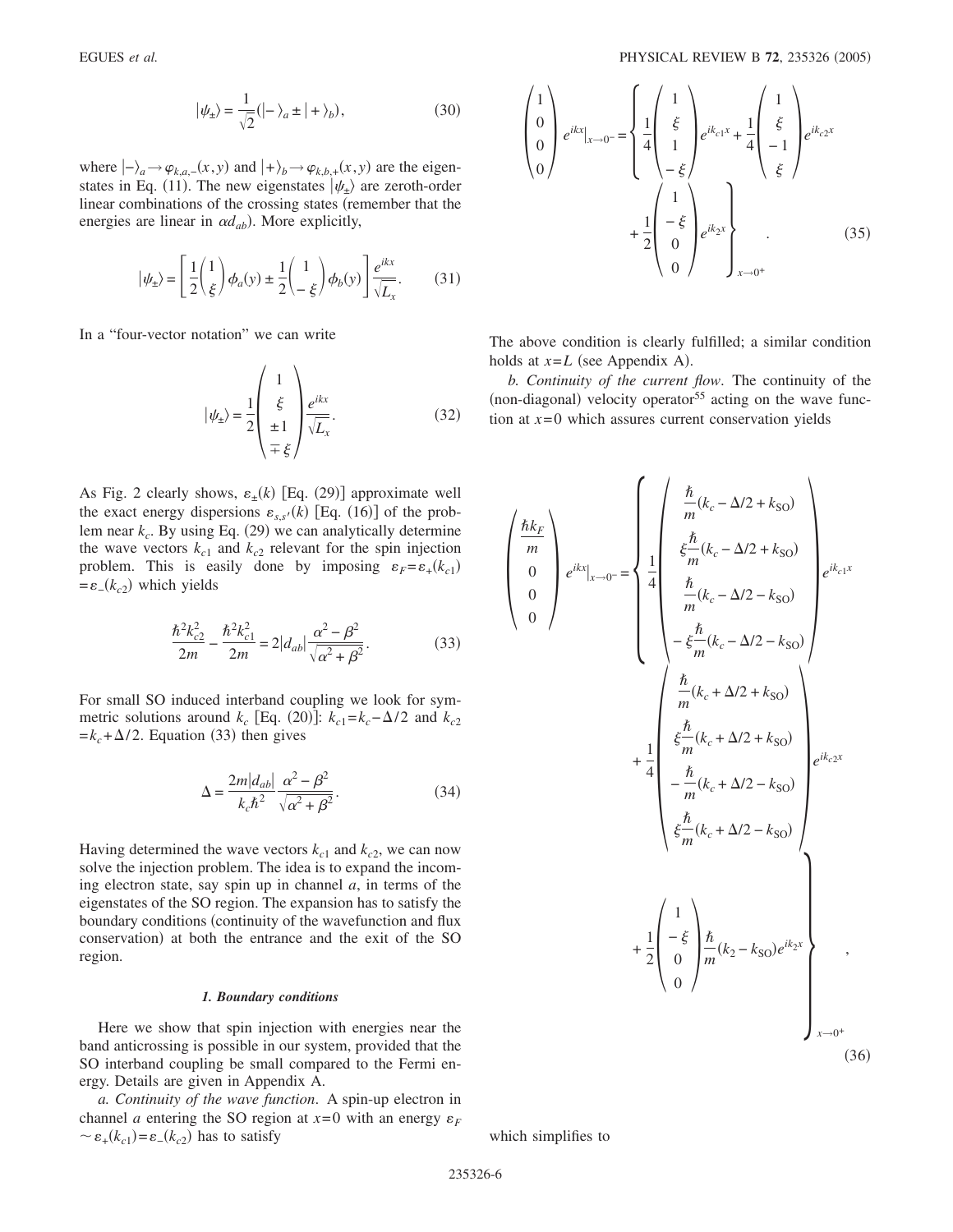$$
\begin{pmatrix}\n\frac{\hbar k_F}{m} \\
0 \\
0 \\
0\n\end{pmatrix} = \frac{1}{2} \begin{pmatrix}\n\frac{\hbar}{m}(k_c + k_2) \\
\frac{\hbar}{m}(k_c - k_2 - 2k_{\text{SO}}) \\
-\frac{\hbar}{m}\Delta/2 \\
\frac{\hbar^2}{m}\Delta/2\n\end{pmatrix} = \frac{\hbar k_F}{m} \begin{pmatrix}\n\frac{(k_c + k_2)}{2k_F} \\
0 \\
-\frac{\Delta}{4k_F} \\
\frac{\Delta}{4k_F}\n\end{pmatrix},
$$
\n(37)

where we have used  $k_2 - k_c = 2k_{\text{SO}}$  [Eq. (18)]. From Eq. (37) we see that the matching of the derivative is fulfilled provided that  $\Delta \ll 4k_F$ . As we show later on, this is the case for realistic parameters. The velocity operator matching at *x*=*L* holds similarly (see Appendix A).

#### *2. General spin-rotated state at x***=***L*

After traversing the SO region *a*, say, spin-up electron in channel *a* is described by the state  $\mathcal{L} = \mathcal{L}$ 

$$
\Psi_{\uparrow,a} = \frac{1}{4} \begin{pmatrix} 1 \\ \xi \\ 1 \\ -\xi \end{pmatrix} e^{ik_c L} + \frac{1}{4} \begin{pmatrix} 1 \\ \xi \\ -1 \\ \xi \end{pmatrix} e^{ik_c 2L} + \frac{1}{2} \begin{pmatrix} 1 \\ -\xi \\ 0 \\ 0 \end{pmatrix} e^{ik_2 L}.
$$
\n(38)

Straightforward manipulations lead to

 $\lambda$   $\lambda$ 

$$
\Psi_{\uparrow,a} = \frac{1}{2} e^{i(k_c + k_{\text{SO}})L} \begin{pmatrix} \cos(\theta_d/2) e^{-i\theta_{\text{SO}}/2} + e^{i\theta_{\text{SO}}/2} \\ \xi [\cos(\theta_d/2) e^{-i\theta_{\text{SO}}/2} - e^{i\theta_{\text{SO}}/2}] \\ -i \sin(\theta_d/2) e^{-i\theta_{\text{SO}}/2} \\ i\xi \sin(\theta_d/2) e^{-i\theta_{\text{SO}}/2} \end{pmatrix},
$$
\n(39)

where we have introduced the additional modulation angle

$$
\mathbf{U}_{\text{SO}}^{cc} = \frac{1}{2} e^{ik_c L} \begin{pmatrix} \cos(\theta_d/2) + e^{i\theta_{\text{SO}}} & \xi^* [\cos(\theta_d/2) - e^{i\theta_{\text{SO}}}] \\ \xi [\cos(\theta_d/2) - e^{i\theta_{\text{SO}}}] & \cos(\theta_d/2) + e^{i\theta_{\text{SO}}} \\ -i \sin(\theta_d/2) & -i \xi^* \sin(\theta_d/2) \\ i \xi \sin(\theta_d/2) & i \sin(\theta_d/2) \end{pmatrix}
$$

$$
\theta_d = \Delta L = (|d_{ab}|/k_c)\theta_{\text{SO}}(\alpha^2 - \beta^2)/(\alpha^2 + \beta^2) \tag{40}
$$

due to SO induced interband mixing. We show in the Appendix A that for  $x \ge L$ , the state

$$
\Psi(x,y) = \left(\frac{\cos(\theta_d/2)e^{-i\theta_{\text{SO}}/2} + e^{i\theta_{\text{SO}}/2}}{\xi[\cos(\theta_d/2)e^{-i\theta_{\text{SO}}/2} - e^{i\theta_{\text{SO}}/2}]\right)} \frac{1}{2} e^{i(k_c+k_{\text{SO}})x} \phi_a(y) + \left(\frac{-i\sin(\theta_d/2)e^{-i\theta_{\text{SO}}/2}}{i\xi\sin(\theta_d/2)e^{-i\theta_{\text{SO}}/2}}\right) \frac{1}{2} e^{i(k_c-k_{\text{SO}})x} \phi_b(y), \quad (41)
$$

satisfies the proper boundary condition for the velocity operator [note that setting  $x=L$  in Eq. (41) gives Eq. (39), thus fulfilling the continuity of the wave function at this interface]. Equation (41) shows that upon traversing the SO active region of length *L*, a spin-up electron in the incoming channel *a*, acquires a spin-down component in the same channel and, more importantly, coherently transfers into channel *b*. This coherent transfer from channel *a* to channel *b* is solely due to the SO induced interband coupling near  $k_c$ , described by the mixing angle  $\theta_d$ . Hence, a *weak* SO-induced interchannel mixing—rather than being detrimental to transport—offers a unique possibility for further spin modulating the electron flow.

## *3. SO transfer matrix: Coupled channels*

Similarly to the uncoupled-channel case, here we can also define a SO transfer matrix  $U_{\text{SO}}^c$  describing the effect of the SO interaction on electrons impinging near the band crossing at *kc*. This transfer matrix is readily contructed in terms of the column vectors similar to the one in Eq. (39), which describes how a spin up electron in channel *a* evolves upon crossing the SO region. We obtain

$$
2) - e^{i\theta_{\text{SO}}}
$$
\n
$$
- i \sin(\theta_d/2)
$$
\n
$$
i \xi^* \sin(\theta_d/2)
$$
\n
$$
i \sin(\theta_d/2)
$$
\n
$$
i \sin(\theta_d/2)
$$
\n
$$
i \sin(\theta_d/2)
$$
\n
$$
i \sin(\theta_d/2)
$$
\n
$$
i \sin(\theta_d/2)
$$
\n
$$
i \sin(\theta_d/2)
$$
\n
$$
i \sin(\theta_d/2)
$$
\n
$$
-i \sin(\theta_d/2)
$$
\n
$$
-i \sin(\theta_d/2)
$$
\n
$$
-i \sin(\theta_d/2)
$$
\n
$$
-i \sin(\theta_d/2)
$$
\n
$$
-i \sin(\theta_d/2)
$$
\n
$$
-i \sin(\theta_d/2)
$$
\n
$$
-i \sin(\theta_d/2)
$$
\n
$$
-i \sin(\theta_d/2)
$$
\n
$$
-i \sin(\theta_d/2)
$$
\n
$$
-i \sin(\theta_d/2)
$$
\n
$$
-i \sin(\theta_d/2)
$$
\n
$$
-i \sin(\theta_d/2)
$$
\n
$$
-i \sin(\theta_d/2)
$$
\n
$$
-i \sin(\theta_d/2)
$$
\n
$$
-i \sin(\theta_d/2)
$$
\n
$$
-i \sin(\theta_d/2)
$$
\n
$$
-i \sin(\theta_d/2)
$$
\n
$$
-i \sin(\theta_d/2)
$$
\n
$$
-i \sin(\theta_d/2)
$$
\n
$$
-i \sin(\theta_d/2)
$$
\n
$$
-i \sin(\theta_d/2)
$$
\n
$$
-i \sin(\theta_d/2)
$$
\n
$$
-i \sin(\theta_d/2)
$$
\n
$$
-i \sin(\theta_d/2)
$$
\n
$$
-i \sin(\theta_d/2)
$$
\n
$$
-i \sin(\theta_d/2)
$$
\n
$$
-i \sin(\theta_d/2)
$$
\n
$$
-i \sin(\theta_d/2)
$$
\n
$$
-i \sin(\theta_d/2)
$$
\n
$$
-i \sin(\theta_d/2)
$$
\n<math display="</math>

where the modulation angles  $\theta_{\text{SO}}$  and  $\theta_d$  are given in Eqs. (22) and (40), respectively. We should keep in mind that Eq. (42) describes electrons traversing the SO region with energies near the crossing energy. As we discuss later on, the SO transfer matrix above is also useful for spin-rotating entangled and/or unentangled electron pairs injected into a four-terminal geometry (beam splitter). The idea is that  $U^{cc}$ operates on the member of the pair traversing the SO region.

Note that the transfer matrix in Eq. (42) reduces to that of the uncoupled case, Eq. (24), for  $\alpha = \beta$  ( $\theta_d = 0$ ). Next we estimate the magnitude of the spin rotations we have described here.

# **E.** Single spin rotation  $\theta_{SO}$  for coupled channels  $(d_{ab} \neq 0)$  with  $\alpha = \beta$

Here the calculation is simpler since the bands *do not* anticross even for nonzero  $d_{ab}$  as we discussed earlier. The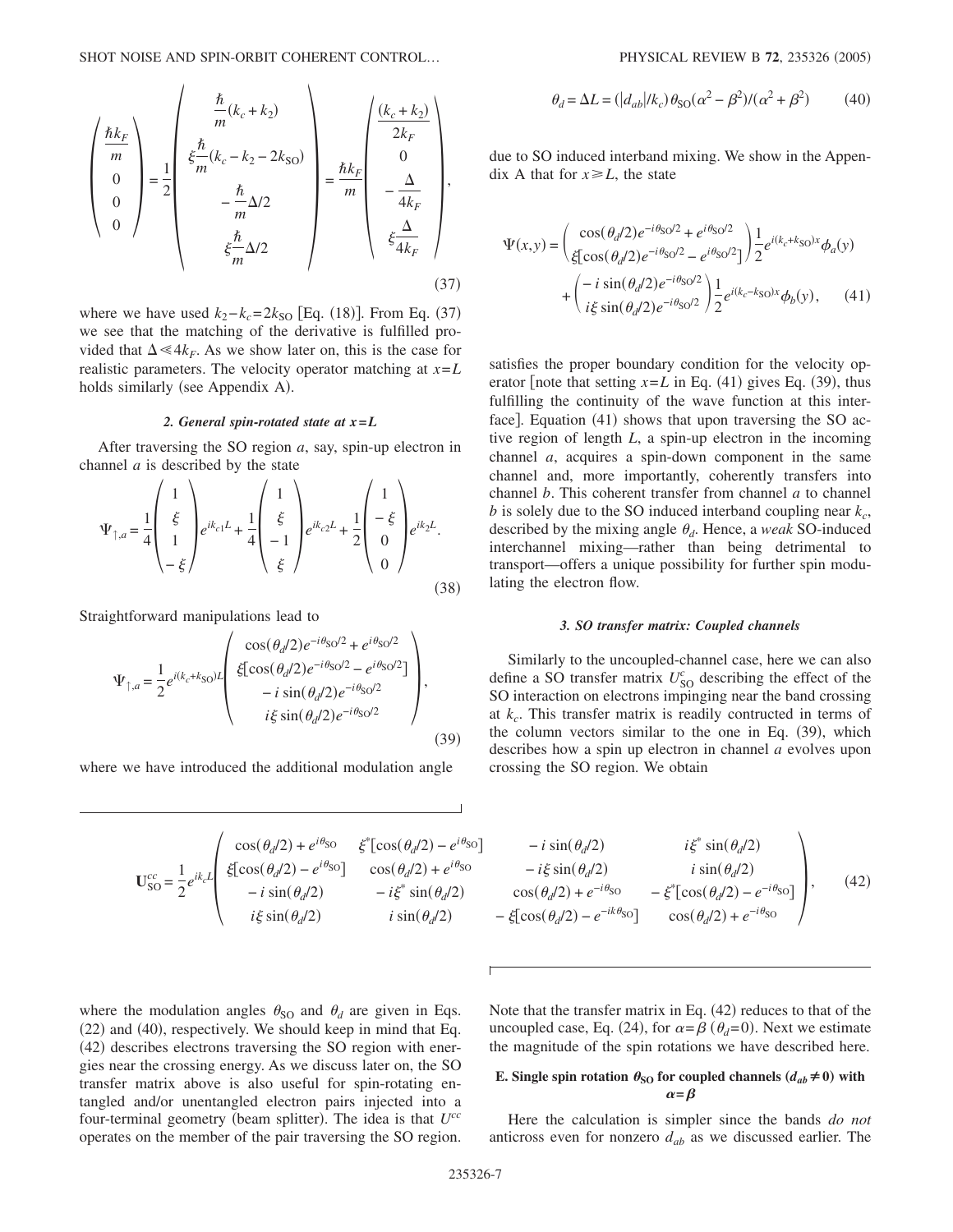crossing wave vector  $\overline{k}_c$  for  $\alpha = \beta$  is determined from Eq. (17). For instance, the  $k>0$  crossing is obtained by setting  $\varepsilon_{+,-}(\bar{k}_c) = \varepsilon_{-,+}(\bar{k}_c)$  which gives

$$
\overline{k}_c = \frac{1}{2\sqrt{2}\alpha} \sqrt{(\epsilon_b - \epsilon_a)^2 + 8\alpha^2 |d_{ab}|^2}.
$$
 (43)

For  $d_{ab} = 0$  and  $\alpha = \beta$  the above wave vector reduces to  $k_c$ defined in Eq.  $(20)$ .

By expanding the incoming electron states into the exact eigenstates derived in Sec. II A we can obtain the modulation angle  $\theta_{\text{SO}} = 2\sqrt{2mL/\hbar^2}$ . Note that  $\theta_d = 0$  for  $\alpha = \beta$ . Interestingly, the matching of the boundary conditions here and the general state at *x*=*L* can be straightforwardly obtained from the  $\alpha \neq \beta$  case by setting  $\Delta = 0$  (or equivalently,  $\theta_d = 0$ ). However, it is important to note that the crossing wave vector is  $\overline{k}_c$  (not  $k_c$ ) and that  $k_2 - \overline{k}_c = 2k_{\text{SO}}$ , where  $k_{\text{SO}}$  is calculated for  $\alpha = \beta$ . Note also that only one modulation angle  $\theta_{SO}$  is present for the tuned-coupling case  $\alpha = \beta$ . Hence, this case is similar to the uncoupled channel problem treated by Datta and Das,<sup>29</sup> even though here  $d_{ab} \neq 0$ . The identical coupling strengths makes the problem similar to that of the uncoupled channels; however, the rotation angle is now renormalized.

### **F.** Estimates for the modulating angles  $\theta_{\text{SO}}$  and  $\theta_d$

Simple estimates for the spin-rotation angle  $\theta_{\text{SO}}$  and the mixing angle  $\theta_d$  can be obtained by assuming a hard-wall transverse confinement of width *w*. Using the well-known analytical results for the wire problem, we find  $d_{ab} = 8/3w$ for the interband mixing and  $\epsilon_b = 3\pi^2\hbar^2/2mw^2$  (assuming  $\epsilon_a = 0$ ). The quantity  $\epsilon_{SO} = \hbar^2 k_{SO}^2 / 2m = m(\alpha^2 + \beta^2) / 2\hbar^2$  sets an energy scale in our problem. For the sake of concreteness, let <u>us</u> choose  $\epsilon_b=16\epsilon_{SO}$  which leads to  $\sqrt{\alpha^2+\beta^2}$  $=$ ( $\sqrt{3}/2\pi/4$ ) $\hbar^2/mw = 2.44 \times 10^{-2}$  eV nm (and  $\epsilon_{\text{SO}}$  $\sim$  0.2 meV) for  $m = 0.05m_0$  (see Ref. 48) and  $w = 60$  nm. The energy at the band crossing points is then  $\varepsilon_a^-(k_c) = 24\epsilon_{SO}$  $\sim$  4.8 meV; note that for Fermi energies close to this value, SO induced channel-mixing effects are important. From Eq. (20) we find  $k_c = 8\epsilon_{\text{SO}}/\sqrt{\alpha^2 + \beta^2}$ . Assuming an active SO region of length *L*=69 nm we can estimate the spin-rotation angles; we find  $\theta_{\text{SO}} = \pi$ . To obtain  $\theta_d = (d_{ab}/k_c) \theta_{\text{SO}}(\alpha^2)$  $-\beta^2$ )/( $\alpha^2 + \beta^2$ ) we need an estimate for  $\beta$ . To estimate the Dresselhaus coefficient in a quantum well geometry we use  $\beta = \tilde{\gamma} \langle k_z^2 \rangle$ , where  $\langle k_z^2 \rangle$  denotes the expectation value of the wave vector component along the growth direction. For the lowest infinite-well eigenstate we find  $\langle k_z^2 \rangle = (\pi/w)^2$ . The coefficient  $\tilde{\gamma}$  is typically  $\approx$  25 eV Å<sup>3</sup> (Refs. 56–58) which yields  $\beta \approx 10^{-5}$  eV nm. Hence, for such III-V materials we can neglect  $\beta$  and use  $\theta_d = (d_{ab}/k_c)\theta_{\text{SO}}$ , which gives  $\theta_d$  $= \pi/2$  since  $d_{ab}/k_c = 2/(3k_{\text{SO}}w) \sim 0.5$ .

In order to obtain comparable Rashba and Dresselhaus coupling strengths, we could use a setup with wider wires and materials with a larger effective mass.49 In addition, we could consider an inhomogeneous beam splitter with a different material with larger Dresselhaus coupling in one of the incoming arms. Note that the possibility of tuned couplings  $\alpha = \beta$  is very attractive since in this case the spin of the electron propagating in the SO coupled channels is insensitive to nonmagnetic impurity scattering (Sec. II A), i.e., the spinor is k independent for  $\alpha = \beta$ .

We stress that the modulation angles  $\theta_{\text{SO}}$  and  $\theta_d$  can, in principle, be tuned independently via a proper gating structure. This could involve, for instance, both side (top) and back gates to induce changes in the channel width  $w$  (confining potential) and the Rashba constant. The above conservative estimates suggests that the spin rotations we are considering here are sizable. Finally, we note that for the above parameters  $\Delta/4k_F \sim 0.05 \ll 1$ , which justifies the approximation made in the velocity operator matching  $[Eq. (37)].$ 

#### **III. TRANSPORT PROPERTIES: CURRENT AND NOISE**

In what follows we calculate the current and its dynamic fluctuations (shot noise) for electrons traversing a beam splitter. We use the scattering approach of Landauer and Büttiker.<sup>59</sup> We consider injection of (i) electron pairs (singlet and triplets) from an "entangler" tunnel-coupled to the incoming leads of the beam splitter and (ii) spin-polarized electrons from Fermi-liquid leads which are assumed to be thermal reservoirs each held at a given chemical potential. For a calculation of shot noise for entangled electrons in a beam-splitter where a Berry phase provides an additional modulation, see Ref. 60.

### **A. Scattering approach: basics**

Here we briefly outline the scattering-matrix formulation for current and noise.<sup>59</sup>

### *1. Current*

Within the Landauer-Büttiker approach, the transport properties of a mesoscopic system are expressed in terms of the scattering matrix  $s_{\gamma\mu}$  connecting the many incoming and outgoing attached leads. The current operator in lead  $\gamma$  is

$$
\hat{I}_{\gamma}(t) = \frac{e}{h\nu} \sum_{\alpha\beta\sigma\sigma'} \sum_{\varepsilon\varepsilon'} A^{\sigma,\sigma'}_{\alpha,\beta}(\gamma;\varepsilon,\varepsilon') e^{i(\varepsilon-\varepsilon')t/\hbar} a^{\dagger}_{\alpha\sigma}(\varepsilon) a_{\beta\sigma'}(\varepsilon'),
$$
\n(44)

with

$$
A^{\sigma,\sigma'}_{\alpha,\beta}(\gamma;\varepsilon,\varepsilon') = \delta_{\sigma,\sigma'}\delta_{\gamma,\alpha}\delta_{\gamma,\beta} - \sum_{\sigma''} s^*_{\gamma\alpha;\sigma\sigma''}(\varepsilon)s_{\gamma\beta;\sigma''\sigma'}(\varepsilon'),
$$
\n(45)

where  $\sigma = \uparrow$ ,  $\downarrow$  is the relevant spin component along a proper quantization direction (" $x$ ,  $y$ , or  $z$ "). We have introduced the creation (annihilation) fermionic operator  $a_{\alpha\sigma}^{\dagger}(\varepsilon)[a_{\alpha\sigma}(\varepsilon)]$  for an electron with energy  $\varepsilon$  in lead  $\alpha$ , which satisfy the anticommutation relation  $\{a_{\alpha\sigma}^{\dagger}(\varepsilon), a_{\alpha'\sigma'}(\varepsilon')\} = \delta_{\alpha\alpha'}\delta_{\sigma\sigma'}\delta_{\varepsilon\varepsilon'}$  We have considered beam splitter leads with discrete longitudinal energy levels  $\varepsilon, \varepsilon'$ . This yields the factor  $\nu$  $= (L_x/2\pi\hbar)\sqrt{m/2E_F}$  in Eq. (44), which actually is the 1D density of states for only forward propagating states (positive momenta). In the standard expression for the current with continuous energies,<sup>59</sup> this factor cancels with the density of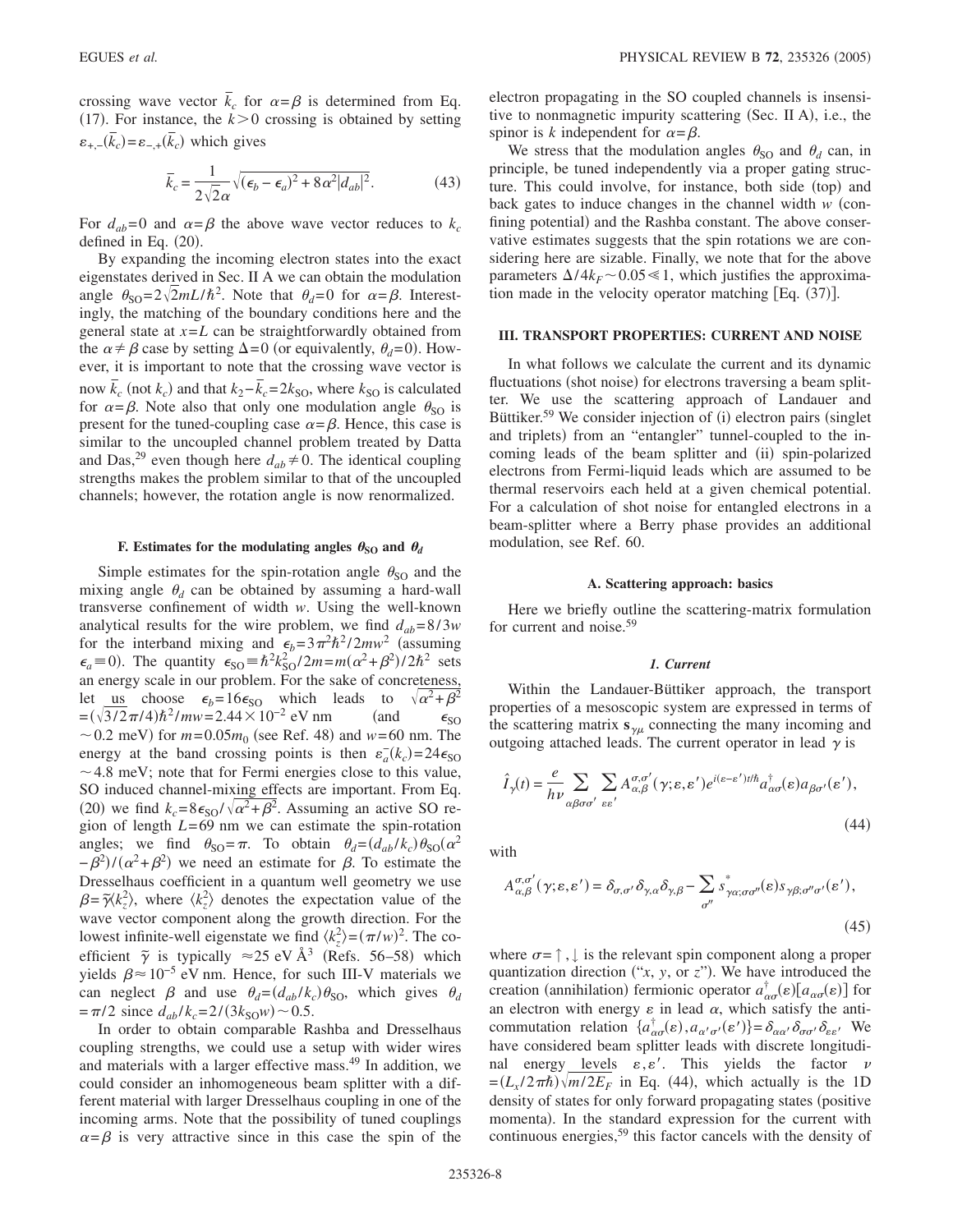states appearing when transforming discrete states into continuous ones. For a study of noise in a beam splitter with continuous energies, see Refs. 61 and 62. We discuss in more details the transition from the discrete case to the continuous one in Sec. III E.

## *2. Shot noise*

At a time *t*, the current fluctuation about its average in lead  $\gamma$  is  $\frac{\partial \hat{I}_{\gamma}(t) = \hat{I}_{\gamma}(t) - \langle \hat{I}_{\gamma} \rangle}{\langle \hat{I}_{\gamma}(t) \rangle}$ . In a multiple-lead configuration, the shot noise between leads  $\gamma$  and  $\mu$  is defined as the Fourier transform of the symmetrized current-current autocorrelation function

$$
S_{\gamma\mu}(\omega) = \frac{1}{2} \int \langle \hat{\delta l}_{\gamma}(t) \hat{\delta l}_{\mu}(t') + \hat{\delta l}_{\mu}(t') \hat{\delta l}_{\gamma}(t) \rangle e^{i\omega t} dt. (46)
$$

The angle brackets in Eq. (46) stand for either (i) a *quantum mechanical* expectation value between two-particle states or (ii) a standard *ensemble* average (thermal reservoirs). Note that the nonequilibrium current noise defined above arises physically from the discrete nature of the charge flow in the system. This is strictly true only at zero temperatures; at finite temperatures Eq. (46) contains also thermal noise.

#### *3. Beam-splitter scattering matrix*

To calculate the noise from Eq. (46) we need to specify the beam splitter scattering matrix. For a symmetric beam splitter without SO interaction and single-mode channels, we have the scattering matrix<sup>3</sup>

$$
\mathbf{s} = \begin{pmatrix} 0 & 0 & s_{13} & s_{14} \\ 0 & 0 & s_{23} & s_{24} \\ s_{31} & s_{32} & 0 & 0 \\ s_{41} & s_{42} & 0 & 0 \end{pmatrix} = \begin{pmatrix} 0 & 0 & r & t \\ 0 & 0 & t & r \\ r & t & 0 & 0 \\ t & r & 0 & 0 \end{pmatrix}, \qquad (47)
$$

that is, the beam splitter transmits electrons between leads 1 and 3 and leads 2 and 4 with amplitude *r* and between leads 2 and 3 and leads 2 and 4 with amplitude *t*. Note that backscattering is neglected in **s**; see Sec. III C and Appendix C 1 for a beamsplitter including backscattering effects. If the incoming or outgoing leads have more than one mode (i.e., many quantized channels) we can, in a first approximation, assume that the beamsplitter does not mix the orbital channels so that Eq. (47) holds true for each of the modes separately.

Interestingly, in the presence of SO interaction in lead 1, Fig. 1, we can define an extended beam-splitter scattering matrix to incorporate the spin rotation described by the SO transfer matrix  $U_{SO}$ . Since an electron in lead 1 undergoes a spin rotation described by  $U<sub>SO</sub>$ , we can redefine the matrix elements  $s_{13}=s_{31}$  and  $s_{14}=s_{41}$  as  $4 \times 4$  matrices

$$
\mathbf{s}_{13}^{\text{SO}} = \mathbf{s}_{31}^{\text{SO}} = s_{13} \mathbf{U}_{\text{SO}},\tag{48}
$$

and

$$
\mathbf{s}_{14}^{\text{SO}} = \mathbf{s}_{41}^{\text{SO}} = s_{14} \mathbf{U}_{\text{SO}},\tag{49}
$$

to incorporate the effects of the SO interaction. Note that  $U<sub>SO</sub>$  is given by Eqs. (24) and (42) for the uncoupled and the

coupled two-channel cases, respectively. The other elements in s remain unaltered except that they are now  $4 \times 4$  matrices, e.g.,  $s_{24}=s_{42}=s_{14}1$ , where 1 denotes the  $4\times4$  unit matrix. Note that the new beam splitter scattering matrix  $s^{SO}$ incorporating the SO effects in lead 1 as defined above is a  $16 \times 16$  object as opposed to the  $4 \times 4$  matrix in Eq. (47).

# **B. Shot noise for electron pairs: Singlet and triplet states**

We assume that an entangler<sup>5–25</sup> is placed just before leads 1 and 2, Fig.  $1(a)$ .<sup>63</sup> Below we calculate the noise for the states

$$
\begin{aligned}\n|S\rangle \\
|T_{e_i}\rangle\n\end{aligned}\n=\frac{1}{\sqrt{2}}[a_{1\uparrow}^{\dagger}(\varepsilon_1)a_{2\downarrow}^{\dagger}(\varepsilon_2)\mp a_{1\downarrow}^{\dagger}(\varepsilon_1)a_{2\uparrow}^{\dagger}(\varepsilon_2)]|0\rangle,
$$

$$
|T_{u_{\sigma,i}}\rangle = a_{1\sigma}^{\dagger}(\varepsilon_1)a_{2\sigma}^{\dagger}(\varepsilon_2)|0\rangle, \quad \sigma = \uparrow, \downarrow,
$$
 (50)

where  $|0\rangle$  denotes the ground state (filled) Fermi sea of the leads and  $i=x, y, z$  any particular quantization axis. The states  $|S\rangle$  and  $|T_{e_i}\rangle$  are entangled singlet and triplet, respectively, while  $|T_{u_{\uparrow,i}}\rangle$  and  $|T_{u_{\downarrow,i}}\rangle$  are unentangled triplets. Here we consider zero temperatures, zero applied voltages, and zero frequencies. In this limit the Fermi sea is completely inert (noiseless) and the noise in the system is solely due to the injected pairs above the Fermi surface.<sup>6</sup> To determine the shot noise we essentially evaluate matrix elements of the general form

$$
\langle 0|a_{\mu,\sigma_{\mu}}(\varepsilon_{\mu})a_{\nu,\sigma_{\nu}}(\varepsilon_{\nu})a_{\alpha,\sigma}^{\dagger}(\varepsilon)a_{\beta,\sigma'}(\varepsilon')
$$
  
 
$$
\times a_{\alpha',\sigma''}^{\dagger}(\varepsilon'')a_{\beta',\sigma'''}(\varepsilon''')a_{\gamma,\sigma_{\gamma}}^{\dagger}(\varepsilon_{\gamma})a_{\eta,\sigma_{\eta}}^{\dagger}(\varepsilon_{\eta})|0\rangle, \qquad (51)
$$

appearing in the noise definition (46). This is most systematically done via Wick's theorem since the object in Eq. (48) resembles a four-particle Green function (see Appendix D for details).

#### *1. General noise formulas: Single-channel case*

For the injected singlet and the triplets in Eq. (50) we find the following expressions for the zero-frequency noise between leads  $\gamma$  and  $\mu$ :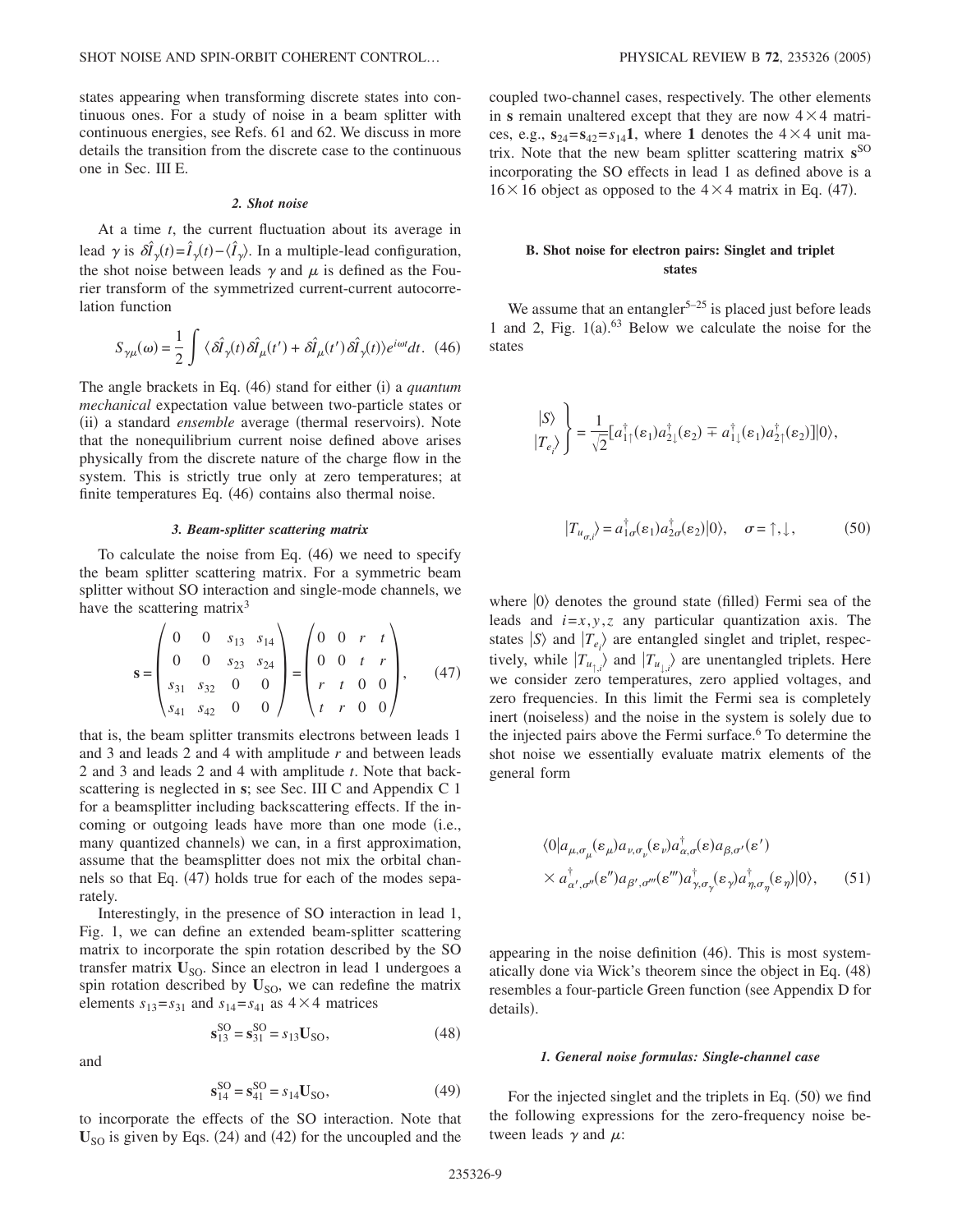$$
S_{\gamma\mu}^{ST_{e_i}} = \frac{e^2}{2h\nu} \left[ \sum_{\alpha=1,2,\beta=1...4,\sigma',\sigma} A_{\alpha,\beta}^{\sigma,\sigma'}(\gamma;\varepsilon_{\alpha},\varepsilon_{\alpha}) A_{\beta,\alpha}^{\sigma',\sigma}(\mu;\varepsilon_{\alpha},\varepsilon_{\alpha}) + \sum_{\alpha \neq \beta=1,2,\sigma} \left[ \pm A_{\alpha,\beta}^{\sigma,\sigma}(\gamma;\varepsilon_{\alpha},\varepsilon_{\alpha}) A_{\beta,\alpha}^{-\sigma,-\sigma}(\mu;\varepsilon_{\beta},\varepsilon_{\beta}) \right] \right]
$$
  
\n
$$
-A_{\alpha,\beta}^{\sigma,-\sigma}(\gamma;\varepsilon_{\alpha},\varepsilon_{\alpha}) A_{\beta,\alpha}^{-\sigma,\sigma}(\mu;\varepsilon_{\beta},\varepsilon_{\beta}) \Big] \delta_{\varepsilon_{\alpha},\varepsilon_{\beta}} \mp \sum_{\alpha \neq \beta=1,2;\sigma} A_{\alpha,\alpha}^{\sigma,-\sigma}(\gamma;\varepsilon_{\alpha},\varepsilon_{\alpha}) A_{\beta,\beta}^{-\sigma,\sigma}(\mu;\varepsilon_{\beta})
$$
  
\n
$$
+ \frac{1}{2} \sum_{\alpha \neq \beta=1,2;\sigma} A_{\alpha,\alpha}^{\sigma,\sigma}(\gamma;\varepsilon_{\alpha},\varepsilon_{\alpha}) A_{\beta,\beta}^{-\sigma,-\sigma}(\mu;\varepsilon_{\beta},\varepsilon_{\beta}) - \frac{1}{2} \sum_{\alpha,\beta=1,2;\sigma} A_{\alpha,\alpha}^{\sigma,\sigma}(\gamma;\varepsilon_{\alpha},\varepsilon_{\alpha}) A_{\beta,\beta}^{\sigma,\sigma}(\mu;\varepsilon_{\beta})
$$
  
\n
$$
- \frac{1}{2} \sum_{\alpha=1,2;\sigma} A_{\alpha,\alpha}^{\sigma,\sigma}(\gamma;\varepsilon_{\alpha},\varepsilon_{\alpha}) A_{\alpha,\alpha}^{-\sigma,-\sigma}(\mu;\varepsilon_{\alpha},\varepsilon_{\alpha}) \Big]
$$
(52)

and

$$
S_{\gamma\mu}^{T_{u_{\sigma,i}}} = \frac{e^2}{h\nu} \Bigg[ \sum_{\alpha=1,2,\beta=1...4,\sigma'} A_{\alpha,\beta}^{\sigma,\sigma'}(\gamma;\varepsilon_{\alpha},\varepsilon_{\alpha}) A_{\beta,\alpha}^{\sigma',\sigma}(\mu;\varepsilon_{\alpha},\varepsilon_{\alpha}) - \sum_{\alpha,\beta=1,2} A_{\alpha,\beta}^{\sigma,\sigma}(\gamma;\varepsilon_{\alpha},\varepsilon_{\alpha}) A_{\beta,\alpha}^{\sigma,\sigma}(\mu;\varepsilon_{\beta},\varepsilon_{\beta}) \delta_{\varepsilon_{\alpha},\varepsilon_{\beta}} \Bigg].
$$
 (53)

Note that Eqs. (52) and (53) do not depend on the particular form (47) of the beam-splitter scattering matrix and the quantization axis chosen. In what follows we present explicit formulas for the noise derived from Eqs. (52) and (53). We also determine the noise for entangled and unentangled states defined along distinct quantization axes  $(i=x, y, and z)$  and for the Bell states. Later on we present similar results for the two-channel case as well.

### *2. Specific formulas: Uncoupled-channel case*

In the absence of SO induced interband coupling (uncoupled-channel case), the channels  $a$  and  $b$  are independent within lead 1. That is, if electrons are injected only in the channel *a* of lead 1, they will remain in that channel while propagating through the length *L* of the SO region in that lead. If fact, the channel index remains unaltered as the electrons traverse the beam splitter since we assume the the beamsplitter does not mix the channels. We present below results for electron pairs injected only in channel *a* of the incoming leads. The case with two pairs injected into channels  $a$  and  $b$  is straighforward (factor of 2) since no SO interband mixing is considered here. However, as we discuss later on, in the coupled-channel case injection into just one of the channels is significantly different from injection into both channels (not just a factor of 2 as here). Below we detail the calculation of the noise from Eqs.  $(52)$  and  $(53)$ . To calculate the noise in lead 3, i.e.,  $S_{33}^{ST_{e_i}}$  and  $S_{33}^{T_{u_{\sigma i}}}$ , we first have to determine the relevant elements  $A^{\sigma,\sigma'}_{\alpha,\beta}(3; \varepsilon_{\alpha}, \varepsilon_{\alpha})$ [Eq. (45)] appearing in these quantities. Since our scattering matrix is assumed to be independent of the energy, so is  $A^{\sigma,\sigma'}_{\alpha,\beta}(3; \varepsilon_\alpha, \varepsilon_\alpha) = A^{\sigma,\sigma'}_{\alpha,\beta}(3).$ 

*a. Quantization axis along z*. For the specific forms

and

$$
\mathbf{s}_{14}^{\text{SO}} = \begin{pmatrix} t\cos(\theta_{\text{SO}}/2) & t\sin(\theta_{\text{SO}}/2) \\ -t\sin(\theta_{\text{SO}}/2) & t\cos(\theta_{\text{SO}}/2) \end{pmatrix},\tag{55}
$$

 $(54)$ 

the only nonzero  $A^{\sigma,\sigma'}_{\alpha,\beta}(3)$ 's are

$$
A_{1,2}^{\uparrow,\uparrow}(3) = -s_{31;\downarrow\uparrow}^* s_{32;\downarrow\uparrow} - s_{31;\uparrow\uparrow}^* s_{32;\uparrow\uparrow} = -r^* t \cos(\theta_{\text{SO}}/2)
$$
  
=  $A_{1,2}^{\downarrow,\downarrow}(3)$ , (56)

 $\mathbf{s}_{13}^{\text{SO}} = \begin{pmatrix} r \cos(\theta_{\text{SO}}/2) & r \sin(\theta_{\text{SO}}/2) \\ -r \sin(\theta_{\text{SO}}/2) & r \cos(\theta_{\text{SO}}/2) \end{pmatrix}$ 

$$
A_{1,2}^{\uparrow,\downarrow}(3) = -s_{31;\downarrow\uparrow}^* s_{32;\downarrow\downarrow} - s_{31;\uparrow\uparrow}^* s_{32;\uparrow\downarrow} = r^* t \sin(\theta_{\text{SO}}/2)
$$
  
=  $-A_{1,2}^{\uparrow,\downarrow}(3)$ , (57)

$$
A_{2,2}^{\uparrow,\uparrow}(3) = -s_{32;\downarrow\uparrow}^*s_{32;\downarrow\uparrow} - s_{32;\uparrow\uparrow}^*s_{32;\uparrow\uparrow} = -|t|^2 = A_{2,2}^{\downarrow,\downarrow}(3). \tag{58}
$$

Note that in the above we have chosen the  $\sigma$  index in  $\mathbf{s}^{\text{SO}}$  to be that of the *z* component of the spin  $\sigma \rightarrow \sigma_z = \uparrow, \downarrow, \text{ i.e., we}$ have set the quantization axis to be *z*, Fig. 1. Hence, the entangled and non-entangled triplet states here refer to this basis:  $S_{33}^{T_{e}}$  and  $S_{33}^{T_{u_{\sigma z}}}$ ; the noise for the singlet state  $S_{33}^{S}$  is the same for all quantization axes. Plugging in the above  $A^{\sigma,\sigma'}_{\alpha,\beta}(3)$ 's into Eq. (52) we find

$$
S_{33}^{ST_{e}}( \theta_{SO} ) = \frac{2e^2RT}{h\nu} [1 \pm \cos(\theta_{SO}/2)\cos(\theta_{SO}/2)\delta_{e_1,e_2} - \sin(\theta_{SO}/2)\sin(\theta_{SO}/2)\delta_{e_1,e_2}], \qquad (59)
$$

where we have defined the transmission and reflection probabilities  $T = |t|^2$  and  $R = |r|^2$ , respectively. Since  $R + T = 1$ , further simplifications lead to

$$
S_{33}^S(\theta_{\text{SO}}) = \frac{2e^2}{h\nu}T(1-T)[1+\cos(\theta_{\text{SO}})\delta_{\varepsilon_1,\varepsilon_2}],\qquad(60)
$$

$$
S_{33}^{T_{e}}(\theta_{\text{SO}}) = \frac{2e^2}{h\nu}T(1-T)(1-\delta_{e_1,e_2}).\tag{61}
$$

Similarly, we find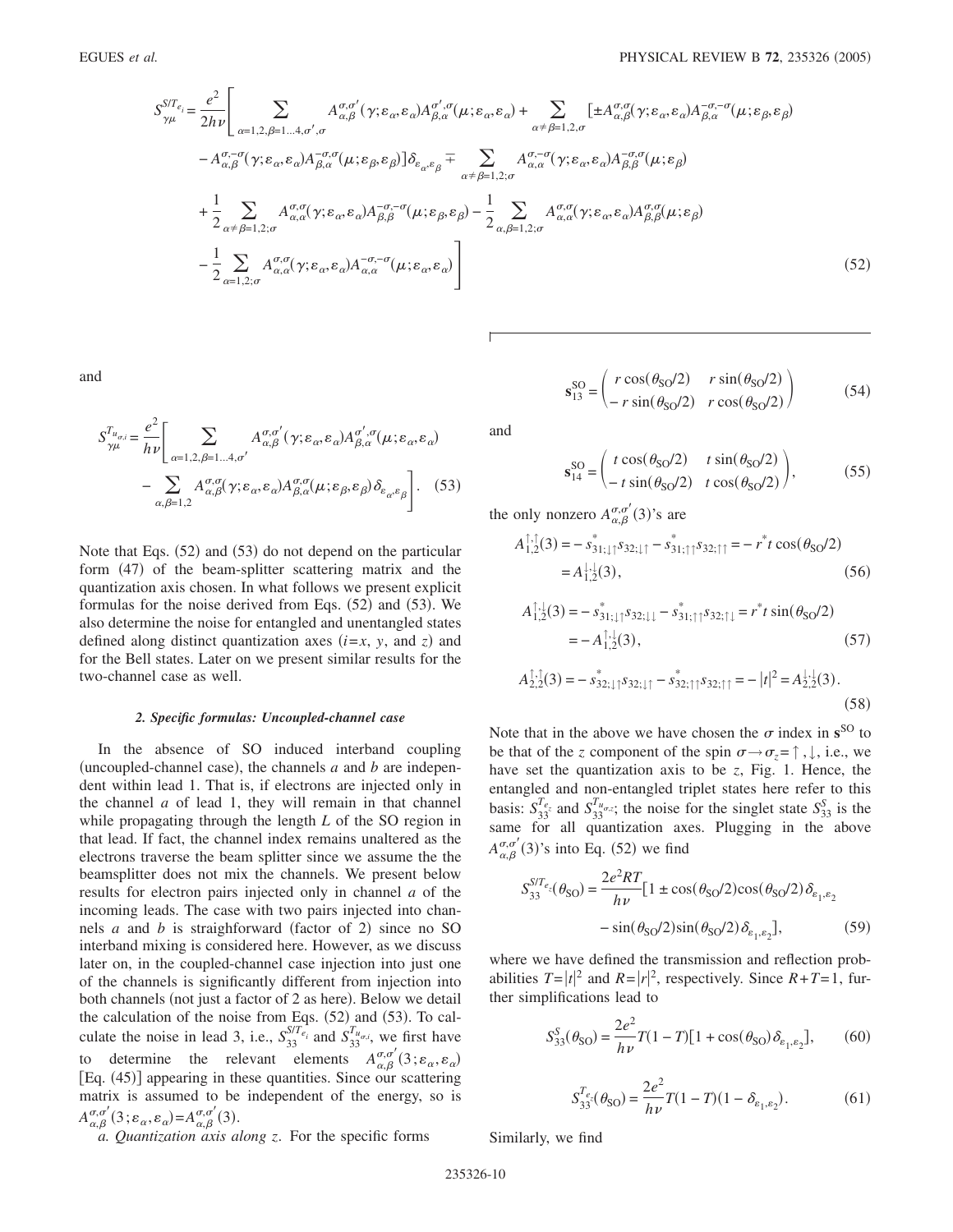$$
S_{33}^{T_{u_{1}}}( \theta_{\text{SO}}) = S_{33}^{T_{u_{1}}}( \theta_{\text{SO}}) = \frac{2e^2}{h\nu} T(1 - T) [1 - \cos^2(\theta_{\text{SO}}/2) \delta_{\varepsilon_1, \varepsilon_2}],
$$
\n(62)

for the unentangled triplets with spin polarization along *z*.

The above formulas have been derived for the case where the injected electrons in arm 1 and 2 have the infinitely sharp energies  $\varepsilon_1$  and  $\varepsilon_2$ . In Sec. III E we consider the case where the injected electrons are described by Lorentzian wave packets of width  $\gamma$  centered on  $\varepsilon_1$  and  $\varepsilon_2$ . We then find, in the continuous limit, that  $\delta_{\epsilon_1,\epsilon_2}$  in Eqs. (60)–(62) is replaced by the function  $H(\Delta) = \gamma^2 / (\Delta^2 / 4 + \gamma^2)$  where  $\Delta = \varepsilon_1 - \varepsilon_2$ . This function, which interpolates between  $H=1$  when  $\Delta \ll \gamma$  and  $H=0$  when  $\Delta \gg \gamma$ , corresponds to the one appearing in Eq.  $(28)$  of Ref. 61.

*b. Quantization axis along y*. To obtain the corresponding noise expressions for injected electron pairs with spin polarization defined along the  $y$  we have to first rewrite  $s^{SO}$  in the basis of  $\sigma_y$ :  $|\uparrow\rangle_y = (|\uparrow\rangle_z + i|\downarrow\rangle_z)/\sqrt{2}$ ,  $|\downarrow\rangle_y = (|\uparrow\rangle_z - i|\downarrow\rangle_z)/\sqrt{2}$ . For instance,  $s_{13}^{\rm SO}$  becomes

$$
\mathbf{s}_{13,y}^{\text{SO}} = \begin{pmatrix} r \exp(i\theta_{\text{SO}}/2) & 0\\ 0 & r \exp(-i\theta_{\text{SO}}/2) \end{pmatrix} . \tag{63}
$$

Now the only nonzero elements are  $\int_{1.2}^{1.1}(3)$  $=-r^*$ *t* exp( $-i\theta_{SO}/2$ ) = [A<sup>1</sup><sub>2,1</sub>(3)] \* and  $A_{2,1}^{[\,]}(3)$  $=-rt^* \exp(-i\theta_{\text{SO}}/2) = [A_{1,2}^{\text{T,I}}(3)]^*$ . Substituting these terms into the general Eqs.  $(52)$  and  $(53)$ , we find

$$
S_{33}^{ST_{e}}(\theta_{\text{SO}}) = \frac{2e^2}{h\nu}T(1-T)[1 \pm \cos(\theta_{\text{SO}})\delta_{e_1, e_2}] \tag{64}
$$

and

$$
S_{33}^{T_{\mu\uparrow,\nu}}(\theta_{\text{SO}}) = S_{33}^{T_{\mu\downarrow,\nu}}(\theta_{\text{SO}}) = \frac{2e^2}{h\nu}T(1-T)(1-\delta_{\varepsilon_1,\varepsilon_2}).\tag{65}
$$

*c. Bell states*. For completeness we also calculate the noise for injected Bell pairs<sup>64</sup> (maximally entangled states) described by

$$
|\Psi_0\rangle = |S\rangle,\tag{66}
$$

$$
|\Psi_1\rangle = |T_{e_i}\rangle,\tag{67}
$$

$$
|\Psi_2\rangle = \frac{1}{\sqrt{2}} (|T_{u\uparrow,i}\rangle + |T_{u\downarrow,i}\rangle), \tag{68}
$$

$$
|\Psi_3\rangle = \frac{1}{\sqrt{2}} (|T_{u\uparrow,i}\rangle - |T_{u\downarrow,i}\rangle). \tag{69}
$$

The Bell states above are defined with respect to an arbitrary quantization axis. The noise expressions for the first two Bell states are the same as those of the singlet and the entangled triplet derived above. The noise for the states  $|\Psi_2\rangle$  and  $|\Psi_3\rangle$ can be easily determined in terms of the results for the unentangled triplet states for particular quantization axes. Let us consider the quantization axis along *z*, for concreteness.

The procedure is straightforward.

(i) After traversing the SO region, the injected unentangled triplet state  $|T_{u_{\uparrow,z}}\rangle$  becomes  $|T_{u_{\uparrow,z}}\rangle^L = \mathbf{U}_{\text{SO}}^a |T_{u_{\uparrow,z}}\rangle$  and can be decomposed as

$$
|T_{u_{\uparrow,z}}\rangle^L = \left[\cos(\theta_{\text{SO}}/2)|\uparrow\rangle_{1a,z} - \sin(\theta_{\text{SO}}/2)|\downarrow\rangle_{1a,z}\right] \otimes |\uparrow\rangle_{2a,z}
$$
\n(70)

or

$$
|T_{u_{\uparrow,z}}\rangle^L = \cos(\theta_{\text{SO}}/2)|\uparrow\uparrow\rangle_{aa,z} - \sin(\theta_{\text{SO}}/2)|\downarrow\uparrow\rangle_{aa,z}, \quad (71)
$$

where we have used the shorthand notation  $|\uparrow \uparrow \rangle_{aa,z}$  $=|\uparrow\rangle_{1a,z} \otimes |\uparrow\rangle_{2a,z} = |T_{u_{\uparrow,z}}\rangle$ , to denote the tensor product state with one electron injected into the channel *a* of lead 1 and another in the channel *a* of lead 2. Similarly,

$$
|T_{u_{\downarrow z}}\rangle^{L} = \sin(\theta_{\text{SO}}/2)|\uparrow\downarrow\rangle_{aa,z} + \cos(\theta_{\text{SO}}/2)|\downarrow\downarrow\rangle_{aa,z}.\tag{72}
$$

(ii) Now, we rewrite the rotated Bell state  $|\Psi_2\rangle^L$  explicitly

$$
|\Psi_2\rangle^L = \cos(\theta_{\text{SO}}/2) \frac{1}{\sqrt{2}} (|\uparrow \uparrow \rangle_{aa,z} + |\downarrow \downarrow \rangle_{aa,z})
$$

$$
+ \sin(\theta_{\text{SO}}/2) \frac{1}{\sqrt{2}} (|\uparrow \downarrow \rangle_{aa,z} - |\downarrow \uparrow \rangle_{aa,z}). \tag{73}
$$

(iii) The noise in lead 3 corresponding to  $|\Psi_2\rangle^L$  is determined from the expectation value of Eq. (46) in this state. Since the beam-splitter scattering matrix does not include spin-flip processes, this expectation value can be expressed in terms of the shot noise for the unrotated singlet  $(| \uparrow \downarrow \rangle_{aa,z} - | \downarrow \uparrow \rangle_{aa,z})/2$  and unentangled triplets  $| \uparrow \uparrow \rangle_{aa,z}$ ,  $|\downarrow \downarrow\rangle_{aa,z}$ 

$$
S_{33}^{\Psi_2}(\theta_{\text{SO}}) = \frac{1}{2} \cos^2(\theta_{\text{SO}}/2) \left[ \tilde{S}_{33;aa}^{T_{u_{1,z}} + \tilde{S}_{33;aa}^{T_{u_{1,z}}}\right] + \sin^2(\theta_{\text{SO}}/2) \tilde{S}_{33;aa}^S,\tag{74}
$$

where

$$
\widetilde{S}_{33;aa}^{S} = \frac{2e^2}{h\nu}T(1-T)(1+\delta_{\varepsilon_1,\varepsilon_2})
$$
\n(75)

and

$$
\widetilde{S}_{33;\alpha a}^{T_{u}} = \widetilde{S}_{33;\alpha a}^{T_{u}} = \frac{2e^2}{h\nu} T(1 - T)(1 - \delta_{\varepsilon_1, \varepsilon_2}).\tag{76}
$$

Note that  $\tilde{S}_{33;aa}^S$  and  $\tilde{S}_{33;aa}^{T_{u_{\sigma,z}}}$  denote the shot noise for the bare singlet and triplet states, respectively. $6$  Equations (75) and (76) represent the noise expectation value for the bare singlet and triplet states<sup>6</sup> and follows from Eqs.  $(61)$  and  $(62)$  with  $\theta_{\text{SO}} = 0$ . Substituting the Eqs. (75) and (76) into (74), we find

$$
S_{33}^{\Psi_2}(\theta_{\text{SO}}) = \frac{2e^2}{h\nu}T(1-T)[1-\cos(\theta_{\text{SO}})\delta_{\varepsilon_1,\varepsilon_2}].
$$
 (77)

Similarly,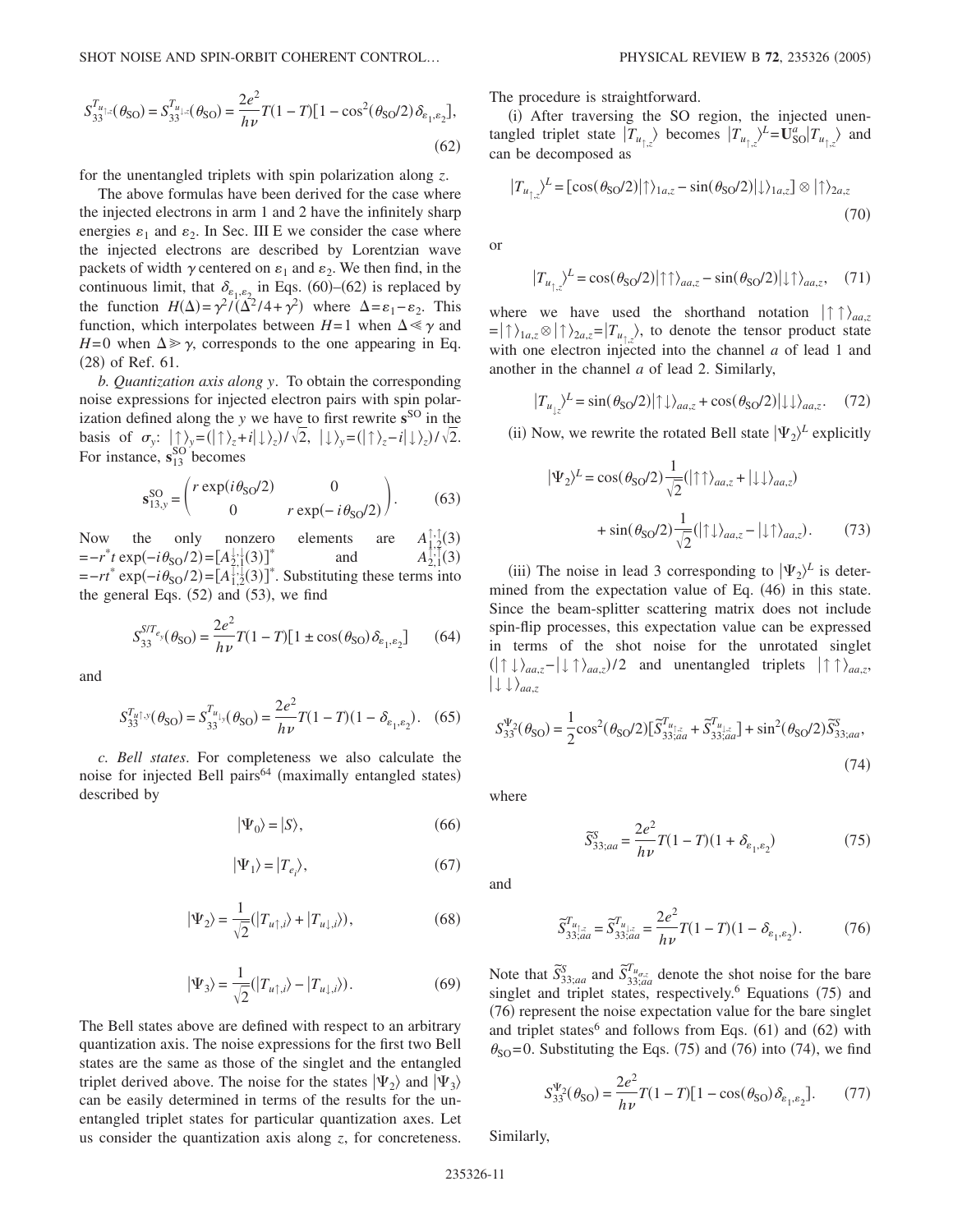$$
S_{33}^{\Psi_3}(\theta_{\text{SO}}) = \frac{2e^2}{h\nu}T(1-T)(1-\delta_{\varepsilon_1,\varepsilon_2}).\tag{78}
$$

It is interesting to note that  $S_{33}^{\Psi_2} = S_{33}^{T_{e_y}}$  and  $S_{33}^{\Psi_3} = S_{33}^{T_{u_{|y}}} = S_{33}^{T_{u_{|y}}}$ . This follows from  $|T_{e_y}\rangle = (1/\sqrt{2})(|\uparrow \downarrow \rangle_y - |\downarrow \uparrow \rangle_y)$  being equal to  $|\Psi_2\rangle$  and  $|\Psi_3\rangle = |T_{u_{1y}}\rangle$  for the quantization axis along *z*.

*d. Local Zeeman and spin-orbit-induced rotations*. It is interesting to note that the shot noise modulation induced by the local SO interaction in the uncoupled-channel case discussed above is formally identical to that due to a local Zeeman interaction in lead  $1$  (e.g., due to a local magnetic field or a distinct *g* factors in lead 1). For a local Zeeman interaction,  $\theta_{\text{SO}}$  should be equal to  $g\mu_B BL/v$ , i.e., the phase acquired by the electron upon traversing, with velocity *v*, the length *L* of the Zeeman-active region. Note, however, that this formal correspondence between local Zeeman and SO interactions holds only for the uncoupled-channel case (or in a strictly single-channel lead) and when magnetic-fieldinduced orbital effects are neglected.

*e. Shot noise for electron pairs: physical picture*. Before moving over to the more elaborate case with coupled channels, we provide here a simple picture for the shot noise results we obtained for the singlet and triplets. Let us first consider the case with no spin orbit  $(\theta_{SO}=0)$  and one orbital channel. Our formulas yield bunching for singlet and antibunching for the triplets, as previously found in Ref. 6. This bunching and antibunching behavior for the singlet and triplets pairs can be readily understood if we write out the pair wave functions in the outgoing leads  $(3,4)$  similarly to Ref. 65. The injected singlet and entangled triplets states  $|S/T_{e_2}\rangle$  $=(a_{1,1}^{\dagger}a_{2,1}^{\dagger} \mp a_{1,1}^{\dagger}a_{2,1}^{\dagger})|0\rangle/\sqrt{2}$  and  $|T_{u_{\sigma,i}}\rangle = a_{1\sigma}^{\dagger}a_{2\sigma}^{\dagger}|0\rangle$  after traversing the beam splitter evolve into

$$
|S\rangle \rightarrow \sqrt{2}rtb_{3,\uparrow}^{\dagger}b_{3,\downarrow}^{\dagger}|0\rangle + \sqrt{2}rtb_{4,\uparrow}^{\dagger}b_{4,\downarrow}^{\dagger}|0\rangle + \frac{1}{\sqrt{2}}(r^{2}+t^{2})(b_{3,\uparrow}^{\dagger}b_{4,\downarrow}^{\dagger}-b_{3,\downarrow}^{\dagger}b_{4,\uparrow}^{\dagger})|0\rangle, \qquad (79)
$$

$$
|T_{e_{z}}\rangle \rightarrow \frac{1}{\sqrt{2}}(r^{2}-t^{2})(b_{3,\uparrow}^{\dagger}b_{4,\downarrow}^{\dagger}+b_{3,\downarrow}^{\dagger}b_{4,\uparrow}^{\dagger})|0\rangle, \tag{80}
$$

and

$$
|T_{u_{\sigma,z}}\rangle \to (t^2 - r^2)b_{4,\sigma}^{\dagger}b_{3,\sigma}^{\dagger},
$$
\n(81)

where the  $b_{i,\sigma}^{\dagger}$ 's (*i*=3,4) represent the creation operators in the outgoing leads, directly related to the  $a_{i,\sigma}^{\dagger}$ 's via the beamsplitter scattering matrix **s** (note that here the particular quantization axis is irrelevant; this is not true in the presence of the spin-orbit interaction as described below). Interestingly, the incoming electrons in the triplet states in leads 1 and 2 have *zero* probability of emerging in the same outgoing lead (note that  $|r^2 - t^2| = 1$  due to  $s^{\dagger}s = 1$ ). This is the (full) antibunching we mentioned above and it results in zero shot noise for the injected triplet pairs. Physically, this vanishing of the shot noise means that there is no randomness in the electron flow in the outgoing leads: each electron of the incoming triplet pairs goes—with unity probability—to distinct outgoing leads. For the singlet pairs, on the other hand, the probability for the two electrons to emerge in the same outgoing arm is not zero as for the triplets. This probability is larger by a factor of two than the classical value  $|r|^2|t|^2$ . Hence the incoming electrons in a singlet pair tend to bunch, i.e., to go to the same outgoing leads. Full bunching occurs only for the particular case of a 50:50 beam splitter. In this case we have  $r = \pm it$  and opposite spins have a 1/2 probability to emerge in one of the leads 3 or 4. This randomness in the electron flow in the outgoing leads increases the shot noise as compared to both the triplet and the classical case.

Note that the bunching and antibunching behaviors described above follow from the stringent requirement for antisymmetry (Pauli's principle) of the total wave function of the electron pair. In an unentangled triplet, for instance, the spin part of the wave function is symmetric thus forcing its spatial component to be antisymmetric which results in a strong correlation between the electrons in the triplet pair, i.e., they avoid each other by always going into distinct outgoing leads. The same is true for the entangled triplet pair. This correlation reduces the shot noise, in agreement with the classical notion of shot noise suppression which occurs when the "discreteness" of the electron flow is reduced. For the singlet, on the other hand, the spin part of the pair wave function is antisymmetric which makes the spatial part symmetric. The electrons in a singlet pair can overlap freely in space and hence are less correlated than the triplet case thus giving rise to nonzero shot noise. Interestingly, the shot noise for the singlet is even larger than the classical analog (i.e., a distinguishable pair injected into leads 1 and 2). This also agrees with the classical notion of shot noise as due to the discreteness of the charge flow: because the spatial part of the singlet pair is maximally "uncorrelated" ("negative correlation") the discreteness of the electron charge is larger than the classical case (the singlet electrons can lie completely on top of each other in real space) thus yielding a larger shot noise.

In the presence of spin-orbit coupling, the above ideas can be straightforwardly generalized. In this case the singlet and triplets injected into single-channel leads evolve into

$$
|S\rangle \rightarrow \sqrt{2}rt\cos(\theta_{\text{SO}}/2)b_{3,\uparrow}^{\dagger}b_{3,\downarrow}^{\dagger}|0\rangle + \sqrt{2}tr\cos(\theta_{\text{SO}}/2)b_{4,\uparrow}^{\dagger}b_{4,\downarrow}^{\dagger}|0\rangle
$$

$$
+ (t^2 + r^2)\cos(\theta_{\text{SO}}/2)\frac{1}{\sqrt{2}}(b_{3,\uparrow}^{\dagger}b_{4,\downarrow}^{\dagger} - b_{3,\downarrow}^{\dagger}b_{4,\uparrow}^{\dagger})|0\rangle + (t^2
$$

$$
- r^2)\sin(\theta_{\text{SO}}/2)\frac{1}{\sqrt{2}}(b_{3,\downarrow}^{\dagger}b_{4,\downarrow}^{\dagger} + b_{3,\uparrow}^{\dagger}b_{4,\uparrow}^{\dagger})|0\rangle, \tag{82}
$$

$$
|T_{e_z}\rangle \rightarrow (r^2 - t^2)\cos(\theta_{\text{SO}}/2)\frac{1}{\sqrt{2}}(b_{3,\uparrow}^{\dagger}b_{4,\downarrow}^{\dagger} + b_{3,\downarrow}^{\dagger}b_{4,\uparrow}^{\dagger})|0\rangle
$$
  
+  $(t^2 - r^2)\sin(\theta_{\text{SO}}/2)\frac{1}{\sqrt{2}}(b_{3,\downarrow}^{\dagger}b_{4,\downarrow}^{\dagger} - b_{3,\uparrow}^{\dagger}b_{4,\uparrow}^{\dagger})|0\rangle,$  (83)

and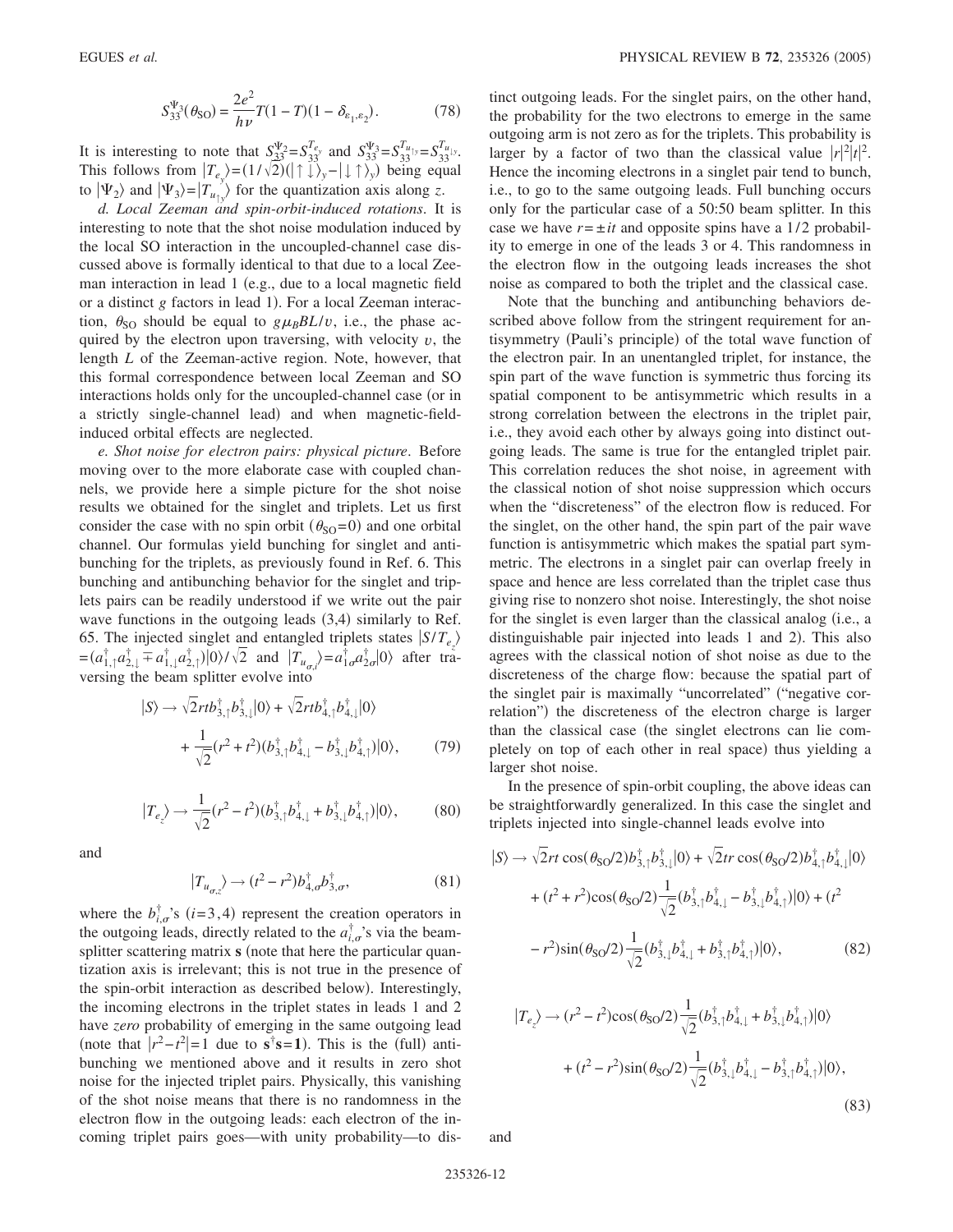$$
|T_{u_{\uparrow},z}\rangle \to \cos(\theta_{\text{SO}}/2)(t^2 - r^2)b_{4,\uparrow}^{\dagger}b_{3,\uparrow}^{\dagger}|0\rangle
$$
  
+ 
$$
\sin(\theta_{\text{SO}}/2)rt(b_{3,\uparrow}^{\dagger}b_{3,\downarrow}^{\dagger} + b_{4,\uparrow}^{\dagger}b_{4,\downarrow}^{\dagger})|0\rangle
$$
  
+ 
$$
\sin(\theta_{\text{SO}}/2)t^2b_{3,\uparrow}^{\dagger}b_{4,\downarrow}^{\dagger}|0\rangle - \sin(\theta_{\text{SO}}/2)r^2b_{3,\downarrow}^{\dagger}b_{4,\uparrow}^{\dagger}|0\rangle.
$$
(84)

The unentangled triplet  $|T_{u_{\downarrow,z}}\rangle$  evolves similarly to  $|T_{u_{\uparrow,z}}\rangle$ . Due to the continuous spin rotation induced by the SO coupling, intermediate degrees of bunching and antibunching are possible as the modulation angle  $\theta_{SO}$  is varied. Note that a variety of entangled and unentangled electron pairs (along distinct quantization axes as well) can be generated according to the above states by sending electron pairs through a SO active region. See also Ref. 66 for entanglement generation using a Mach-Zehnder interferometer.

### *3. Coupled-channel case*

Here we assume that electron pairs are injected into channel *a* of leads 1 and 2 with energies near the crossing of the bands at  $k_c$ , Figs. 1(b) and 2. The case with injection into both channels *a* and *b* is discussed at the end of this section. General expressions similar to Eqs. (52) and (53) can, in principle, be derived for this case. Here, however, we generalize the approach outlined at the end of the previous section to the the case of two SO-coupled channels, which is both simpler and more intuitive. An additional heuristic derivation of the noise properties using simple number operators is given in the Appendix C 1.

*a. Quantization axis along z*. The idea is essentially the same as before: for instance, an injected unentangled spin-up triplet along the *z* direction, with one electron in channel *a* of lead 1 an the other in channel  $a$  of lead 2 evolves into [Eq.  $(39)]$ 

$$
|T_{u_{\uparrow,z}}\rangle^{L} = \frac{1}{2} [\cos(\theta_{d}/2)e^{-i\theta_{\text{SO}}/2} + e^{i\theta_{\text{SO}}/2}]|\uparrow\uparrow\rangle_{aa,z}
$$
  
+ 
$$
\frac{1}{2} \xi [\cos(\theta_{d}/2)e^{-i\theta_{\text{SO}}/2} - e^{i\theta_{\text{SO}}/2}]|\downarrow\uparrow\rangle_{aa,z}
$$
  
- 
$$
\frac{1}{2} i \sin(\theta_{d}/2)e^{-i\theta_{\text{SO}}/2}|\uparrow\uparrow\rangle_{ba,z}
$$
  
+ 
$$
\frac{1}{2} i \xi \sin(\theta_{d}/2)e^{-i\theta_{\text{SO}}/2}|\downarrow\uparrow\rangle_{ba,z},
$$
(85)

upon traversing the SO region in lead 1 (we dropped an overall phase  $e^{i(k_c+k_{\text{SO}})L}$ ). Similarly to the uncoupled-channel case, we note that only the portion of the electron pair going through lead 1 is subject to the SO effect. Note that the SO induced interband coupling in lead 1 makes the injected states initially in channel *a* leak into channel *b*. The expectation value of the noise in the state  $|T_{u_{\uparrow,z}}\rangle^L$  is

$$
S_{33}^{T_{u_{\uparrow,z}}}(\theta_{\text{SO}},\theta_{d}) = \frac{1}{4} |\cos(\theta_{d}/2)e^{-i\theta_{\text{SO}}/2} + e^{i\theta_{\text{SO}}/2}|^2 \tilde{S}_{33;aa}^{T_{u_{\uparrow,z}}} + \frac{|\xi|^2}{4} |\cos(\theta_{d}/2)e^{-i\theta_{\text{SO}}/2} - e^{i\theta_{\text{SO}}/2}|^2 \tilde{S}_{33;aa}^{|\xi|,z} + \frac{1}{4} \sin^2(\theta_{d}/2) \tilde{S}_{33;ba}^{T_{u_{\uparrow,z}}} + \frac{1}{4} \sin^2(\theta_{d}/2) \tilde{S}_{33;ba}^{|\xi|,z},
$$
(86)

where  $\tilde{S}_{33;ba}^{\downarrow\uparrow,z}$  denotes the noise expectation value, Eq. (46), for a pair with a spin-down electron in channel *b* of lead 1 and a spin-up electron in channel *a* of lead 2,  $|\downarrow \uparrow\rangle_{ba,z}$ . Similarly,  $\tilde{S}_{33;aa}^{1,2}$  corresponds to the two opposite spin electrons in the channel *a* of the respective lead. The noise contribution of the pair state  $|\downarrow \uparrow \rangle_{aa,z}$  can be determined from Eq. (62) by setting  $\theta_{SO} = \pi$  which makes  $|T_{u_{\uparrow,z}}\rangle^L = -|\downarrow\uparrow\rangle_{aa,z}$ , see Eq. (71),

$$
\widetilde{S}_{33;aa}^{\downarrow\uparrow,z} = \frac{2e^2}{h\nu}T(1-T). \tag{87}
$$

Note that the pair state  $|\downarrow \uparrow \rangle_{aa,z}$  is distinguishable (spin down in lead 1 and spin up in lead 2, both in channel  $a$ ), and therefore yields the classical shot noise. Similarly, for the distinguishable state  $| \downarrow \uparrow \rangle_{ba,z}$  we should have  $\tilde{S}^{\downarrow \uparrow,z}_{33;ba} = \tilde{S}^{\downarrow \uparrow,z}_{33;aa}$ . Hence we find

$$
S_{33}^{T_{u_{1}}z}(\theta_{\text{SO}}, \theta_{d}) = \frac{e^{2}}{h\nu}T(1 - T)[1 + \sin^{2}(\theta_{d}/2)/2\delta_{\varepsilon_{1}, \varepsilon_{2}} - \cos(\theta_{d}/2)\cos(\theta_{\text{SO}})\delta_{\varepsilon_{1}, \varepsilon_{2}}]
$$
(88)

and, similarly,  $S_{33}^{T_u}(\theta_{\text{SO}}, \theta_d) = S_{33}^{T_u}(\theta_{\text{SO}}, \theta_d)$ . The noise for the entangled triplet and the singlet are, respectively,

$$
S_{33}^{T_{e}}(\theta_{\text{SO}}, \theta_d) = \frac{2e^2}{h\nu}T(1-T)\left[1 - \frac{1}{2}[\cos^2(\theta_d/2) + 1]\delta_{e_1, e_2}\right]
$$
(89)

and

$$
S_{33}^{S}(\theta_{\text{SO}}, \theta_{d}) = \frac{2e^{2}}{h\nu}T(1 - T)[1 + \cos(\theta_{d}/2)\cos(\theta_{\text{SO}})\delta_{\varepsilon_{1}, \varepsilon_{2}}].
$$
\n(90)

*b. Quantization axis along y*. We can again straightforwardly find all the shot noise expressions for the quantization axis along *y* by following the same procedure as above. However, here a spin up (along the *y* direction) electron injected into the channel *a* of lead 1 evolves into

$$
|\uparrow\rangle_{a,y}^{L} = \frac{1}{2\sqrt{2}} \{ [(1 + i\xi^{*})\cos(\theta_{d}/2)e^{-i\theta_{\text{SO}}/2} + (1 - i\xi^{*})e^{i\theta_{\text{SO}}/2}] | \uparrow\rangle_{a,z} + [(\xi + i)\cos(\theta_{d}/2)e^{-i\theta_{\text{SO}}/2} + (i - \xi)e^{i\theta_{\text{SO}}/2}] | \downarrow\rangle_{a,z} + (\xi^{*} - i)\sin(\theta_{d}/2)e^{-i\theta_{\text{SO}}/2} | \uparrow\rangle_{b,z} + (i\xi - 1)\sin(\theta_{d}/2)e^{-i\theta_{\text{SO}}/2} | \downarrow\rangle_{b,z}, \qquad (91)
$$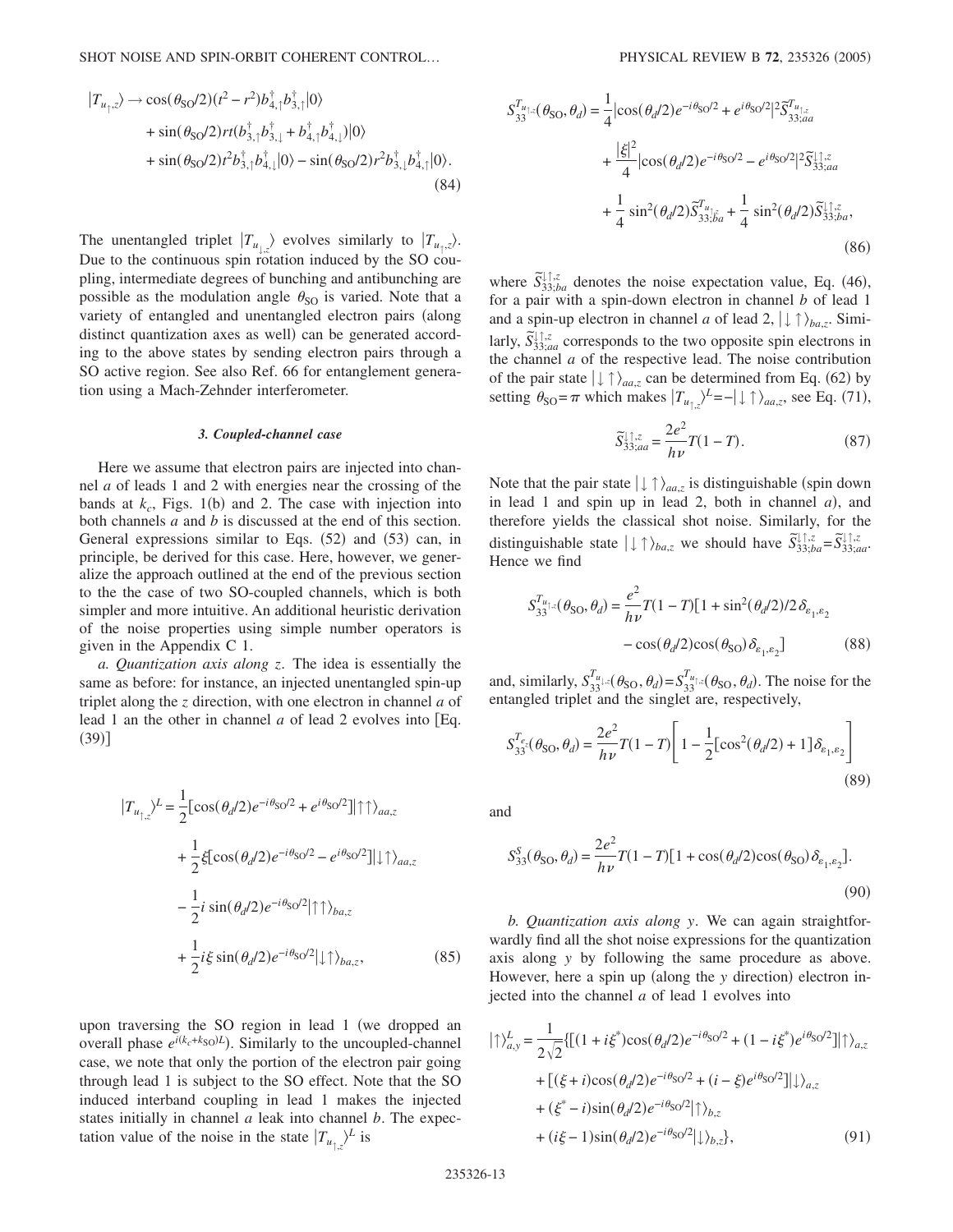upon traversing the SO region in lead 1, while a spin down electron (along the *y*) evolves according to

$$
|\!\!\downarrow\rangle_{a,y}^{L} = \frac{1}{2\sqrt{2}} \{ [(1 - i\xi^*)\cos(\theta_d/2)e^{-i\theta_{\rm SO}/2} + (1 + i\xi^*)e^{i\theta_{\rm SO}/2}]\!\!\uparrow\rangle_{a,z} \n+ [(\xi - i)\cos(\theta_d/2)e^{-i\theta_{\rm SO}/2} \n- (i + \xi)e^{i\theta_{\rm SO}/2}]\!\!\downarrow\rangle_{a,z} - (i + \xi^*)\sin(\theta_d/2)e^{-i\theta_{\rm SO}/2}|\!\!\uparrow\rangle_{b,z} \n+ (i\xi + 1)\sin(\theta_d/2)e^{-i\theta_{\rm SO}/2}|\!\!\downarrow\rangle_{b,z} \}. \tag{92}
$$

For simplicity, we consider below the case with only the Rashba coupling, i.e.,  $\alpha \neq 0$  and  $\beta = 0$ . In this case, the above equations simplify to

$$
|\!\uparrow\rangle_{a,y}^L = \exp(i\theta_R/2)|\!\uparrow\rangle_{a,y} \tag{93}
$$

and

$$
|\!\downarrow\rangle_{a,y}^{L} = \exp(-i\theta_R/2)[\cos(\theta_d/2)|\!\downarrow\rangle_{a,y} - i\sin(\theta_d/2)|\!\uparrow\rangle_{b,y}],
$$
\n(94)

where  $\theta_{SO} \rightarrow \theta_R = 2m\alpha L/\hbar^2$  and  $|\uparrow\rangle_{a,y}$  and  $|\downarrow\rangle_{a,y}$  are the eigenspinors of  $\sigma_{v}$  in channel *a* (similar definitions hold for channel  $b$ ). Note that the spin-up and spin-down states in channel *a* of lead 1 evolve quite differently. In particular, the spin-up state remains in channel *a* and only picks up a overal phase, while the spin-down one acquires a spin-up component in channel *b*. This distinct evolution of  $| \uparrow \rangle_{a,y}^L$  and  $| \downarrow \rangle_{a,y}^L$ can be understood if we recall that the incoming electron state  $| \uparrow \rangle_{a,y}$  is essentially an eigenstate of the system at  $x=0$ (far away from any level crossing) and hence evolves as such, as the electron traverses the SO region. In contrast, the state  $| \downarrow \rangle_{a,y}^L$  results from the incoming spin-down state in channel *a* being injected at the level crossing corresponding to the states  $| \downarrow \rangle_{a,y}$  and  $| \uparrow \rangle_{b,y}$  and thus evolves as a coherent superposition of these two states along lead 1. Hence,  $|\uparrow\rangle_{a,y}^L$ is an eigenstate of our Hamiltonian in the approximation we considered in Eq. (26), while  $|\downarrow\rangle_{a,y}^{L}$  is not, due to the weak coupling between channels *a* and *b* at the crossing.

From the states (93) and (94) we can construct the electron pairs (entangled or not) that we are interested in, e.g., the singlet and the triplet states along the *y* direction. Let us consider a pair injected into only the channel *a* of leads 1 and 2. For the spin-up triplet we find

$$
|T_{u_{\uparrow,y}}\rangle^L = \exp(i\theta_R/2)|\uparrow\uparrow\rangle_{aa,y},\tag{95}
$$

while for the spin down

$$
|T_{u_{\downarrow,y}}\rangle^L = \exp(-i\theta_R/2)[\cos(\theta_d/2)|\downarrow\downarrow\rangle_{aa,y} - i\sin(\theta_d/2)|\uparrow\downarrow\rangle_{ba,y}].
$$
\n(96)

The entangled triplet and singlet are found to be

$$
|S/T_{e_y}\rangle^L = \frac{1}{\sqrt{2}} [\exp(i\theta_R/2)|\uparrow\downarrow\rangle_{aa,y} \mp \exp(-i\theta_R/2)\cos(\theta_d/2)
$$

$$
\times |\downarrow\uparrow\rangle_{ba,y}] \pm \frac{1}{\sqrt{2}} i \exp(-i\theta_R/2)|\uparrow\uparrow\rangle_{ba,y}, \tag{97}
$$

where the upper (lower) sign corresponds to the singlet (triplet) state. The noise expression corresponding to the above states are

$$
S_{33}^{T_{u_{1},v}}(\theta_d) = \frac{2e^2}{h\nu}T(1-T)(1-\delta_{\varepsilon_1,\varepsilon_2}),\tag{98}
$$

$$
S_{33}^{T_{u_{\downarrow,v}}}(\theta_d) = \frac{2e^2}{h\nu}T(1-T)[1-\cos^2(\theta_d/2)\delta_{\varepsilon_1,\varepsilon_2}],\qquad(99)
$$

and

$$
S_{33}^{ST_{e_y}}(\theta_R, \theta_d) = \frac{2e^2}{h\nu}T(1 - T)[1 \pm \cos(\theta_d/2)\cos(\theta_R)\delta_{e_1, e_2}].
$$
\n(100)

Interestingly, the above results show that by measuring the noise in lead 3 along the *y* quantization axis one can distinguish *all* the electron pairs as they display distinct noise for non-zero SO induced interchannel mixing angles  $(\theta_d)$  $\neq$  0). Figure 3 shows the reduced Fano factor *f*  $=S_{33}/[2e^{2}T(1-T)/h\nu]$  for the singlet and triplets along the *y* axis as a function of  $\theta_{SO}$  and  $\theta_d$ . It clearly shows that the singlet and triplets display distinct shot noise in a wide range of angles. Note that this result holds only for incoming electron pairs injected initially into channel *a* and with energies near the crossing.

#### **C. Effect of backscattering in the Rashba lead**

Here we examine how the presence of backscattering in the lead containing the spin-orbit interaction (lead 1) affects our results for the current fluctuations. A small backscattering can indeed be produced by the small band offset between the regions of the lead with and without the Rashba interaction; see Appendix B where we calculate explicitly the transmission and reflection coefficients for a model quantum wire with spin-orbit interaction of both the Dresselhaus and Rahsba types. The situation is depicted in Fig.  $4(a)$ .

We emphasize that here the "left" leads  $(1,3)$  and "right" leads (2,4) are not equivalent anymore because of the presence of the spin-orbit region in lead 1. This, as we shall see below, yields that  $S_{33} \neq S_{44}$ . The case in which backscattering is present in both leads 1 and 2 was first addressed in Ref. 67, and is discussed in the Appendix C 1 within a simple heuristic picture [see Fig. 4(b)]. For simplicity, we consider here only the case of uncoupled bands (Sec. II C).

We take into account the backscattering by adding a tunnel barrier with reflection amplitude *a* to lead 1, described by the scattering matrix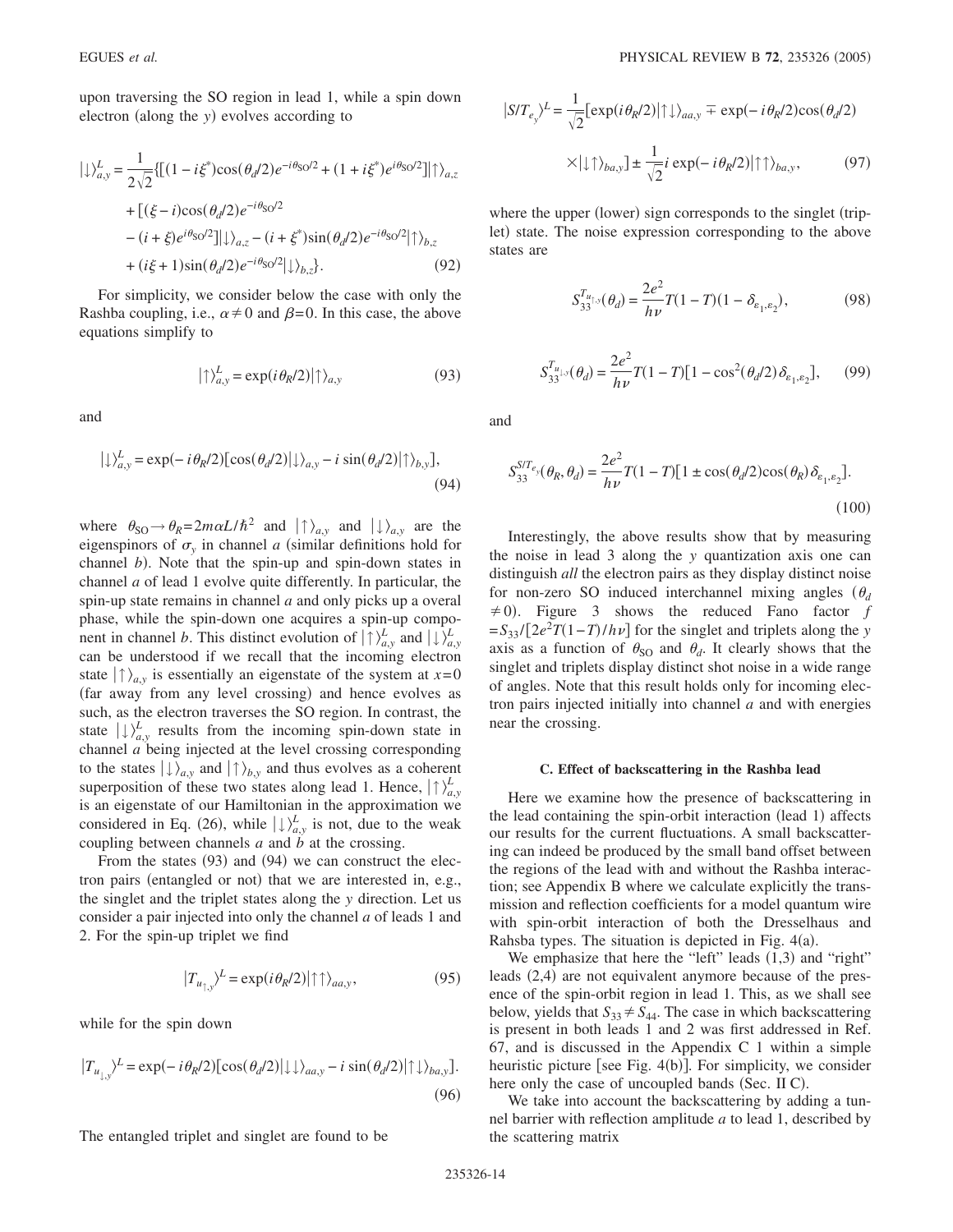

FIG. 3. (Color online) Fano factors as a function of  $\theta_R$  and  $\theta_d$ for triplet (a) and singlet (b) pairs (defined along the *y* axis) with injection energies near the channel anticrossings. We assume the injected pairs to be initially in channel *a* of the non-Rashba region in lead 1. In addition to the usual Rashba-induced spin rotation  $\theta_R$ , the spin-orbit interaction induces a further modulation on the Fano factors via the coherent transfer of electrons between the channels (mixing angle  $\theta_d$ ). Interestingly, the triplets display distinct Rashba SO modulations: the unentangled spin-up pair  $T_{u<sub>γ</sub>y}$  is not sensitive to spin-orbit effects and shows full antibunching, the unentangled spin-down triplet  $T_{u_1y}$  depends on only  $\theta_d$  and oscillates between the full anti-bunching and the classical value for distinguishable pairs, the entangled triplet  $T_{e_y}$  displays sizable oscillations between full bunching and antibunching as  $\theta_d$  and  $\theta_R$  are varied. For the sake of clarity, we have omitted in (a) the  $\theta_R$  dependence of Fano factors corresponding to  $T_{u_1y}$  and  $T_{u_1y}$ .

$$
\mathbf{s}_{\text{back}} = \begin{pmatrix} a & b \\ b & a \end{pmatrix} . \tag{101}
$$

In order to combine **s**back with the beam-splitter scattering matrix  $s$  [Eq.  $(47)$ ], we match the coefficients of the wave function going out of **s**back with the corresponding ones going in **s**, and solve the resulting system of equations eliminating the intermediate coefficients.<sup>68</sup> We obtain the modified scattering matrix



FIG. 4. (Color online) Two cases for a beam splitter with backscattering. (a) Backscattering in arm 1 only, induced by the SO region, with *a* the backscattering amplitude, and *r* and *t* the original amplitudes of the beam splitter. (b) Backscattering present in all leads (amplitude *a*), with also cross-backscattering (c). Here *r* and *t* are the modified amplitudes satisfying the normalization  $|a|^2 + |c|^2$  $+|r|^2+|t|^2=1$ . This case will be discussed in the Appendix C 1.

$$
\mathbf{s}' = \begin{pmatrix} a & 0 & br & bt \\ 0 & 0 & t & r \\ br & t & ar^2 & art \\ bt & r & art & at^2 \end{pmatrix} . \tag{102}
$$

The probability  $A = |a|^2$  of backscattering in lead 1 renormalizes the transmission probabilities  $R = |r|^2$  and  $T = |t|^2$  by the factor  $|b|^2 = 1 - A$ . It is interesting to note that the constraints of unitarity introduce some backscattering in the leads 3 and 4. These correspond to the possibility for particles injected into leads 3 or 4 to scatter back into leads 3 and 4 after being reflected by the tunnel barrier in lead 1. We note that the probabilities *R* and *T* are the ones of the original beam splitter, and as such satisfy the normalization condition *R*=1−*T*.

We proceed as before and introduce the spin rotation due to the Rashba coupling by multiplying  $s_{13}$  and  $s_{14}$  by  $\mathbf{U}_{\text{SO}}$ , Eqs. (48) and (49). The spin rotation has no effect on  $s_{11}$ even if the backscattering occurs after the Rashba region, because the spin of a particle with reversed momentum rotates in the reversed direction. We can now use the general formulas Eqs.  $(52)$  and  $(53)$  to evaluate the autocorrelation noise in lead 3. Introducing the renormalized probability  $R' = R(1-A)$ , we find

$$
S_{33}^S(\theta_{\text{SO}}) = \frac{e^2}{h\nu} [TR + R'(1 - R') + 2TR' \cos(\theta_{\text{SO}}) \delta_{\epsilon_1, \epsilon_2}],
$$
\n(103)

$$
S_{33}^{T_e} = \frac{e^2}{h\nu} [TR + R'(1 - R') - 2TR' \delta_{\epsilon_1, \epsilon_2}], \qquad (104)
$$

$$
S_{33}^{T_{u_{1,c}}}(\theta_{\text{SO}}) = \frac{e^2}{h\nu} [TR + R'(1 - R') - 2TR'\cos^2(\theta_{\text{SO}}/2)\delta_{\epsilon_1, \epsilon_2}],
$$
\n(105)

with the average current in lead 3

$$
I_3 = V \frac{e^2}{h} (1 - AR). \tag{106}
$$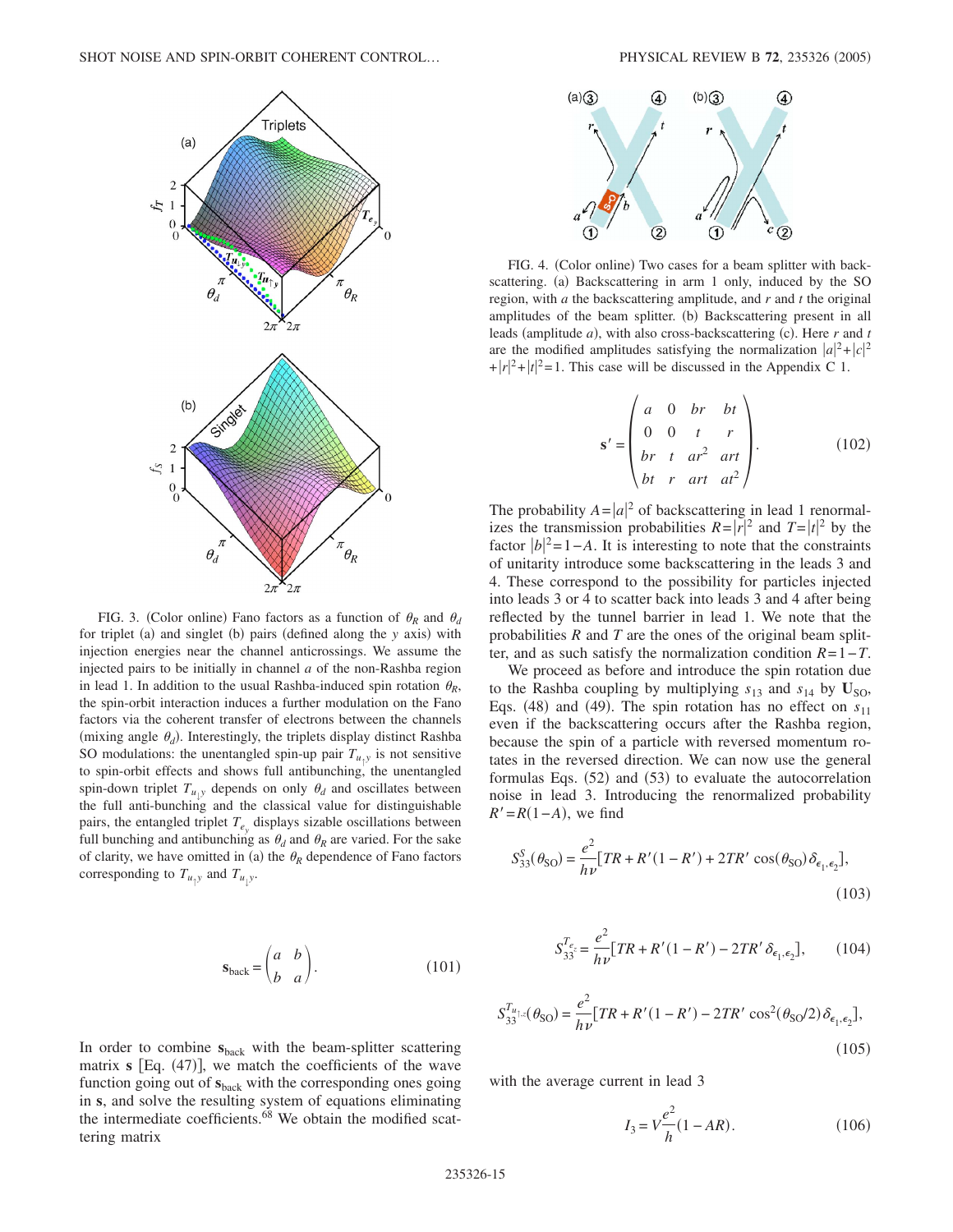

FIG. 5. (Color online) Noise in the presence of backscattering in the lead with SO interaction, for backscattering probabilities given by *A*=0, 0.1, and 0.4. The transmission probabilities are *R*=1−*T*  $=0.5$  (a), (b);  $R=0.9$  (c), (d); and  $R=0.1$  (e), (f). The left (right) column shows the case of the singlet *S* (unentangled triplet  $T_{u,z}$ ) with  $\epsilon_1=\epsilon_2$ .

The factor 2*TR* found in the previous case without backscattering, Eqs. (60)–(62), splits into two contributions, TR +*R*'(1−*R*') with the renormalized probability *R*'. The backscattering adds a contribution related to the partition noise created by the tunneling barrier. Partition noise (shot noise) corresponds to fluctuations arising from the fact the barrier splits randomly the incident electron flow into transmitted and backscattered flows. On the other hand, the backscattering reduces the transmission probability  $R'$  for electrons injected in lead 1, and therefore can decrease the "beamsplitter noise" proportional to  $R(1-R)$ . For instance, the noise for entangled triplets with same energies is increased from zero (in the absence of backscattering) to a finite value. Similarly, the noise for electrons with different energies is increased in the range  $0 \le A \le \max\{2-1/T, 0\}$ , with a maximal increase of  $(T-1/2)^2(e^2/h\nu)$ . However, the maximal value for the noise (obtained in the case of singlets with  $\epsilon_1$  $=\epsilon_2$  and  $\theta_{\text{SO}} = 2n\pi$ ,  $n \in \mathbb{Z}$ ) is not changed, as it corresponds to the maximal value reached in the case of bunching of bosonic-like particles. In the case of spin pairs injected along the *Oy* axis, the result for the singlet remains the same, while  $S_{33}^{T_{u,y}} = S_{33}^{T_{e,z}}$  and  $S_{33}^{T_{e,y}}(\theta) = S_{33}^{S}(\pi - \theta_{SO})$ .

Figure 5 shows the autocorrelation noise  $S_{33}$  in the presence of backscattering in lead 1, of the singlet *S* and for the unentangled triplet  $T_{u,z}$  in the case of equal energies  $\epsilon_1 = \epsilon_2$ . We recall that the noise of the entangled triplet  $T_{e,z}$  is independent of  $\theta_{\text{SO}}$ , as are *S* and  $T_{u,z}$  for different energies. We see that the backscattering can either increase or decrease the noise, depending on the rotation angle  $\theta_{SO}$  as well as the beam-splitter properties (defined by *R*). However, in all cases the backscattering reduces the visibility (amplitude) of the  $\theta_{SO}$  oscillations. In the absence of backscattering  $(A=0)$ , the bunching of singlets for  $\theta_{\text{SO}}=0$  is maximal  $(S_{33}=e^2/h\nu)$  for a symmetric beam splitter (i.e.,  $T=R=0.5$ ); this comes from the fact that the randomness is maximal in this configuration. In the presence of backscattering, the effective transmission is decreased via  $R \rightarrow R'(1-A)$ , so that as one moves away from this symmetric point, the randomness of the beam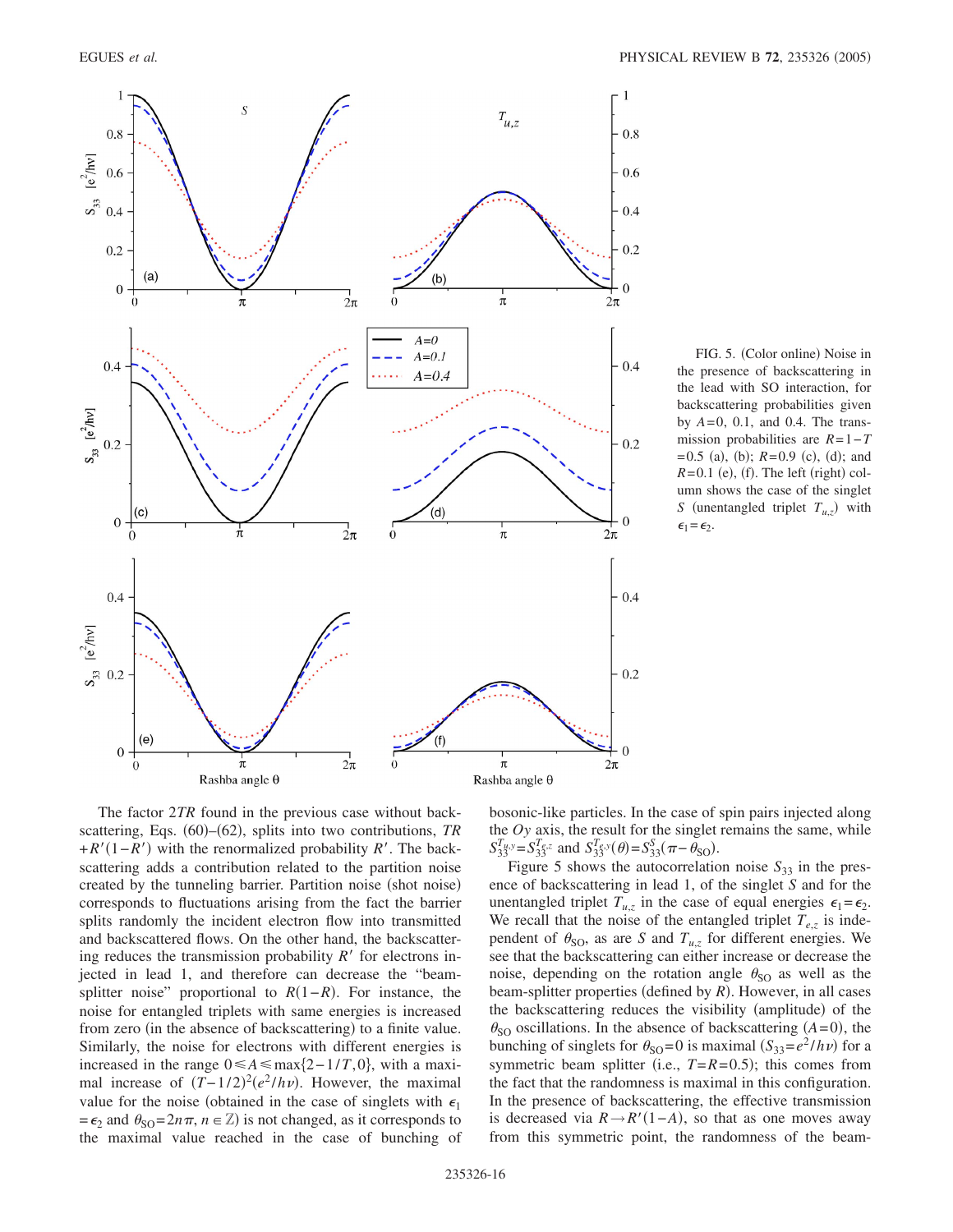splitter is reduced, and the noise is suppressed. Similarly, the perfect antibunching seen at  $\theta_{\text{SO}} = \pi$  (and at  $\theta_{\text{SO}} = 0$  for the triplets) no longer happens because of the residual partition noise related to the backscattering and the noise is given by  $S_{33}^S(\theta_{\text{SO}} = \pi) = S_{33}^{T_{u_{1}}z}(\theta_{\text{SO}} = 0) = S_{33}^{T_{e}}(\epsilon_1 = \epsilon_2) = (e^2/hv)AR(1 - AR)$ (see Appendix  $\tilde{C}$ , where we present a heuristic derivation of these results via simple calculations of expectation values of number operators).

In the case of an asymmetric beam-splitter with a large value of  $R > 3/(4-A)$  (e.g.,  $R=0.9$ ), the noise for the singlets is increased by the backscattering for all  $\theta_{\text{SO}}$ . For  $\theta_{\text{SO}}=0$ , one can understand this by noting that the backscattering reduces the value of  $R'$  which therefore gets closer to the symmetric value of 0.5 related to the maximal noise. On the other, in the case of small *R* (e.g.,  $R=0.1$ ), the reduction of *R'* moves even further away from the maximal 0.5 value, and the noise is reduced for small  $\theta_{\text{SO}}$ . Around  $\theta_{\text{SO}} = \pi$  it increases from zero, because of the additional partition noise. For the triplet, the maximal value is reached at  $\theta = \pi$ , where electrons reach the beam splitter with opposite spins, and hence behave classically. The value  $S_{33}=0.5e^2/h\nu$  at  $\theta_{SO}=\pi$  for  $A=0$  is modified in the presence of backscattering; it is then increased when  $R > 1/(2-A)$ .

For the cross correlations of the noise between leads 3 and 4, we find

$$
S_{34}^S(\theta) = -\frac{e^2}{h\nu} [TR + T'R' + 2TR'\cos(\theta)\delta_{\epsilon_1, \epsilon_2}], \quad (107)
$$

$$
S_{34}^{T_e} = -\frac{e^2}{h\nu} [TR + T'R' - 2TR'\delta_{\epsilon_1, \epsilon_2}], \qquad (108)
$$

$$
S_{34}^{T_{\mu}}(\theta) = -\frac{e^2}{h\nu} [TR + T'R' - 2TR'\cos^2(\theta/2)\delta_{\epsilon_1, \epsilon_2}],
$$
 (109)

with  $T' = T(1-A)$ . These expressions are very similar to the ones for the autocorrelations  $(103)$ – $(105)$ . The main difference is the negative sign of these correlations, which comes from the fact that  $S_{33} + S_{34} = 0$  when  $A = 0$ . The other difference is that the term  $R'(1 - R')$  is replaced by  $R'T'$ , which is easily understandable since the cross-correlation involves  $\langle n_3 \rangle \langle n_4 \rangle = R'T'$  for a particle injected in lead 1, while the autocorrelation involves  $\langle n_3 \rangle (1 - \langle n_3 \rangle) = R'(1 - R')$ , see Appendix C.

### **D. Spin-polarized case**

We now turn to the case of injection from a spin-polarized Fermi liquid lead with a continuous energy spectrum. We start from the standard expression for the noise,<sup>59</sup> which corresponds to the continuous version of Eqs.  $(44)$ – $(46)$ 

$$
S_{\alpha\beta} = \frac{e^2}{h} \text{ Re } \int d\epsilon \sum_{\gamma \delta uv} A_{\gamma \delta}^{uv}(\alpha, \epsilon, \epsilon) A_{\delta \gamma}^{vu}(\beta, \epsilon, \epsilon)
$$

$$
\times f_{\gamma u}(\epsilon) [1 - f_{\delta v}(\epsilon)], \qquad (110)
$$

where  $f_{\alpha u}(\epsilon) = \langle a_{\alpha u}^{\dagger} a_{\alpha u} \rangle$  and  $u = (\sigma, n)$ . Here, again,  $\sigma = \uparrow, \downarrow$ denotes the spin components and  $n=a$ , *b* the band index. At zero temperature, for the scattering matrix of the beamsplitter with a two-band spin-orbit active region in one of its incoming arms (lead 1), Eqs. (48) and (49), we obtain for the shot noise in the outgoing leads (say, lead 3),

$$
S_{33} = \frac{e^2}{h} \int d\epsilon T (1 - T) \sum_{\sigma\sigma' n m} |U_{\sigma n,\sigma' m}^{cc}|^2 \{f_{1\sigma n}(\epsilon)[1 - f_{2\sigma' m}(\epsilon)]
$$
  
+  $f_{2\sigma n}(\epsilon)[1 - f_{1\sigma' m}(\epsilon)]\},$  (111)

where  $U_{\sigma n,\sigma' m}^{cc}$  denote the matrix elements of  $U_{\text{SO}}^{cc}$  given in Eq.  $(42)$ .

#### *1. Injection into one subband*

We consider a (nonequilibrium) spin-polarized injection into leads 1 and 2 in subband *a* only, which we model with

$$
\mu_{1\uparrow a} = \mu_{2\uparrow a} = \varepsilon_F + eV,\tag{112}
$$

$$
\mu_{1\downarrow a} = \mu_{2\downarrow a} = \varepsilon_F + \frac{1 - p}{1 + p} eV,\tag{113}
$$

$$
\mu_{1\sigma b} = \mu_{2\sigma b} = \varepsilon_F \quad (\sigma = \uparrow, \downarrow), \tag{114}
$$

$$
\mu_{3\sigma n} = \mu_{4\sigma n} = \varepsilon_F \quad (\sigma = \uparrow, \downarrow; n = a, b). \tag{115}
$$

The degree of spin polarization is controlled by the parameter  $0 \le p \le 1$ . For full polarization  $p=1$  there is no voltage drop for spin-down electrons in Eq. (113), which therefore do not contribute to transport. Note that here we only inject electrons in channel  $a$ , see Eqs.  $(114)$  and  $(115)$ . We then obtain for the current in the outgoing leads

$$
I_3 = I_4 = \frac{e^2}{h} V \frac{2}{1+p},
$$
\n(116)

which gets halved for full polarization,  $p=1$ , as compared to the unpolarized case  $p=0$ . For the autocorrelation noise we find

$$
S_{33} = \frac{2e^2}{h} T(1 - T) \left[ \frac{2p}{1 + p} |U^{cc}_{\uparrow a;\downarrow a}|^2 + |U^{cc}_{\uparrow a;\downarrow b}|^2 + |U^{cc}_{\uparrow a;\uparrow b}|^2 + \frac{1 - p}{1 + p} (|U^{cc}_{\downarrow a;\uparrow b}|^2 + |U^{cc}_{\downarrow a;\downarrow b}|^2) \right] eV.
$$
 (117)

Note that  $S_{33}=S_{44}=-S_{34}$ . We define the reduced Fano factor  $f_p \equiv F/T(1-T) \equiv S_{33}/2eI_3T(1-T)$ , and using Eq. (42) and  $|\dot{\xi}|^2$ =1 we find

$$
f_p = \frac{p}{4} \left( \cos^2 \frac{\theta_d}{2} + 1 - 2 \cos \frac{\theta_d}{2} \cos \theta_{\text{SO}} \right) + \frac{1}{2} \sin^2 \frac{\theta_d}{2}.
$$
\n(118)

This agrees with Ref. 69 for  $\beta = 0$  and  $p = 1$ . Notice, however, that if  $p<1$  there is an additional correction, i.e., the last term in Eq.  $(118)$ , which is independent of  $p$  and thus there is a small noise power even for the unpolarized case *p*=0. This is related to the presence of the additional empty channel *b*, which allows for fluctations in the outgoing leads in the case of finite SO-induced interband coupling,  $\theta_d \neq 0$ . In the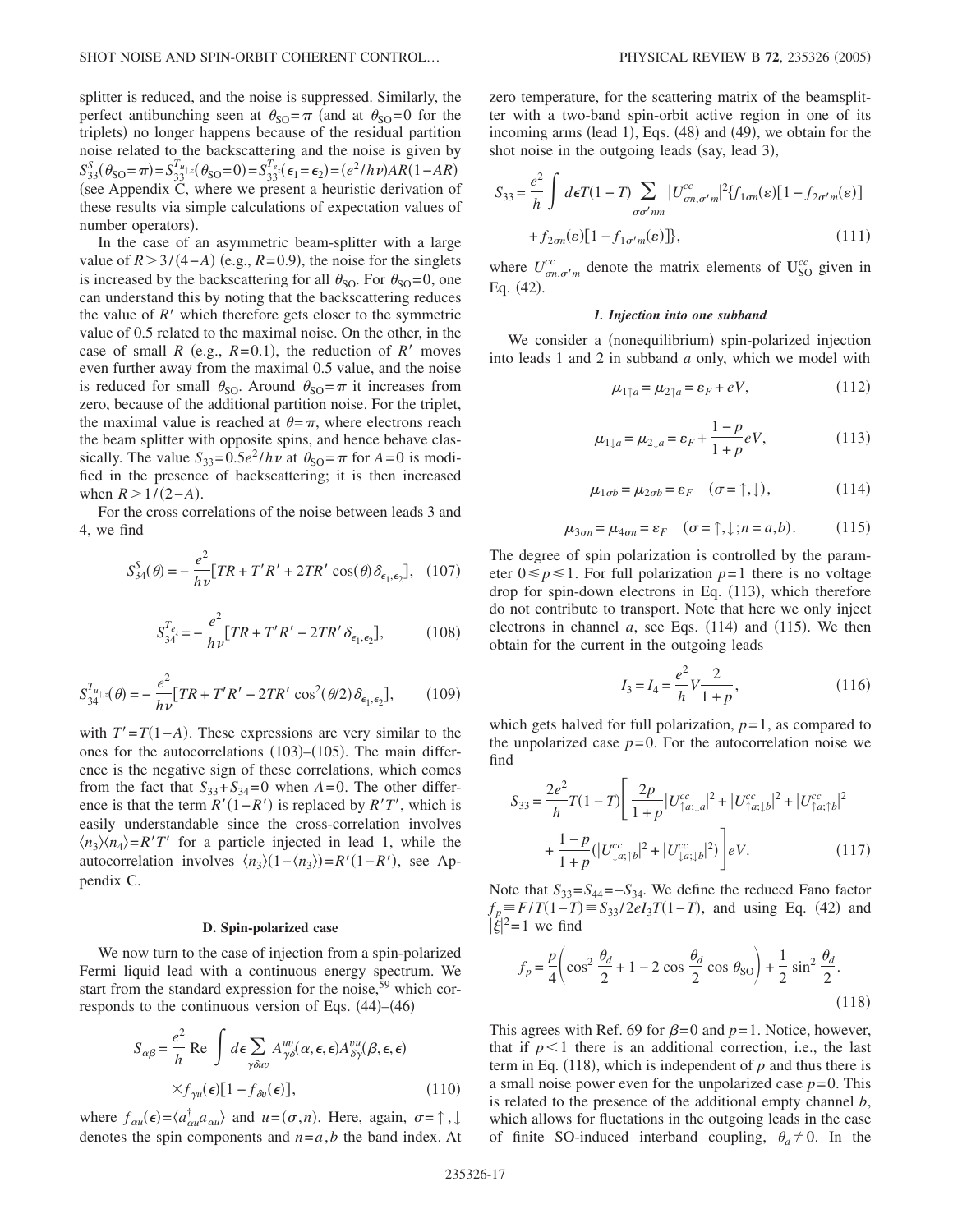strictly 1D case (i.e., single channel), this effect disappears as  $\theta_d = 0$  and Eq. (118) reduces to the expression

$$
f_p = \frac{p}{2}(1 - \cos \theta_{\text{SO}}) = p \sin^2 \frac{\theta_{\text{SO}}}{2}.
$$
 (119)

This effect also vanishes in the case where both bands are occupied, studied in the next section.

### *2. Injection into both leads*

We now consider the more realistic case of injection into both subbands *a* and *b* and model it with

$$
\mu_{1\uparrow} = \mu_{2\uparrow} = \varepsilon_F + eV,\tag{120}
$$

$$
\mu_{1\downarrow} = \mu_{2\downarrow} = \varepsilon_F + \frac{1-p}{1+p}eV,\tag{121}
$$

$$
\mu_{3\sigma} = \mu_{4\sigma} = \varepsilon_F \quad (\sigma = \uparrow, \downarrow), \tag{122}
$$

where  $\mu_{i,\sigma,a} = \mu_{i,\sigma,b} = \mu_{i,\sigma}$ . We obtain the current

$$
I_3 = I_4 = \frac{2e^2}{h} V \frac{2}{1+p},
$$
\n(123)

which is twice the current in the case of injection into a single channel given by Eq. (116). The Fano factor reads

$$
F = T(1 - T) \frac{p}{2} \sum_{n,m=a,b} |U_{\uparrow n,\downarrow m}^{cc}|^2.
$$
 (124)

Using Eq. (42), we obtain the reduced Fano factor  $f_p$  $\equiv$ *F*/*T*(1-*T*),

$$
f_p = \frac{p}{2} \left( 1 - \cos \frac{\theta_d}{2} \cos \theta_{\text{SO}} \right). \tag{125}
$$

This vanishes in the case of unpolarized injection  $p=0$ , showing that the interband coupling in lead 1 in itself does not give rise to additional noise for two filled channels. For an uncoupled channel  $(\theta_d=0)$ ,  $f_p$  yields the usual form valid for single channels, i.e., Eq. (119). The above results were derived for a quantization axis along the *z* direction. For other directions, one can derive similar but distinct formulas. Finally, we note that measuring such Fano factors enables one to quantify the degree of spin polarization *p* of the reservoirs along different quantization axis.

### **E. Coherent injection into multiple discrete states**

Here we generalize our previous results by studying the injection of electrons into leads with a discrete spectrum. We show that even in the case of injection into many different discrete states of the lead, we can observe two-particle coherence, e.g., bunching and antibunching, and thus detect entangled states. We will identify six asymptotic regimes separated by the relative magnitude of the level spacing  $\delta$  in the leads, the energy mismatch  $\Delta$  of the injected electrons, and the energy broadening  $\gamma$  of the injected electrons. It turns out that in four of the six regimes, we obtain (asymptotically) full two-particle interference. Only in two regimes,



FIG. 6. (Color online) Injection of electrons into equidistant discrete lead states  $n=0, \pm 1, \pm 2,...$ , with spacing  $\delta$  at center energies  $\varepsilon_{1,2}$  separated by  $\Delta = \varepsilon_2 - \varepsilon_1$  with distributions  $g(\varepsilon_{1,2}, \varepsilon)$  of width  $\gamma$ . The distributions  $g(\varepsilon_{1,2}, \varepsilon)$  are not drawn to scale, as their normalizations depend on *q*.

namely when the energy mismatch  $\Delta$  exceeds both  $\delta$  and  $\gamma$ , we obtain no two-particle interference.

Electron injection into leads 1 and 2 is assumed to be coherent but with a finite width  $\gamma$  in energy, such that several energy levels of the lead can be filled. This represents a generalization of both the injection into single discrete levels as discussed in this paper and in earlier works<sup>6,28</sup> and of recent investigations of the problem in the continuum limit<sup>61</sup> which will be a special case of the following discussion.

We assume here injection into leads with equidistant levels  $\varepsilon_n = n\delta + q\delta$ , where  $n=0, \pm 1, \pm 2,...$  and  $0 \le q < 1$  is a fixed fractional offset (see Fig. 6). The assumption of equidistance simplifies our calculations because it allows us to perform the discrete sums explicitly (Appendix E). Also, we choose our discrete index *n* to run from  $-\infty$  to  $+\infty$ , this is done for convenience and merely means that the spectrum is well described within an energy band a few times  $\gamma$  wide. We do not expect our results and conclusions to be significantly altered in cases of nonequidistant energy levels in the leads.

Injection of an electron with spin  $\sigma = \uparrow$ ,  $\downarrow$  into lead  $\alpha$  and centered about the energy  $\varepsilon$  is described by the creation operator

$$
c_{\alpha\sigma}^{\dagger}(\varepsilon) = \sum_{n=-\infty}^{\infty} g(\varepsilon, \varepsilon_n) a_{\alpha\sigma}^{\dagger}(\varepsilon_n), \qquad (126)
$$

where  $a_{\alpha\sigma}^{\dagger}(\varepsilon_n)$  creates an electron with the sharp energy  $\varepsilon_n$ , see Eq. (44) and below. The weight function *g* will be assumed to have the Breit-Wigner form

$$
g(\varepsilon, \varepsilon') = \frac{g_0(\varepsilon)}{\varepsilon - \varepsilon' + i\gamma},\tag{127}
$$

with the normalization condition  $\sum_{n=-\infty}^{\infty} |g(\varepsilon, \varepsilon')|^2 = 1$ . Unlike for the case of weak tunneling from, e.g., a quantum dot,  $8$  we assume here that the single-electron states are filled with probability 1, but with uncertain energy. This can be achieved with time-dependent tunnel barriers. Note that for widely spaced levels  $\delta \gg \gamma$  and away from symmetric injection into two adjacent levels  $(q=1/2)$ , injection thus takes place into the nearest level with probability  $\approx$  1. The two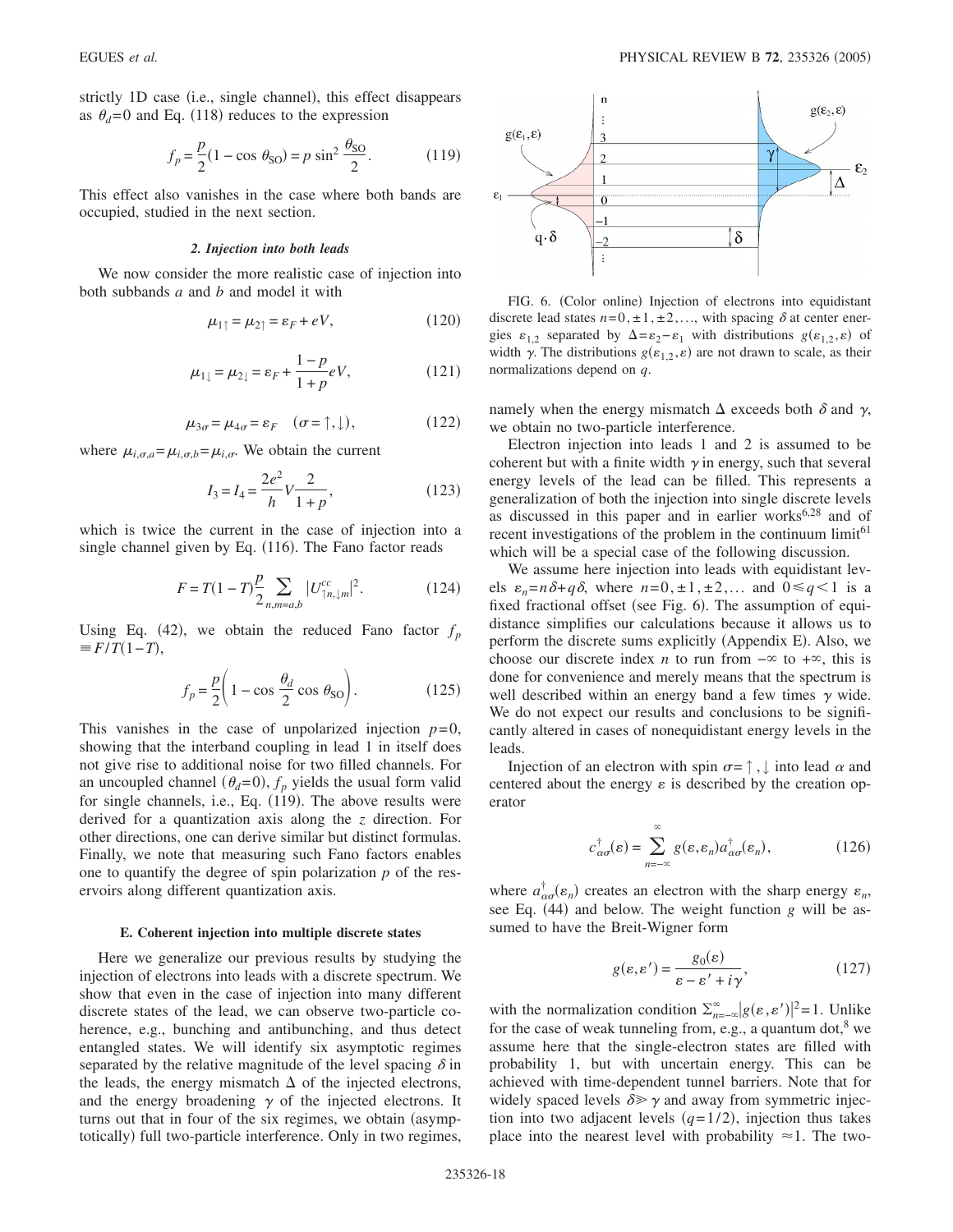particle injected states we are interested in are

$$
\begin{aligned}\n|S\rangle \\
|T_{e_i}\rangle\n\end{aligned}\n=\frac{1}{\sqrt{2}}[c_{1\uparrow}^{\dagger}(\varepsilon_1)c_{2\downarrow}^{\dagger}(\varepsilon_2) \mp c_{1\downarrow}^{\dagger}(\varepsilon_1)c_{2\uparrow}^{\dagger}(\varepsilon_2)], (128)
$$

the singlet and entangled triplet states with single-particle energies centered around  $\varepsilon_1$  and  $\varepsilon_2$  and smeared over a width  $\gamma$ . Using Eq. (126), these states can be expressed in terms of the states with sharp energies (50) as  $|S, T_{e_i}|$  $|S,T_e\rangle$  $=\sum_{\epsilon'_1,\epsilon'_2} g(\epsilon_1,\epsilon'_1)g(\epsilon_2,\epsilon'_2) | S, T_{\epsilon'_i}\rangle_{\epsilon'_1,\epsilon'_2}.$  Using the normalization condition, we find that the average current in the outgoing leads of the beamsplitter is unaffected by the spread in energy, i.e.,  $I_3 = I_4 = -e/hv$ . For the Fano factor  $F = S_{33} / 2eI_3$ , we find

$$
F_{S,T_e} = T(1-T)[1 \pm |h(\varepsilon_1, \varepsilon_2)|^2]. \tag{129}
$$

The discrete overlap function *h* is given by

$$
h(\varepsilon_1, \varepsilon_2) = \sum_{\varepsilon} g(\varepsilon_2, \varepsilon)^* g(\varepsilon_1, \varepsilon).
$$
 (130)

The discrete summations required to evaluate the function *h* are carried out in Appendix E and lead to the main result of this section  $(\Delta = \varepsilon_2 - \varepsilon_1)$ ,

$$
|h|^2 = \frac{\gamma^2}{(\Delta/2)^2 + \gamma^2} \frac{\cosh^2(2\pi\gamma/\delta) - \cos^2(\pi\Delta/\delta)}{\sinh^2(2\pi\gamma/\delta)}.
$$
 (131)

Note that  $|h|^2$  appears in Eq. (129) for the Fano factor and generalizes the Kronecker delta for the case of injection into a single level. The function  $0 < |h(\Delta, \delta, \gamma)|^2 \le 1$  determines the amount of two-particle interference that can be observed (see Fig. 7). Note that as a consequence of the normalization of  $g(\varepsilon, \varepsilon_n)$ , the overlap function  $|h|^2$  is *independent* of the energy offset *q* (see Appendix E). For  $|h|^2 = 1$ , full bunching and antibunching of singlets and entangled triplets can be expected which is ideal for the purpose of discriminating these entangled states from unentangled two-particle states. If  $|h|^2 \rightarrow 0$ , then no interference, i.e., no bunching or antibunching will be observed because the two wavepackets centered around  $\varepsilon_1$  and  $\varepsilon_2$  have no overlap in energy space.

Since  $|h(\Delta, \delta, \gamma)|^2$  depends on three parameters with the dimension of an energy, there are 3!=6 different asymptotic regimes. We will now discuss all six cases, grouped into three sections with  $\Delta$ ,  $\gamma$ , and  $\delta$  as the smallest energy, respectively. We also note that since  $|h|^2$  is a dimensionless number, it is in fact only a function of *two* dimensionless energy ratios, e.g.,  $\Delta/\delta$  and  $\delta/\gamma$ , (see Fig. 7) as can easily be seen from Eq. (131).

# *1. Matching energies*  $\varepsilon_1 = \varepsilon_2 \ (\Delta \ll \gamma, \delta)$

If  $\Delta = \varepsilon_1 - \varepsilon_2 = 0$ , then  $|h|^2 = 1$  for arbitrary values of the other three parameters  $\delta$ ,  $\gamma$ , and q. In other words, if the two electrons are injected with energy distributions whose centers coincide, then the interference is always maximal. This result persists for finite  $\Delta$  as long as  $\Delta \ll \gamma$ ,  $\delta$ ; in this case, the correction is  $O(\Delta^2)$ . For  $\Delta \ll \gamma \ll \delta$ , we find  $|h|^2 \approx 1$  $-\pi^2\Delta^2/3\delta^2$ . In the case  $\Delta \le \delta \le \gamma$ , the correction is  $|h|^2 \approx 1$  $-\Delta^2/4\gamma^2$ .



FIG. 7. (Color online) The function  $|h(\Delta, \delta, \gamma)|^2$  as expressed in Eq. (131), plotted versus the dimensionless quantities  $\Delta/\delta$  and  $\delta/\gamma$ , where  $\Delta = \varepsilon_2 - \varepsilon_1$  denotes the mean energy difference between the two injected electrons,  $\gamma$  the width of their energy distributions, and  $\delta$  the level spacing in the leads. The case of matching energies  $\varepsilon_1$  $\approx \varepsilon_2$  or  $\Delta \ll \delta$ ,  $\gamma$  (Sec. III E 1) corresponds to the edge indicated as "small  $\Delta$ "; here we find  $|h|^2 = 1$ , irrespective of the ratio  $\gamma/\delta$ . The case of a broad energy distribution (fast injection)  $\gamma \gg \Delta$ ,  $\delta$  (Sec. III E 4) corresponds to the edge indicated as "large  $\gamma$ "; along this edge  $|h|^2 = 1$ , regardless of  $\Delta/\delta$ . The red arrow follows a line of constant  $\gamma$  and  $\Delta$  with variable  $\delta$ . For large  $\delta$ , we find again  $|h|^2$ = 1 for all  $\Delta/\gamma$ , whereas for small  $\delta$  (continuum limit, Sec. III E 3), the limit  $|h|^2 = 0$  or  $|h|^2 = 1$  is reached, depending on whether  $\Delta/\gamma$  $\geq 1$  or  $\Delta/\gamma \ll 1$ .

## 2. Sharp energies  $\gamma \leq \delta, \Delta$

In the limit of sharp energies,  $\gamma \ll \delta$ ,  $\Delta$ , we obtain

$$
|h|^2 = \frac{\delta^2}{\pi^2 \Delta^2} \sin^2 \pi \frac{\Delta}{\delta} + O(\gamma^2)
$$
 (132)

from Eq. (131). The limit  $\gamma \ll \delta \ll \Delta$  describes the situation where the two electrons are injected into two different discrete states and thus  $|h|^2 \rightarrow 0$ . In the other limit,  $\gamma \ll \Delta \ll \delta$ , the two electrons are injected into the same discrete level and  $|h|^2 = 1 - \pi^2 \Delta^2 / 3 \delta^2 + O(\Delta^4 / \delta^4, \gamma^2)$ . The limit  $\gamma \ll \delta, \Delta$  discussed here describes injection into single discrete levels discussed throughout this paper and in earlier works,  $6,28,67$ where  $\varepsilon_{1,2}$  are multiples of  $\delta$  and  $|h|^2 \rightarrow \delta_{\varepsilon_1,\varepsilon_2}$  is given by a Kronecker delta.

## 3. Continuum limit  $\delta \leq \Delta$ ,  $\gamma$

In the continuum limit, i.e., the asymptotic case where the single-electron level spacing in the leads becomes small compared to all other relevant energy scales, we find a Lorentzian<sup>61</sup>

$$
|h|^2 \simeq \frac{\gamma^2}{(\Delta/2)^2 + \gamma^2},\tag{133}
$$

with the usual special limits  $|h|^2 \to 0$  for  $\delta \ll \gamma \ll \Delta$  and  $|h|^2$  $\rightarrow$  1 for  $\delta \ll \Delta \ll \gamma$ .

#### *4. Discussion in terms of largest energy scale*

Above, we have discussed all six asymptotic cases, grouped according to the smallest energy scale. Alterna-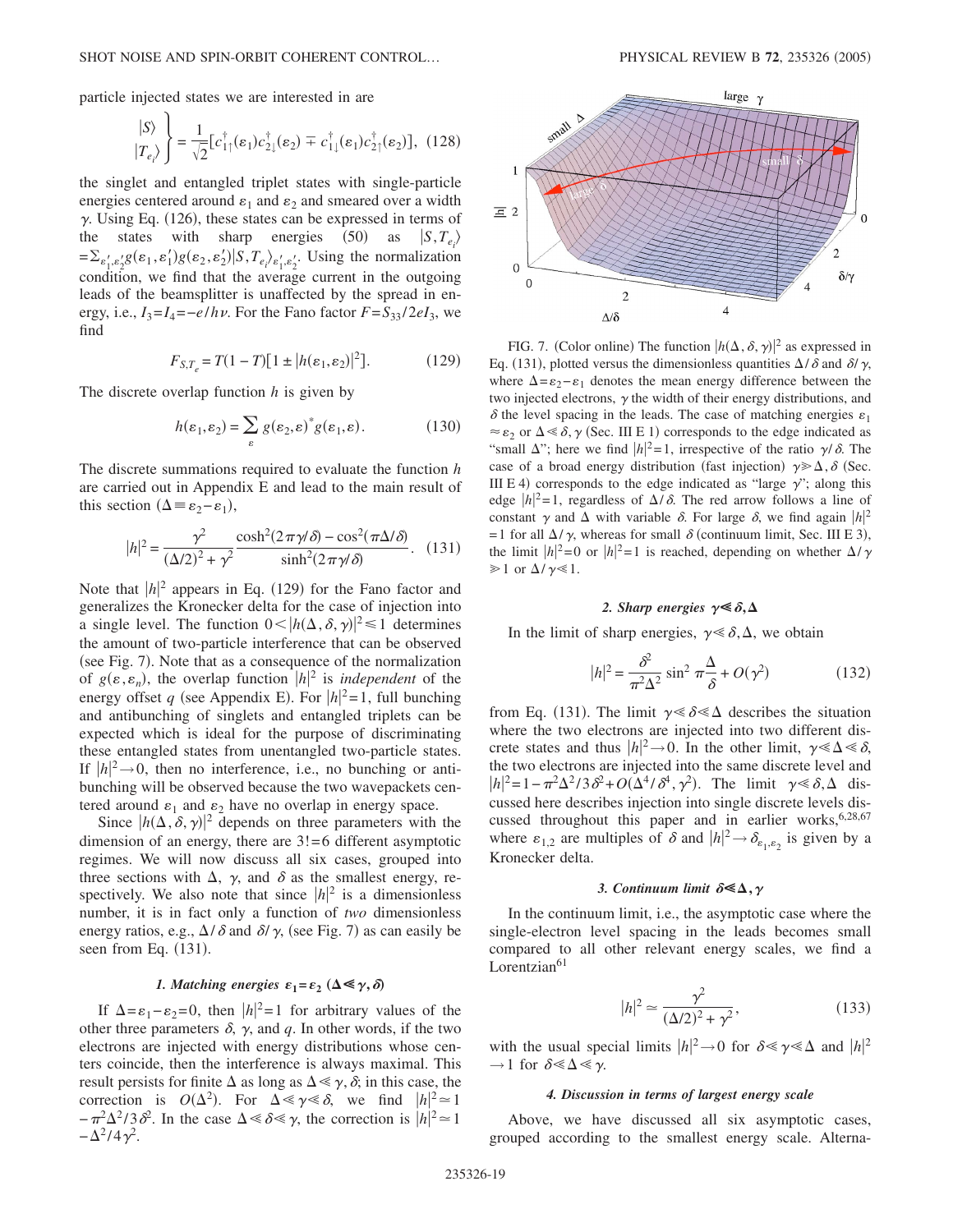tively, we can discuss the asymptotic regimes characterized by the largest energy scale. In the *detuned case*  $\Delta \ge \delta$ ,  $\gamma$ , we never see two-particle interference since  $|h|^2$  $\approx (4\gamma^2/\Delta^2)f(\Delta;\delta,\gamma) \to 0$  where  $f(\Delta;\delta,\gamma)$  is a function which is bounded for fixed  $\delta$  and  $\gamma$ . In the case of a wide distribution, such as, e.g., effected by a fast injection into the lead with injection time  $\hbar/\gamma$ , we are in the regime  $\gamma \gg \delta, \Delta$ , and we always find that  $|h|^2$  exponentially approaches 1. In the single-level case  $\delta \gg \gamma, \Delta$ , there is only one level to fill and we obtain  $|h|^2 \rightarrow 1$  irrespective of the relative magnitude of  $\Delta$  and  $\gamma$ .

### **IV. SUMMARY**

We have carried out a thorough study of current and noise for spin-polarized and spin-entangled electrons in a beamsplitter geometry, including a local spin-orbit interaction (Rashba and Dresselhaus) in one of the incoming arms. We have considered incoming leads with one or two channels, as well as backscattering effects. The channels can be coupled via the SO interaction for incoming energies near the band crossing. We have found that the spin-orbit interaction is a useful mechanism to coherently rotate spin states. Such rotation can be used to modulate noise signals, thus providing unique signatures of spin polarization and spin entanglement.

For spin-polarized electrons, noise measurements can give a direct measure of the degree of polarization along different directions. For electron pairs, the coupling between the channels can play an important role. For pairs with incoming energies near the band crossing injected into one of the channels, we find an additional modulation due to the coherent transfer of electrons between the two channels. In this case, noise measurement allows us to distinguish all the different triplets states defined along the *y* direction, in addition to the singlet. Furthermore, for equal strengths the combined effect of the Rashba and Dresselhaus interactions can partially cancel out. In this case, the spin and orbital degrees of freedom are separable, the interband coupling essentially disappears, and the propagation of spin states is robust against scattering off nonmagnetic impurities.

We have also considered the influence of backscattering in the beam-splitter with a single channel. The main effect is an additional contribution related to the partition noise due to the tunnel barrier describing the backscattering. This reduces the visibility of the oscillations in the shot noise as the SO rotation angle  $\theta_{SO}$  is varied. It also reduces the maximal noise value found for perfect antibunching of singlets.

We have generalized earlier results for the shot noise of entangled electrons by allowing the injection of wave packets, i.e., coherent superpositions of discrete momentum eigenstates (plane waves). We have found a general analytical formula for the two-particle interference visibility  $|h|^2$  in terms of all three relevant energy scales  $\Delta$ ,  $\gamma$ , and  $\delta$ . Our new result contains and generalizes both the discrete single-level case and the continuum case.

Finally, we have developed a simple heuristic picture for the noise based on number operators in the different leads and the relevant transmission and reflection probability amplitudes in the beamsplitter. Within this picture we can more intuitively rederive some of the formulas for the noise previously derived within the rigorous scattering formalism (Sec. III)—in the presence of spin-orbit interaction and backscattering in the incoming leads.

## **ACKNOWLEDGMENTS**

The authors acknowledge useful discussions with S. Erlingsson. This work was supported by NCCR Nanoscale Science, CNPq, FAPESP, EU-Spintronics, Swiss NSF, DARPA, ARO, and ONR.

#### **APPENDIX A: BOUNDARY CONDITIONS AT** *x***=***L*

Here we show in some detail that both the wave function and the velocity operator acting on it are continuous at the exit  $(x=L)$  of the SO region in lead 1.

### **1. Continuity of**  $\Psi(x,y)$

The continuity of the wave function at  $x = L$  is trivially satisfied by the two-channel state

$$
\Psi(x,y) = \left(\frac{\cos(\theta_d/2)e^{-i\theta_{\text{SO}}/2} + e^{i\theta_{\text{SO}}/2}}{\xi[\cos(\theta_d/2)e^{-i\theta_{\text{SO}}/2} - e^{i\theta_{\text{SO}}/2}]\right)} \frac{1}{2} e^{i(k_c+k_{\text{SO}})x} \phi_a(y)
$$

$$
+ \left(\frac{-i\sin(\theta_d/2)e^{-i\theta_{\text{SO}}/2}}{i\xi\sin(\theta_d/2)e^{-i\theta_{\text{SO}}/2}}\right) \frac{1}{2} e^{i(k_c-k_{\text{SO}})x} \phi_b(y), \quad \text{(A1)}
$$

describing the electron state within the SO region  $0 \le x \le L$ and the state

$$
\Phi(x,y) = \binom{A}{B} \frac{1}{2} e^{i(k_c + k_{\text{SO}})x} \phi_a(y) + \binom{C}{D} \frac{1}{2} e^{i(k_c - k_{\text{SO}})x} \phi_b(y),\tag{A2}
$$

valid for  $x \ge L$  in lead 1, if we choose A, B, C, and D, equal to the corresponding components of  $\Psi(L, y)$ .

### **2. Continuity of the current flow**

The continuity of the (nondiagonal) velocity operator<sup>55</sup>

$$
\hat{v}_{\text{SO}} = \begin{pmatrix}\n\frac{\hbar}{im} \partial_x & \frac{\beta + i\alpha}{\hbar} & 0 & 0 \\
\frac{\beta - i\alpha}{\hbar} & \frac{\hbar}{im} \partial_x & 0 & 0 \\
0 & 0 & \frac{\hbar}{im} \partial_x & \frac{\beta + i\alpha}{\hbar} \\
0 & 0 & \frac{\beta - i\alpha}{\hbar} & \frac{\hbar}{im} \partial_x\n\end{pmatrix}
$$
(A3)

acting on the wave fuctions at *x*=*L*

$$
\hat{v}_{\text{SO}}\Psi(x,y)|_{x\to L^{-}} = \hat{v}_{\text{SO}}\Phi(x,y)|_{x\to L^{+}},\tag{A4}
$$

assures current conservation. The left-hand side of Eq. (A4) yields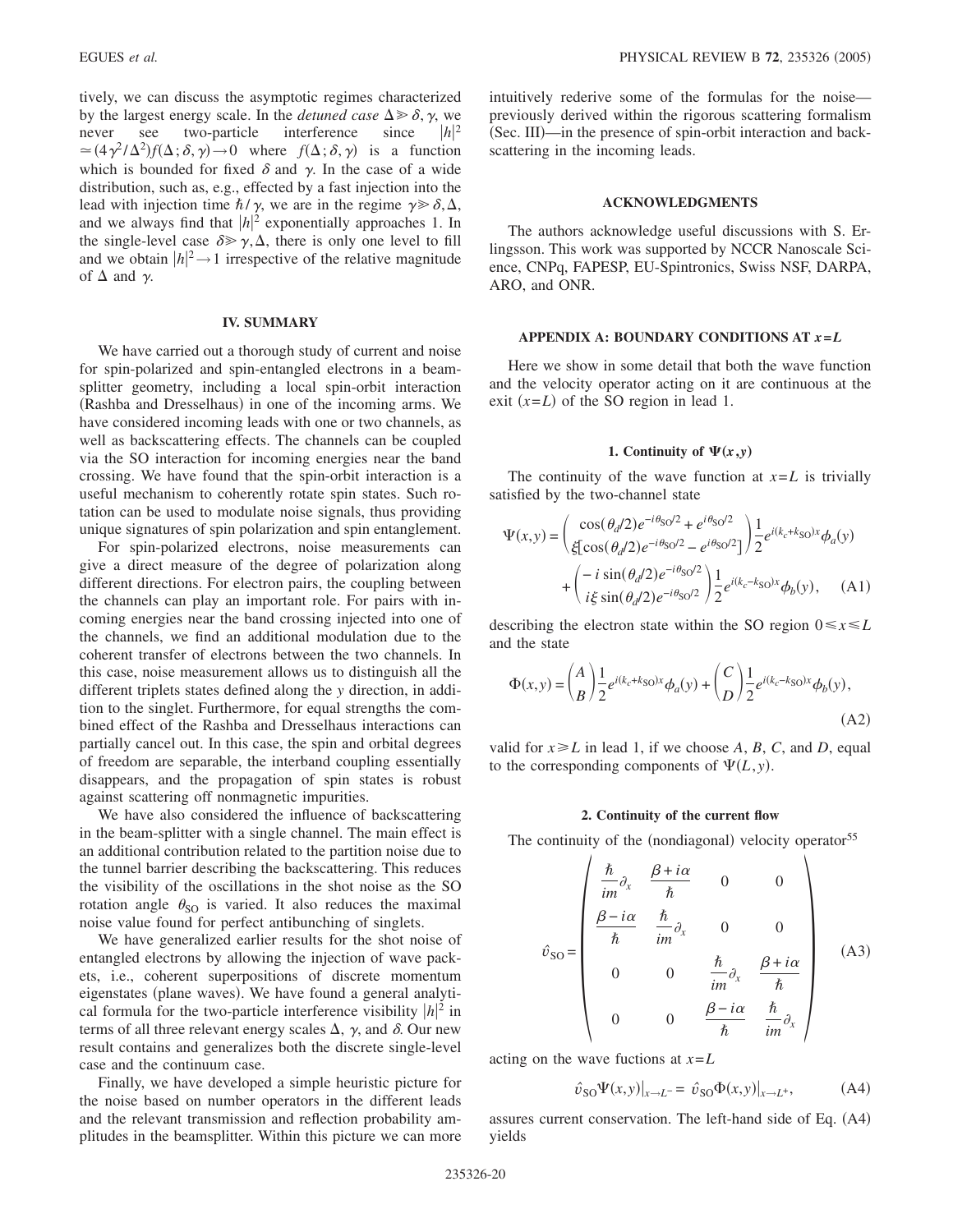SHOT NOISE AND SPIN-ORBIT COHERENT CONTROL...

$$
\hat{v}_{SO}\Psi(x,y)|_{x\to L^{-}} = \frac{\hbar}{4m} \left[ \begin{pmatrix} (k_c - \Delta/2 + k_{SO})e^{-i\Delta L/2} \\ \xi(k_c - \Delta/2 + k_{SO})e^{-i\Delta L/2} \\ (k_c - \Delta/2 - k_{SO})e^{-i\Delta L/2} \\ -\xi(k_c - \Delta/2 - k_{SO})e^{-i\Delta L/2} \end{pmatrix} + \begin{pmatrix} (k_c + \Delta/2 + k_{SO})e^{i\Delta L/2} \\ \xi(k_c + \Delta/2 + k_{SO})e^{i\Delta L/2} \\ -(k_c + \Delta/2 - k_{SO})e^{i\Delta L/2} \\ \xi(k_c + \Delta/2 - k_{SO})e^{i\Delta L/2} \end{pmatrix} \right] e^{ik_c L} + \frac{\hbar}{2m} \left( \begin{pmatrix} (k_2 - k_{SO})e^{ik_2 L} \\ -\xi(k_2 - k_{SO})e^{ik_2 L} \\ 0 \\ 0 \end{pmatrix} \right)
$$
\n(A5)

or

$$
\hat{v}_{\text{SO}}\Psi(x,y)|_{x\to L^{-}} = \frac{\hbar}{2m} \left( \frac{(k_c + k_{\text{SO}}) \left[ \left( \cos(\theta_d/2) + i \frac{\Delta}{(k_c + k_{\text{SO}})} \sin(\theta_d/2) \right) e^{-i\theta_{\text{SO}}/2} + e^{i\theta_{\text{SO}}/2} \right]}{\xi(k_c + k_{\text{SO}}) \left[ \left( \cos(\theta_d/2) + i \frac{\Delta}{(k_c + k_{\text{SO}})} \sin(\theta_d/2) \right) e^{-i\theta_{\text{SO}}/2} - e^{i\theta_{\text{SO}}/2} \right]} \right) e^{i(k_c + k_{\text{SO}}) L} \phi_a(y)
$$
\n
$$
+ \frac{\hbar}{2m} \left( -i(k_c - k_{\text{SO}}) \left( \sin(\theta_d/2) + i \frac{\Delta}{(k_c - k_{\text{SO}})} \cos(\theta_d/2) \right) e^{i\theta_{\text{SO}}/2} \right) e^{i(k_c - k_{\text{SO}}) L} \phi_b(y), \tag{A6}
$$

where we used  $k_2 - k_{\text{SO}} = k_c + k_{\text{SO}}$ . On the other hand, it is straightforward to show that

$$
\hat{v}_{\text{SO}}\Phi(x,y)|_{x\to L^{+}}\n= \frac{\hbar}{2m}(k_{c}+k_{\text{SO}})\left(\frac{[\cos(\theta_{d}/2)e^{-i\theta_{\text{SO}}/2}+e^{i\theta_{\text{SO}}/2}]}{\xi[\cos(\theta_{d}/2)e^{-i\theta_{\text{SO}}/2}-e^{i\theta_{\text{SO}}/2}]\right)\n\times e^{i(k_{c}+k_{\text{SO}})L}\phi_{a}(y)+\frac{\hbar}{2m}(k_{c}-k_{\text{SO}})\n\times\left(-i\sin(\theta_{d}/2)e^{i\theta_{\text{SO}}/2}\right)\n\times e^{i(k_{c}-k_{\text{SO}})L}\phi_{b}(y).
$$
\n(A7)

Again, assuming  $\Delta \ll k_c \sim k_F$  we can drop the terms proportional to  $\Delta/(k_c \pm k_{\text{SO}})$  in Eq. (A6) thus arriving at the desired equality  $\hat{v}_{\text{SO}}\Psi(x, y)|_{x \to L^{-}} = \hat{v}_{\text{SO}}\Phi(x, y)|_{x \to L^{+}}$  which assures current conservation.

# **APPENDIX B: TRANSPORT THROUGH QUANTUM WIRE**  $\bf{AT}$   $|\alpha| = \bf{\beta}$

As an example of a backscattering mechanism in quasi-1D channels, we calculate here the transmission and reflection coefficients for a quantum wire of length *a* in the presence of spin-orbit coupling of both the Rashba and Dresselhaus types with equal strengths  $|\alpha| = \beta$ . The wire is attached to leads which are modeled as semi-infinite quantum wires without spin-orbit interaction. Again we choose the axis of the wire along the *x* direction. The central region  $0 \le x \le a$  is characterized by an effective mass  $m_2$  and a confining potential  $V_2(y)$ , whereas the leads  $(x < 0$  and  $x > a$ ) have effective mass  $m_1$  and confining potential  $V_1(y)$ , in general  $m_1 \neq m_2$ ,  $V_1 \neq V_2$ . For definiteness let us consider the case  $\alpha = -\beta$ . Here the spin is independent of the momentum along the wire thus being a good quantum number. The problem of matching the wave functions at the interfaces separates then into these two spin directions. Without loss of generality, we will concentrate on the  $+$  state as defined in Eq. (2). Moreover, to analyze ballistic transport through this arrangement we will use the approximation that the reflected and transmitted electrons have the same subband index as the incoming ones. Thus, the incoming and reflected parts of the wave function at  $x < 0$  read

$$
\psi(x, y) = (\lambda e^{ikx} + Ae^{-ikx})\phi_n^1(y), \tag{B1}
$$

and for the transmitted part at  $x > a$  we have

$$
\psi(x, y) = Ce^{ikx} \phi_n^1(y). \tag{B2}
$$

Here *k* is the wave vector of the incoming particle along the wire axis with energy  $\varepsilon = \varepsilon_n^1 + (\hbar k)^2 / 2m_1$ , where  $\varepsilon_n^1$  is the subband energy of the transverse wave function  $\varphi_n^1(y)$  according to the potential  $V_1(y)$ . In the above equations,  $\lambda$  is the amplitude of the incoming wave, and *A* and *C* are the amplitudes of the reflected and transmitted wave, respectively. Note that the above form of the transmitted and reflected part of the wave function are a restricted ansatz containing the aforementioned approximation that the subband index is the same as in the incoming part. For the wave function in the region with spin-orbit coupling  $(0 \le x \le a)$  we use the general ansatz

$$
\psi(x, y) = \sum_{j} \left[ (B_{+}^{j} e^{iq_{+}^{j}x} + B_{-}^{j} e^{iq_{-}^{j}x}) \phi_{j}^{2}(y) e^{i\sqrt{2}\alpha m_{2}y} \right]
$$
(B3)

with

$$
q_{\pm}^{j} = -\sqrt{2}\alpha m_{2} \pm \sqrt{\frac{2m_{2}}{\hbar^{2}} \left(\varepsilon + \frac{2m_{2}\alpha^{2}}{\hbar^{2}} - \varepsilon_{j}^{2}\right)},
$$
 (B4)

and  $\varepsilon_j^2$  is the subband energy of the transverse wave function  $\varphi_j^2$  in the absence of spin-orbit coupling. The above ansatz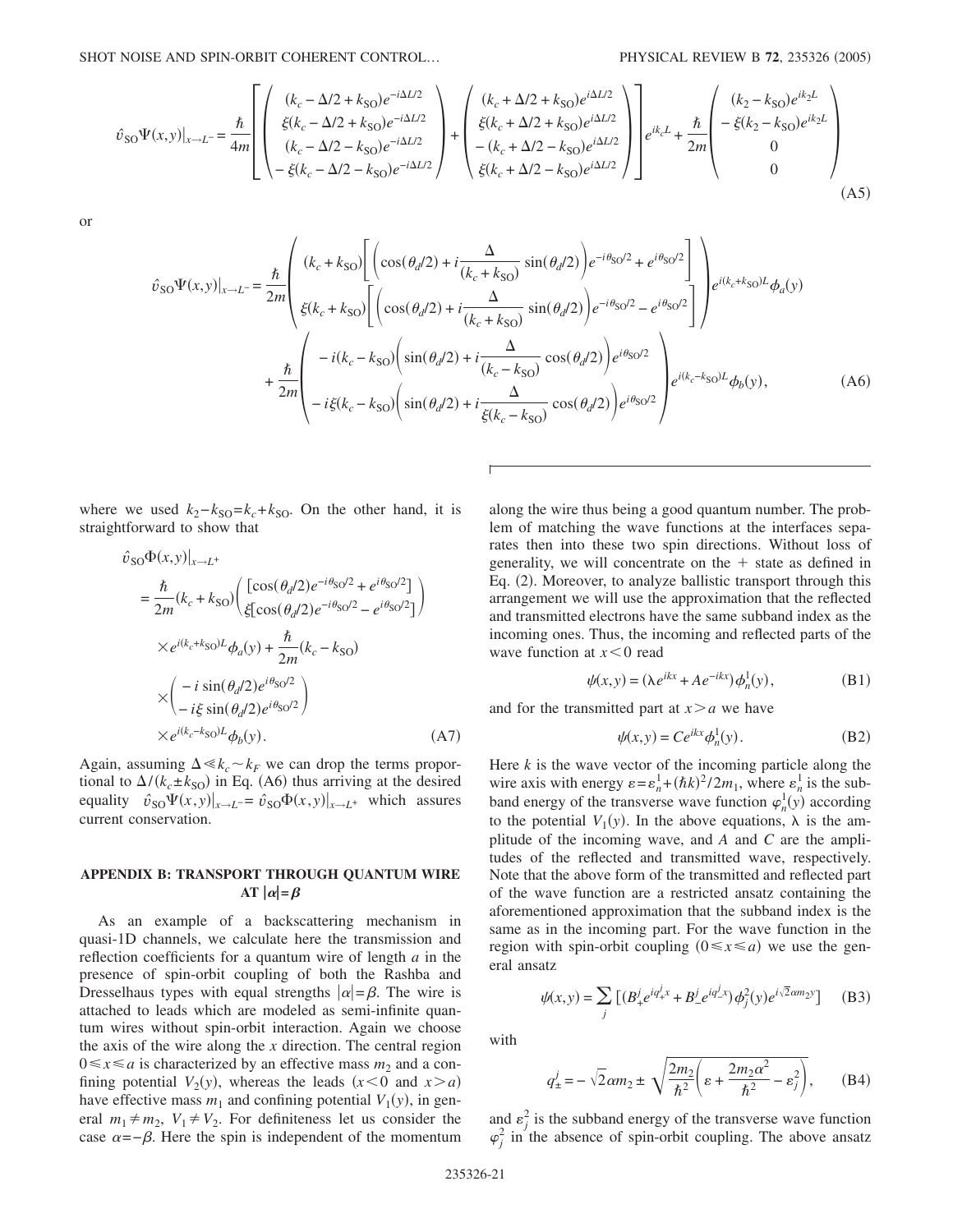contains all subbnads, and the corresponding wave vectors  $q_{\pm}^{j}$  will acquire imaginary parts for large enough subband energies. However, since this region of the setup is finite  $(0 \le x \le a)$ , the wave functions remain normalizable.

The continuity conditions on the wave functions at the interface  $x=0$  lead to

$$
(\lambda + A)\phi_n^1(y) = \sum_j \left[ (B_+^j + B_-^j) \phi_j^2(y) e^{i\sqrt{2}\alpha m_2 y} \right], \quad (B5)
$$

$$
\frac{m_2}{m_1}k(\lambda - A)\phi_n^1(y) = \sum_j \left[ (\eta_j B_+^j - \eta_j B_-^j) \phi_j^2(y) e^{i\sqrt{2}\alpha m_2 y} \right]
$$
\n(B6)

with

$$
\eta_j = \sqrt{\frac{2m_2}{\hbar^2} \left(\varepsilon + \frac{2m_2\alpha^2}{\hbar^2} - \varepsilon_j^2\right)},
$$
 (B7)

and at *x*=*a* one has

$$
Ce^{ika}\phi_n^1(y) = \sum_j \left[ (B_+^j e^{iq_+^j a} + B_-^j e^{iq_-^j a}) \phi_j^2(y) e^{i\sqrt{2}\alpha m_2 y} \right],
$$
\n(B8)

$$
\frac{m_2}{m_1}kCe^{ika}\phi_n^1(y) = \sum_j \left[ (\eta_j B_+^j e^{iq_x^j a} - \eta_j B_-^j e^{iq_x^j a} \right] \times \phi_j^2(y)e^{i\sqrt{2}\alpha m_2 y}].
$$
\n(B9)

Multiplying the above by  $\left[\phi_j^2(y)\right]^* e^{-i\sqrt{2}\alpha m_2 y}$  and integrating over the transverse direction *y* gives

$$
(\lambda + A)S_{jn} = B_{+}^{j} + B_{-}^{j}, \tag{B10}
$$

$$
\frac{m_2}{m_1}k(\lambda - A)S_{jn} = \eta_j B_+^j - [\eta_j B_-^j , \qquad (B11)
$$

$$
Ce^{ika}S_{jn} = B_{+}^{j}e^{iq_{+}^{j}a} + B_{-}^{j}e^{iq_{-}^{j}a}, \qquad (B12)
$$

$$
\frac{m_2}{m_1}kCe^{ika}S_{jn} = \eta_j B_+^j e^{iq_+^j a} - \eta_j B_-^j e^{iq_-^j a},\tag{B13}
$$

where we have defined the overlap integrals

$$
S_{jn} = \int dy [\phi_j^2(y)]^* e^{+i\sqrt{2}\alpha m_2 y} \phi_n^1(y). \tag{B14}
$$

Eliminating the quantities *A* and *C* yields

$$
2\frac{m_2}{m_1}k\lambda S_{jn} = \left(\frac{m_2}{m_1}k + \eta_j\right)B_+^j + \left(\frac{m_2}{m_1}k - \eta_j\right)B_-^j, \quad (B15)
$$

$$
0 = \left(\frac{m_2}{m_1}k - \eta_j\right)B_+^j e^{iq_+^j a} + \left(\frac{m_2}{m_1}k + \eta_j\right)B_-^j e^{iq_-^j a} \quad (B16)
$$

or, solving for  $B_{\pm}^j$ ,

$$
\begin{pmatrix}\n\left(\frac{m_2}{m_1}k + \eta_j\right)e^{iq_{-}^j a} & -\left(\frac{m_2}{m_1}k - \eta_j\right) \\
-\left(\frac{m_2}{m_1}k - \eta_j\right)e^{iq_{+}^j a} & \left(\frac{m_2}{m_1}k + \eta_j\right) \\
B_{-}^j\n\end{pmatrix}
$$
\n
$$
\times \begin{pmatrix}\n2\frac{m_2}{m_1}k + \eta_j \\
0\n\end{pmatrix}.
$$
\n(B17)

Moreover, multipying Eqs. (B5)–(B9) by  $\left[\phi_n^1(y)\right]^*$  and integrating over *y* gives

$$
\lambda + A = \sum_{j} [(B_{+}^{j} + B_{-}^{j})S_{jn}^{*}], \tag{B18}
$$

$$
\frac{m_2}{m_1}k(\lambda - A) = \sum_j [(\eta_j B_+^j - \eta_j B_-^j) S_{jn}^*],
$$
 (B19)

$$
Ce^{ika} = \sum_{j} \left[ (B_{+}^{j} e^{iq_{+}^{j}a} + B_{-}^{j} e^{iq_{-}^{j}a}) S_{jn}^{*} \right]
$$
 (B20)

$$
\frac{m_2}{m_1}kCe^{ika} = \sum_j [(\eta_j B_+^j e^{iq_+^j a} - \eta_j B_-^j e^{iq_-^j a})S_{jn}^*].
$$
 (B21)

Inserting the above expressions for  $B_{\pm}^{j}$  into Eq. (B18) yields the following result for the reflection amplitudes

$$
\frac{A}{\lambda} = -1
$$
\n
$$
+ \sum_{j} \frac{\left[ \left( \frac{m_2}{m_1} k + \eta_j \right) e^{-i \eta_j a} - \left( \frac{m_2}{m_1} k - \eta_j \right) e^{i \eta_j a} \right] 2 \frac{m_2}{m_1} k |S_{jn}|^2}{\left( \frac{m_2}{m_1} k + \eta_j \right)^2 e^{-i \eta_j a} - \left( \frac{m_2}{m_1} k - \eta_j \right)^2 e^{i \eta_j a}},
$$
\n(B22)

and from Eq. (B20) one finds for the transmission amplitude

$$
\frac{C}{\lambda} = \sum_{j} \frac{e^{-ika - i\sqrt{2}\alpha m_2 a} 4 \eta_j \frac{m_2}{m_1} k |S_{jn}|^2}{\left(\frac{m_2}{m_1} k + \eta_j\right)^2 e^{-i\eta_j a} - \left(\frac{m_2}{m_1} k - \eta_j\right)^2 e^{i\eta_j a}}.
$$
 (B23)

Equations (B22) and (B23) describe the electron reflection and transmission amplitudes, respectively, arising from the potential discontinuities at the entrance and exit of the SO region  $(0 \le x \le a)$ . It is worthwhile to note that using Eqs.  $(B19)$  and  $(B21)$  instead of Eqs.  $(B18)$  and  $(B20)$  leads to an identical expression for the transmission amplitude and to an equivalent result for the reflection amplitude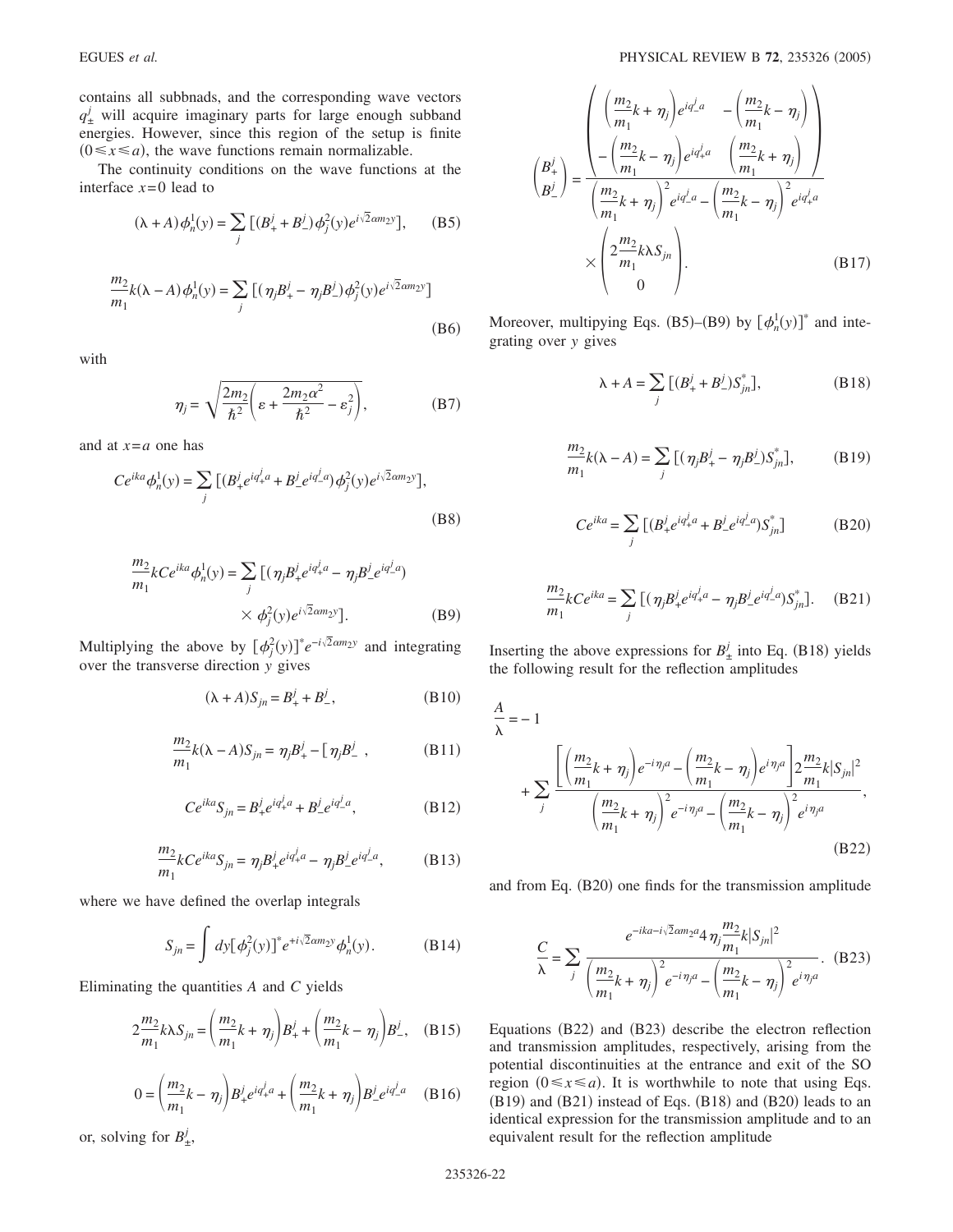$$
\frac{A}{\lambda} = 1 - \sum_{j} \frac{\left[ \left( \frac{m_2}{m_1} k + \eta_j \right) e^{-i \eta_j a} + \left( \frac{m_2}{m_1} k - \eta_j \right) e^{i \eta_j a} \right] 2 \eta_j |S_{jn}|^2}{\left( \frac{m_2}{m_1} k + \eta_j \right)^2 e^{-i \eta_j a} - \left( \frac{m_2}{m_1} k - \eta_j \right)^2 e^{i \eta_j a}}.
$$
\n(B24)

This is indeed the same as Eq.  $(B22)$  as one can see using  $\sum_{j} |S_{jn}|^2 = 1$ . Thus, Eqs. (B10)–(B13) [from which Eq. (B17) was obtained] are consistent with Eqs. (B18)–(B21). This is a nontrivial finding since our original ansatz for the wave function was a restricted one containing an approximation, and it is not *a priori* clear that such an ansatz would lead to a consistent system of equations.

## **APPENDIX C: HEURISTIC PICTURE OF THE NOISE IN A BEAM SPLITTER**

One can obtain a simple physical picture of the expressions for the current noise by considering the fluctuations of the number operator in the outgoing leads when one injects a pair of particles in leads 1 and 2 (i.e.,  $\langle n_1 \rangle = \langle n_2 \rangle = 1$ ). For instance,

$$
S_{33}\left(\frac{e^2}{h\nu}\right)^{-1} \sim \langle \Delta n_3^2 \rangle = \langle n_3^2 \rangle - \langle n_3 \rangle^2,
$$
  

$$
S_{34}\left(\frac{e^2}{h\nu}\right)^{-1} \sim \langle \Delta n_3 \Delta n_4 \rangle = \langle n_3 n_4 \rangle - \langle n_3 \rangle \langle n_4 \rangle.
$$

By considering classical, Fermi or Bose particles we can derive formulas which are in direct correspondence with the results for the current fluctations for electron pairs with spin previously obtained in Sec. III using the rigorous scattering formalism. For clarity we discuss separately the different configurations, illustrated in Fig. 4. We first consider a symmetric beam splitter with backscattering and no local SO effect in lead 1; see Fig.  $4(b)$ . We then consider the case of backscattering in the SO lead 1 only, shown in Fig.  $4(a)$ . Finally, we return to the SO rotation in a beam splitter with no backscattering.

#### **1. Backscattering at the beam splitter**

In realistic experiments<sup>3</sup> the beam-splitter is not perfect, and can actually contain a significant amount of backscattering in all input leads (i.e.,  $s_{11}$ ,  $s_{22} \neq 0$ ), as well as "crossbackscattering" between the input leads  $(s_{12} \neq 0)$ . The most symmetric scattering matrix corresponding to this situation is

$$
\mathbf{s} = \begin{pmatrix} a & c & r & t \\ c & a & t & r \\ r & t & a & c \\ t & r & c & a \end{pmatrix},
$$

where all backscattering amplitudes are the same  $s_{11}=s_{22}$  $=s_{33}=s_{44}=a$  and so are the cross-backscattering amplitudes  $s_{12}=s_{34}=c$ . Defining  $A=|a|^2$ ,  $C=|c|^2$ ,  $R=|r|^2$ , and  $T=|t|^2$ , the unitarity of **s** imposes  $A + C + R + T = 1$  and  $c = -ar/t$ , so that *a*  and *c* are not independent. To have independent *a* and *c*, one must drop the requirement of symmetry between input and ouput, as is considered in Sec. III C and Appendix C 2 for the case of backscattering in the SO lead only. We now calculate the expectation values of the number operators in lead 3 and 4, by simply considering the probabilities for the different scattering configurations. Let  $P(3)$ ,  $P(3,3)$ , and  $P(3,4)$  denote the probabilities of finding one and two electrons in lead 3, and one electron in each lead 3 and 4, respectively. We need to determine  $\langle n_3 \rangle = P(3) + 2P(3,3), \langle n_3^2 \rangle$  $= P(3) + 4P(3,3) = \langle n_3 \rangle + 2P(3,3), \text{ and } \langle n_3 n_4 \rangle = P(3,4).$ 

For classical particles, we have  $\langle n_3 \rangle_c = |s_{13}|^2 (|s_{21}|^2 + |s_{22}|^2)$  $+|s_{24}|^2$  +  $|s_{23}|^2(|s_{11}|^2 + |s_{12}|^2 + |s_{14}|^2) + 2|s_{13}|^2|s_{23}|^2 = R + T$ ,  $\langle n_3^2 \rangle_C$  $=R+T+2RT$ , and  $\langle n_3n_4\rangle_C = |s_{13}|^2|s_{24}|^2 + |s_{14}|^2|s_{23}|^2 = R^2 + T^2$ . We find the autocorrelations and cross correlations

$$
\langle \Delta n_3^2 \rangle_C = T(1 - T) + R(1 - R) = (A + C)(R + T) + 2RT,
$$
\n(C1)

$$
\langle \Delta n_3 \Delta n_4 \rangle_C = -2RT. \tag{C2}
$$

As we shall see in Appendix C 2 below, these results correspond to the current noise  $S_{33}$  and  $S_{34}$  for electrons behaving classically (i.e., with different energies and/or with opposite spins). The result (C1) consists of the sum of two terms corresponding to the partition noise for electrons coming from lead 2 and 1, respectively. One can simply add these contributions because the classical particles are independent. In the second equality we can recognize a partition noise term  $(A+C)(R+T)$  in addition to the usual "beam-splitter noise"  $\sim$  2*RT*.

The situation is different for quantum particles obeying Fermi or Bose statistics, in which case one must first add or substract the amplitudes before building the probabilities for indistiguishable events. One can satisfy unitarity by choosing, for convenience,  $Re(r^*t) = Re(a^*c) = 0$ , which yields  $|r^2 \pm t^2| = R \pm T$  and  $|a^2 \pm c^2| = A \pm C$ . For spinless fermions, one has  $P(3,3)=0$  and  $\langle n_3 \rangle_F = |s_{13}s_{24}-s_{14}s_{23}|^2 + |s_{13}s_{21}|^2$  $-s_{11} s_{23} |^{2} + |s_{13} s_{22} - s_{12} s_{23}|^{2} = R + T$ ,  $\langle n_{3}^{2} \rangle_{F} = \langle n_{3} \rangle_{F} = R + T$ , and  $\langle n_3 n_4 \rangle_F = |s_{13} s_{24} - s_{14} s_{23}|^2 = (R + T)^2$ . The correlations read

$$
\langle \Delta n_3^2 \rangle_F = T(1 - T) + R(1 - R) - 2RT = (A + C)(R + T),
$$

$$
\langle \Delta n_3 \Delta n_4 \rangle_F = 0.
$$

For the autocorrelation  $\langle \Delta n_3^2 \rangle_F$ , we see that the zero value found in the absence of backscattering becomes finite, which is a consequence of the partition noise created by the additionnal backscattering channels. One can obtain this result by substracting from the classical result the forbidden case with two electrons in lead 3,  $\langle \Delta n_3^2 \rangle_F = \langle \Delta n_3^2 \rangle_C - 2P(3,3)$ . The crosscorrelations, on the other hand, remains zero. These results for fermionic particles correspond to electrons with equal energies in a triplet state.

For spinless bosons, we must double  $P(3,3)$  thus obtaining  $\langle n_3 \rangle_B = R + T$ ,  $\langle n_3^2 \rangle_B = R + T + 4RT$ , and  $\langle n_3 n_4 \rangle_B = (R - T)^2$ . The correlations are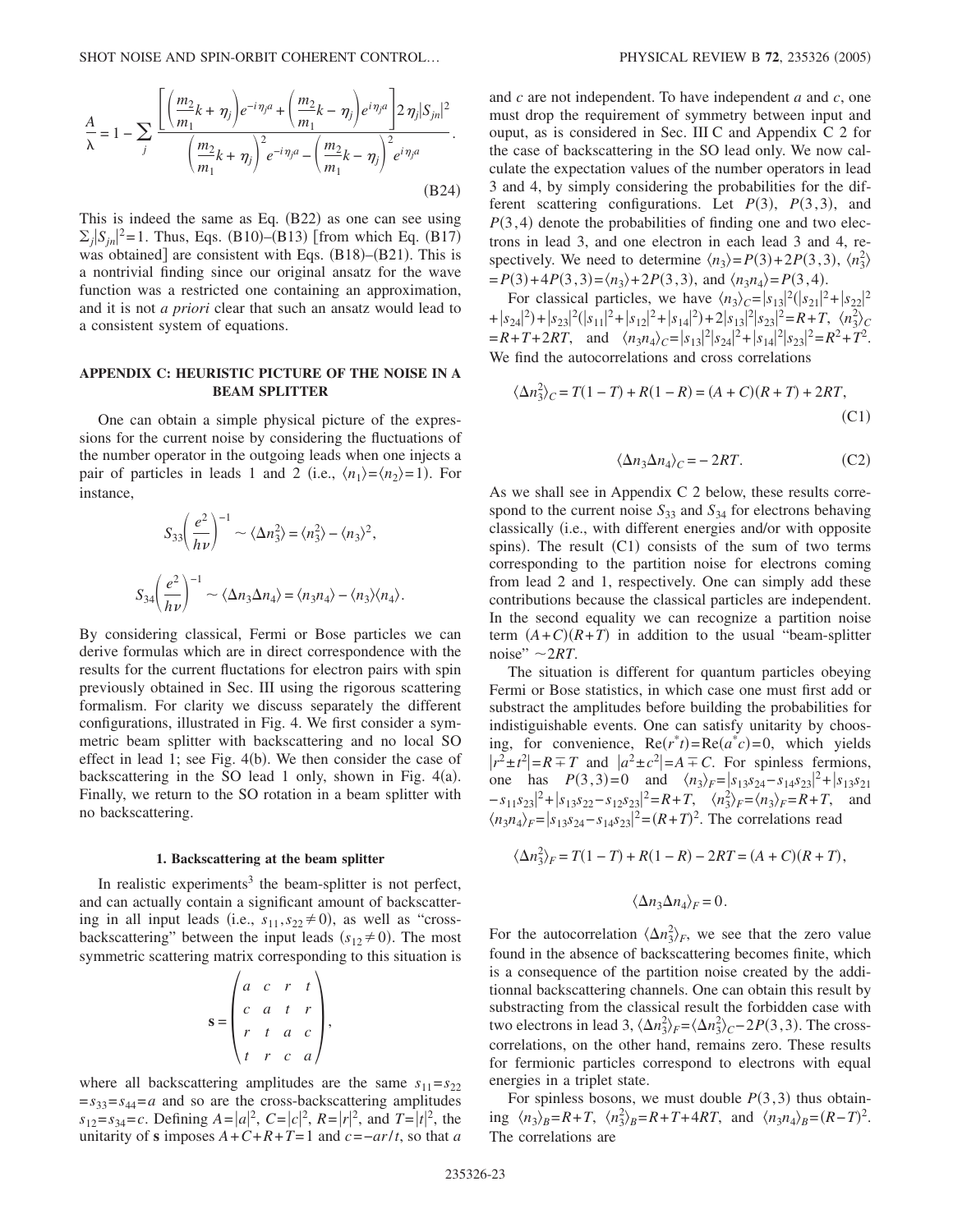$$
\langle \Delta n_3^2 \rangle_B = T(1 - T) + R(1 - R) + 2RT = (A + C)(R + T) + 4RT,
$$
\n(C3)

$$
\langle \Delta n_3 \Delta n_4 \rangle_B = -4RT,\tag{C4}
$$

and correspond to electrons in a singlet pair with equal energies. We recognize again the sum of a partition-type noise and the beam-splitter noise 4*RT*.

We can establish a connection between the above results and those of Ref. 67 in which the case with no crossbackscattering  $s_{12}=0$  was studied. In that work, the backscattering was introduced in the same way as in Sec. III C, namely, by taking the probabilities *R* and *T* from the original beam-splitter and adding a tunnel barrier with reflection probability  $R_B$ . Since the cross-backscattering does not play a direct role for the noise in the output leads, one can identify  $A + C \rightarrow R_B$ ,  $R \rightarrow R(1 - R_B)$ , and  $T \rightarrow T(1 - R_B)$ , which establishes the equivalence of Eqs.  $(C3)$  and  $(C4)$  and Eqs.  $(5),(6)$ of Ref. 67.

#### **2. Backscattering in one lead**

We consider here the case of backscattering in lead 1 only, which was discussed in Sec. III C. The problem is no longer symmetric and the transmission probabilities *T* and *R* are not equivalent anymore. See Appendix B where we calculate explicitly the transmission and reflection coefficients for a model quantum wire with spin-orbit interaction of both the Dresselhaus and Rahsba types. We recall that *R* and *T* here are the original quantities before adding the backscattering channel, and therefore satisfy *T*=1−*R*. We calculate the fluctuations of the number operator in lead  $3 n_3$  by the same procedure as in Appendix C 1.

For classical particles we find  $\langle n_3 \rangle_C = 1 - AR$ ,  $\langle n_3^2 \rangle_C = 1$ −*AR*+2*TR*, which yields

$$
\langle \Delta n_3^2 \rangle_C = TR + R'(1 - R'). \tag{C5}
$$

This result corresponds to the current noise expressions (103)–(105) with  $\epsilon_1 \neq \epsilon_2$ . Hence, in this configuration electrons with distinct energies are not affected by the (anti)symmetrization related to their spin state, and behave, effectively, similar to classical particles.

For fermions, one finds  $\langle n_3 \rangle_F = \langle n_3^2 \rangle_F = 1 - AR$ , which gives

$$
\langle \Delta n_3^2 \rangle_F = TR + R'(1 - R') - 2TR'.
$$
 (C6)

This result corresponds to the case of triplets  $(104)$  and  $(105)$ with  $\epsilon_1 = \epsilon_2$  and  $\theta_{\text{SO}}=0$ .

For bosons we can proceed likewise to find  $\langle n_3 \rangle_B = 1$  $-AR, \langle n_3^2 \rangle_B = 1 - AR + 4TR'$ . The result

$$
\langle \Delta n_3^2 \rangle_B = TR + R'(1 - R') + 2TR', \tag{C7}
$$

corresponds to the case of singlets with  $\epsilon_1 = \epsilon_2$  and  $\theta_{\text{SO}}=0$ . This can also be found by doubling the probability to have electrons in the same lead 3,  $\langle \Delta n_3^2 \rangle_B = \langle \Delta n_3^2 \rangle_C + 2P(3,3)$ .

We can also rewrite the results above as

$$
\langle \Delta n_3^2 \rangle_C = AR(1 - AR) + 2TR',
$$
  

$$
\langle \Delta n_3^2 \rangle_F = AR(1 - AR) = \langle n_3 \rangle (1 - \langle n_3 \rangle),
$$
  

$$
\langle \Delta n_3^2 \rangle_B = AR(1 - AR) + 4TR'.
$$

This shows how the backscattering induces a partition noise  $\sim$   $\langle n_3 \rangle$ (1– $\langle n_3 \rangle$ ), in addition to renormalizing the beamsplitter noise  $\sim TR'$  via  $R' = R(1-A)$ .

#### **3. Spin-orbit rotation**

We can incorporate some of the effects of SO-induced rotation within the heuristic scheme presented above. We neglect backscattering for simplicity. Considering the result for the singlet [Eq. (60)] with  $\epsilon_1 = \epsilon_2$ ,  $S_{33}^S = (e^2/h\nu)2TR(1)$ +cos  $\theta_{\text{SO}}$ , we see that the SO angle  $\theta_{\text{SO}}$  "interpolates" from the bosonic behavior  $(\theta_{SO}=0)$  to the fermionic behavior  $(\theta_{\text{SO}} = \pi)$ . For the angle  $\theta_{\text{SO}} = \pi/2$ , we actually recover the same result as in the classical case  $(\epsilon_1 \neq \epsilon_2)$ —although one must emphasize that any locally rotated state is still maximally entangled, and therefore is not classical. In order to consider particles that effectively behave in an intermediate way between bosons and fermions, we consider particles that follow intermediate statistics, i.e., anyons that acquire a finite phase  $e^{i\theta}$  upon antisymmetrization (with  $\theta = 0$  for bosons and  $\theta = \pi$  for fermions). Indeed, one can easily recover the formula

$$
\langle \Delta n_3^2 \rangle_A = 2TR(1 + \cos \theta), \tag{C8}
$$

corresponding to a Rashba-rotated singlet pair with  $\epsilon_1 = \epsilon_2$ [Eq. (60)] by the following calculation for anyons:

$$
\langle n_3 \rangle_A = P(3) + 2P(3,3)
$$
  
=  $|s_{13}s_{24} + e^{i\theta}s_{14}s_{23}|^2 + 2 \left| s_{13}s_{23} \frac{1 + e^{i\theta}}{\sqrt{2}} \right|^2$   
=  $R + T = 1$ , (C9)  
 $\langle n^2 \rangle = P(3) + AP(3,3)$ 

$$
\langle n_3^2 \rangle_A = P(3) + 4P(3,3)
$$
  
=  $\langle n_3^2 \rangle_A + 4 \left| s_{13} s_{23} \frac{1 + e^{i\theta}}{\sqrt{2}} \right|^2$   
=  $1 + 2TR(1 + \cos \theta)$ . (C10)

The factor  $(1+e^{i\theta})/\sqrt{2}$  interpolates between the Pauli exclusion principle and the bosonic bunching occuring for two particles in the same lead 3.

# **APPENDIX D: EVALUATION OF THE NOISE MATRIX ELEMENT**

Here we sketch the derivation of general formulas for the relevant matrix elements in the noise calculation for injected electron pairs. From the noise definition [Eq. (46)] it is clear that we need to evaluate objets of the form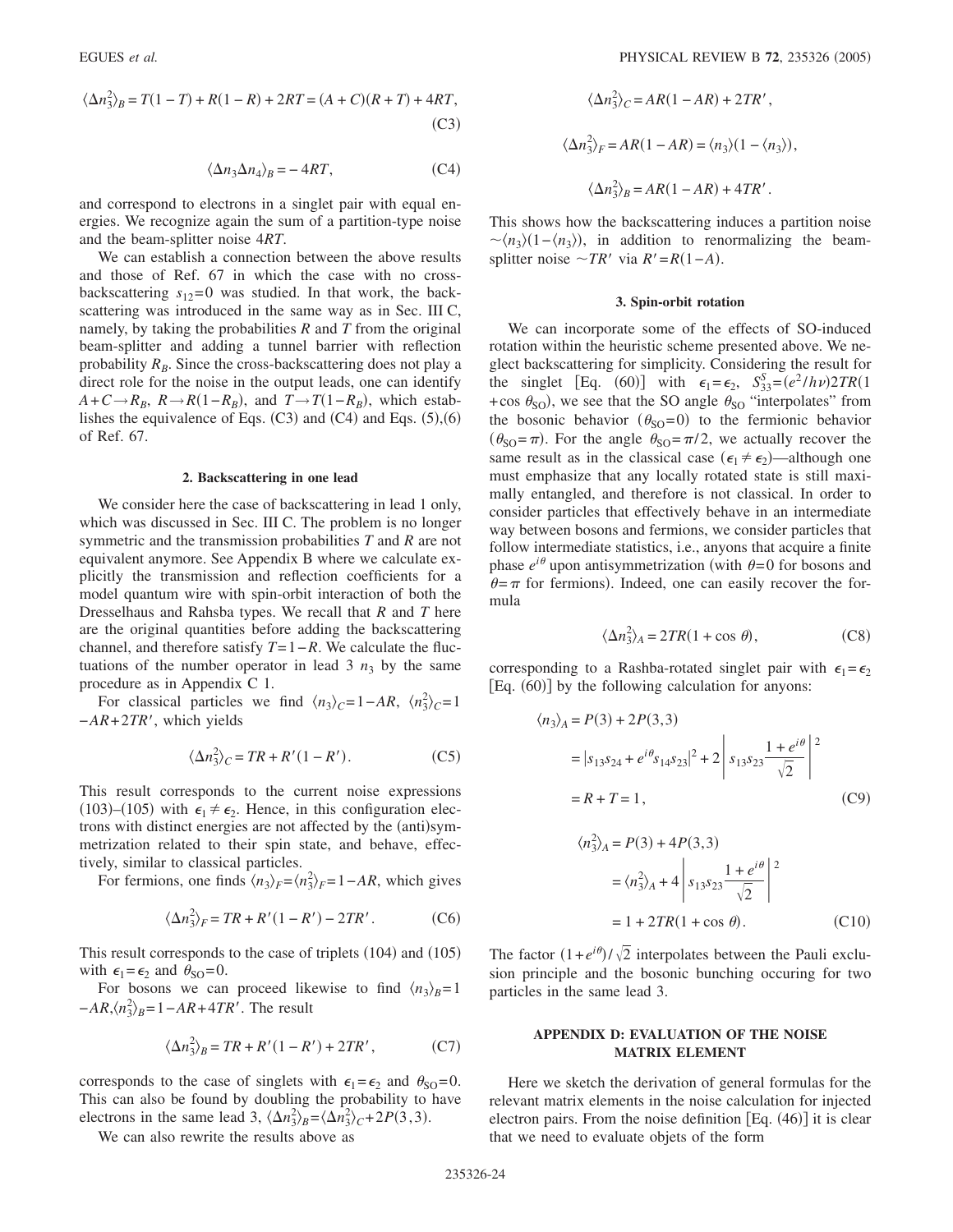$$
D = \langle 0 | a_{\mu,\sigma_{\mu}}(\varepsilon_{\mu}) a_{\nu,\sigma_{\nu}}(\varepsilon_{\nu}) a_{\alpha,\sigma}^{\dagger}(\varepsilon) \times a_{\beta,\sigma'}(\varepsilon') a_{\gamma,\sigma_{\gamma}}^{\dagger}(\varepsilon_{\gamma}) a_{\eta,\sigma_{\eta}}^{\dagger}(\varepsilon_{\eta}) | 0 \rangle
$$
 (D1)

and

$$
Q = \langle 0 | a_{\mu,\sigma_{\mu}}(\varepsilon_{\mu}) a_{\nu,\sigma_{\nu}}(\varepsilon_{\nu}) a_{\alpha,\sigma}^{\dagger}(\varepsilon) a_{\beta,\sigma'}(\varepsilon')
$$
  
 
$$
\times a_{\alpha',\sigma''}^{\dagger}(\varepsilon'') a_{\beta',\sigma'''}(\varepsilon''') a_{\gamma,\sigma_{\gamma}}^{\dagger}(\varepsilon_{\gamma}) a_{\eta,\sigma_{\eta}}^{\dagger}(\varepsilon_{\eta}) | 0 \rangle. \quad (D2)
$$

Wick's theorem tells us that we can express the above matrix elements in terms of all possible pairings of the fermionic operators. Here the possible nonzero pairings involve only one creation and one destruction operator. For the first case we have

$$
D = + \langle 0 | a_{\alpha,\sigma}^{\dagger}(\varepsilon) a_{\beta,\sigma'}(\varepsilon') | 0 \rangle \langle 0 | a_{\nu,\sigma_{\nu}}(\varepsilon_{\nu}) a_{\gamma,\sigma_{\gamma}}^{\dagger}(\varepsilon_{\gamma}) | 0 \rangle
$$
  
 
$$
\times \langle 0 | a_{\mu,\sigma_{\mu}}(\varepsilon_{\mu}) a_{\eta,\sigma_{\eta}}^{\dagger}(\varepsilon_{\eta}) | 0 \rangle - \langle 0 | a_{\alpha,\sigma}^{\dagger}(\varepsilon) a_{\beta,\sigma'}(\varepsilon') | 0 \rangle
$$
  
 
$$
\times \langle 0 | a_{\nu,\sigma_{\nu}}(\varepsilon_{\nu}) a_{\eta,\sigma_{\eta}}^{\dagger}(\varepsilon_{\eta}) | 0 \rangle \langle 0 | a_{\mu,\sigma_{\mu}}(\varepsilon_{\mu}) a_{\gamma,\sigma_{\gamma}}^{\dagger}(\varepsilon_{\gamma}) | 0 \rangle
$$
  
+ 
$$
\langle 0 | a_{\nu,\sigma_{\nu}}(\varepsilon_{\nu}) a_{\alpha,\sigma}^{\dagger}(\varepsilon) | 0 \rangle \langle 0 | a_{\beta,\sigma'}(\varepsilon') a_{\gamma,\sigma_{\gamma}}^{\dagger}(\varepsilon_{\gamma}) | 0 \rangle
$$

$$
\times \langle 0 | a_{\mu,\sigma_{\mu}}(\varepsilon_{\mu}) a_{\eta,\sigma_{\eta}}^{\dagger}(\varepsilon_{\eta}) | 0 \rangle - \langle 0 | a_{\nu,\sigma_{\nu}}(\varepsilon_{\nu}) a_{\alpha,\sigma}^{\dagger}(\varepsilon) | 0 \rangle \times \langle 0 | a_{\beta,\sigma'}(\varepsilon') a_{\eta,\sigma_{\eta}}^{\dagger}(\varepsilon_{\eta}) | 0 \rangle \langle 0 | a_{\mu,\sigma_{\mu}}(\varepsilon_{\mu}) a_{\gamma,\sigma_{\gamma}}^{\dagger}(\varepsilon_{\gamma}) | 0 \rangle + \langle 0 | a_{\mu,\sigma_{\mu}}(\varepsilon_{\mu}) a_{\alpha,\sigma}^{\dagger}(\varepsilon) | 0 \rangle \langle 0 | a_{\nu,\sigma_{\mu}}(\varepsilon_{\nu}) a_{\gamma,\sigma_{\gamma}}^{\dagger}(\varepsilon_{\gamma}) | 0 \rangle \times \langle 0 | a_{\beta,\sigma'_{\zeta}}(\varepsilon') a_{\eta,\sigma_{\eta}}^{\dagger}(\varepsilon_{\eta}) | 0 \rangle - \langle 0 | a_{\mu,\sigma_{\mu}}(\varepsilon_{\mu}) a_{\alpha,\sigma}^{\dagger}(\varepsilon) | 0 \rangle \times \langle 0 | a_{\beta,\sigma'}(\varepsilon') a_{\gamma,\sigma_{\gamma}}^{\dagger}(\varepsilon_{\gamma}) | 0 \rangle \langle 0 | a_{\nu,\sigma_{\nu}}(\varepsilon_{\nu}) a_{\eta,\sigma_{\eta}}^{\dagger}(\varepsilon_{\eta}) | 0 \rangle.
$$
\n(D3)

The first two terms are zero since they both have a destruction operator acting on the vacuum state. Hence, we have

$$
D = \delta_{\nu\alpha}\delta_{\sigma_{\nu}\sigma}\delta_{\varepsilon_{\nu}\varepsilon}(\delta_{\beta\gamma}\delta_{\mu\eta}\delta_{\sigma'\sigma_{\gamma}}\delta_{\sigma_{\mu}\sigma_{\eta}}\delta_{\varepsilon'\varepsilon_{\gamma}}\delta_{\varepsilon_{\mu}\varepsilon_{\eta}}
$$

$$
- \delta_{\beta\eta}\delta_{\mu\gamma}\delta_{\sigma'\sigma_{\eta}}\delta_{\sigma_{\mu}\sigma_{\gamma}}\delta_{\varepsilon'\varepsilon_{\eta}}\delta_{\varepsilon_{\mu}\varepsilon_{\gamma}}\rangle
$$

$$
+ \delta_{\mu\alpha}\delta_{\sigma_{\mu}\sigma}\delta_{\varepsilon_{\mu}\varepsilon}(\delta_{\nu\gamma}\delta_{\beta\eta}\delta_{\sigma_{\nu}\sigma_{\gamma}}\delta_{\sigma'\sigma_{\eta}}\delta_{\varepsilon_{\nu}\varepsilon_{\gamma}}\delta_{\varepsilon'\varepsilon_{\eta}}
$$

$$
- \delta_{\beta\gamma}\delta_{\nu\eta}\delta_{\sigma'\sigma_{\gamma}}\delta_{\sigma_{\nu}\sigma_{\eta}}\delta_{\varepsilon'\varepsilon_{\gamma}}\delta_{\varepsilon_{\nu}\varepsilon_{\eta}}).
$$
(D4)

Similarly, we find

$$
Q = + \delta_{\alpha\beta}\delta_{\alpha'\beta'}\delta_{\sigma\sigma'}\delta_{\sigma''\sigma''}\delta_{\epsilon\epsilon'}\delta_{\epsilon''\epsilon'''}[\delta_{\nu\gamma}\delta_{\mu\eta}\delta_{\sigma_{\nu}\sigma_{\gamma}}\delta_{\sigma_{\mu}\sigma_{\eta}}\delta_{\epsilon_{\mu}\epsilon_{\gamma}} - \delta_{\mu\gamma}\delta_{\nu\eta}\delta_{\sigma_{\mu}\sigma_{\gamma}}\delta_{\sigma_{\nu}\sigma_{\eta}}\delta_{\epsilon_{\mu}\epsilon_{\gamma}}\delta_{\epsilon_{\gamma}\epsilon_{\gamma}}
$$
  
\n
$$
- \delta_{\alpha'\beta'}\delta_{\mu\eta}\delta_{\sigma''\sigma''}\delta_{\sigma_{\mu}\sigma_{\eta}}\delta_{\epsilon''\epsilon'''}\delta_{\epsilon_{\mu}\epsilon_{\eta}}[\delta_{\nu\gamma}\delta_{\beta\alpha}\delta_{\sigma_{\nu}\sigma_{\gamma}}\delta_{\sigma'\sigma}\delta_{\epsilon_{\nu}\epsilon_{\gamma}}\delta_{\epsilon'\epsilon} - \delta_{\nu\alpha}\delta_{\beta\gamma}\delta_{\sigma_{\nu}\sigma}\delta_{\sigma'\sigma_{\gamma}}\delta_{\epsilon_{\nu}\epsilon}\delta_{\epsilon'\epsilon_{\gamma}}]
$$
  
\n
$$
+ \delta_{\alpha'\beta'}\delta_{\mu\gamma}\delta_{\sigma''\sigma'''}\delta_{\sigma_{\mu}\sigma_{\gamma}}\delta_{\epsilon''\epsilon'''}\delta_{\epsilon_{\mu}\epsilon_{\gamma}}[\delta_{\nu\eta}\delta_{\beta\alpha}\delta_{\sigma_{\nu}\sigma_{\gamma}}\delta_{\sigma'\sigma}\delta_{\epsilon_{\nu}\epsilon_{\gamma}}\delta_{\epsilon'\epsilon} - \delta_{\nu\alpha}\delta_{\beta\eta}\delta_{\sigma_{\nu}\sigma}\delta_{\sigma'\sigma_{\gamma}}\delta_{\epsilon_{\nu}\epsilon}\delta_{\epsilon'\epsilon_{\gamma}}]
$$
  
\n
$$
- \delta_{\alpha'\beta'}\delta_{\mu\alpha}\delta_{\sigma''\sigma'''}\delta_{\sigma_{\mu}\sigma_{\eta}}\delta_{\epsilon_{\mu}\epsilon_{\eta}}[\delta_{\beta\gamma}\delta_{\beta\alpha}\delta_{\sigma_{\nu}\sigma_{\gamma}}\delta_{\sigma'\sigma_{\gamma}}\delta_{\epsilon_{\nu}\epsilon_{\gamma}}\delta_{\epsilon'\epsilon} - \delta_{\nu\alpha}\delta_{\beta\eta}\delta_{\sigma_{\nu}\sigma}\delta_{\sigma'\sigma_{\gamma}}\delta_{\epsilon'\epsilon_{\gamma}}]
$$
  
\n
$$
- \delta_{\nu\alpha}\delta_{\mu\eta
$$

With the help of Eqs. (D4) and (D5) we can systematically determine all the relevant matrix elements appearing in the noise calculation for a particular type of injected electron pair (singlet, triplets, Bell states, etc.).

### APPENDIX E: DISCRETE SUMS FOR  $h(\epsilon_1, \epsilon_2)$

We choose  $\varepsilon_1$  as our reference energy and define  $\Delta = \varepsilon_2 - \varepsilon_1$ . We further assume an equidistant discrete single-particle spectrum of the leads,  $\varepsilon = \varepsilon_1 + (q+n)\delta$ , where *n* is an integer, *q* a real number between 0 and 1, and  $\delta$  is the level spacing of the leads, see Fig. 6. We obtain  $h(q) = g_0(q - \Delta/\delta)g_0(q)h_0(q)$  with the discrete sums

$$
h_0(q) = \sum_{n=-\infty}^{\infty} \frac{1}{(n\delta + q\delta - \Delta + i\gamma)(n\delta + q\delta - i\gamma)} = \frac{-2\pi}{\delta(\Delta - 2i\gamma)} \frac{\sin \pi \left( q + i\frac{\gamma}{\delta} \right) \left[ \cos \pi \left( q - 3i\frac{\gamma}{\delta} \right) - \cos \pi \left( q + i\frac{\gamma}{\delta} - 2\frac{\Delta}{\delta} \right) \right]}{\left( \cosh 2\pi \frac{\gamma}{\delta} - \cos 2\pi q \right) \left[ \cosh 2\pi \frac{\gamma}{\delta} - \cos 2\pi \left( q - \frac{\Delta}{\delta} \right) \right]}, \quad (E1)
$$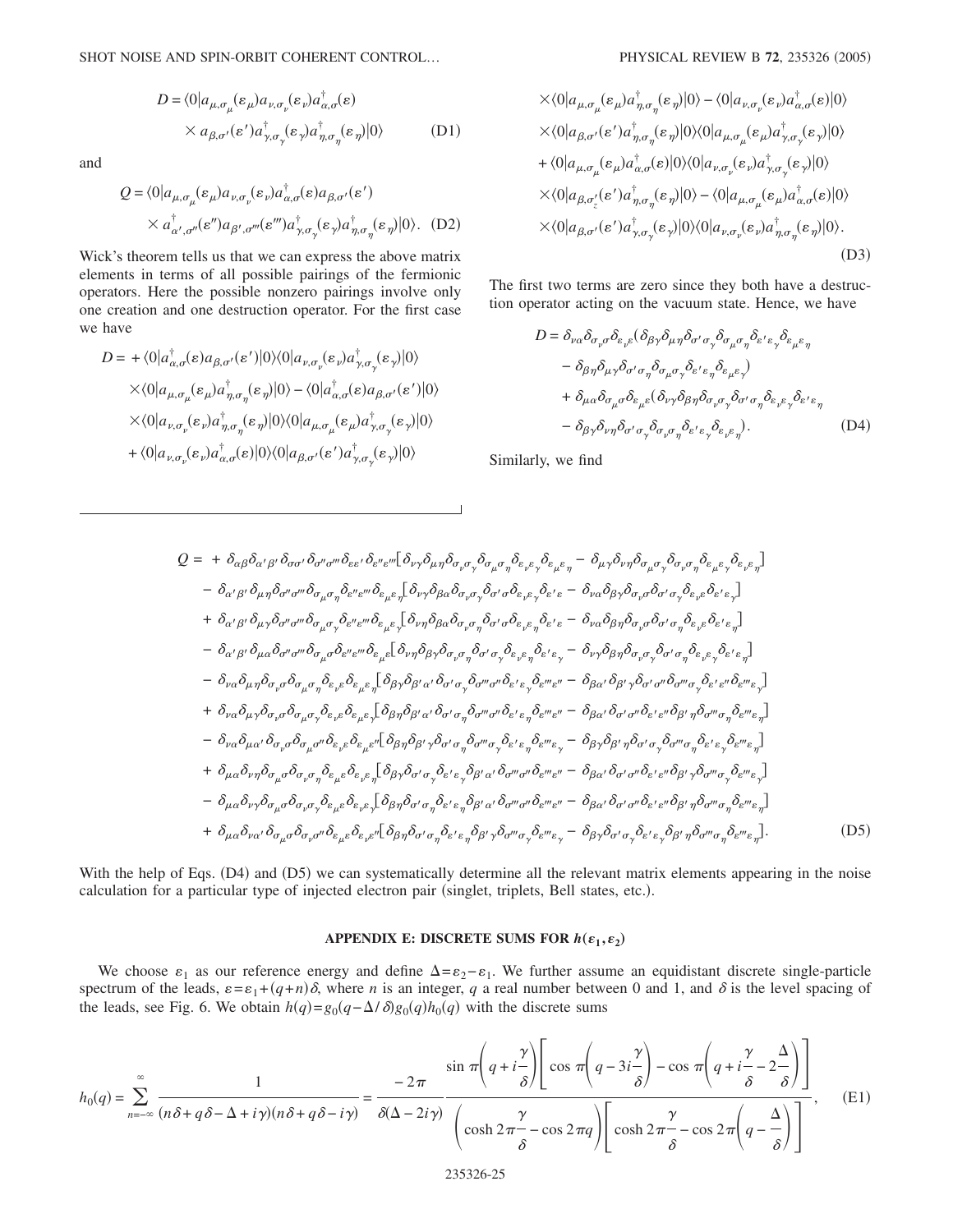2002).

 $(2004).$ 

 $(1999).$ 

 $(2000).$ 

 $(2001).$ 

255 (2001).

11R. Mérlin, cond-mat/0105073.

Rev. Lett. **89**, 037901 (2002).

Lett. 91, 157002 (2003).

Phys. Rev. Lett. 92, 246803 (2004).

Velsen, Phys. Rev. Lett. 91, 147901 (2003).

88, 037901 (2002).

R16303 (2000).

165314 (2001).

$$
\frac{1}{g_0(q)^2} = \sum_{n=-\infty}^{\infty} \frac{1}{(n\delta + q\delta)^2 + \gamma^2} = \frac{\pi}{\gamma \delta} \frac{\sinh 2\pi \frac{\gamma}{\delta}}{\cosh 2\pi \frac{\gamma}{\delta} - \cos 2\pi q}.
$$
\n(E2)

Taking the modulus squared of the complex function *h*, we obtain  $|h(q)|^2 = g_0(q)^2 g_0(q - \Delta/\delta)^2 |h_0(q)|^2 = AB(q)$ , with a manifestly *q*-independent factor

<sup>1</sup> *Semiconductor Spintronics and Quantum Computation*, edited by D. D. Awschalom, D. Loss, and N. Samarth (Springer, Berlin,

<sup>2</sup> I. Zutic, J. Fabian, and S. Das Sarma, Rev. Mod. Phys. **76**, 323

<sup>3</sup>R. C. Liu, B. Odom, Y. Yamamoto, and S. Tarucha, Nature

<sup>4</sup> J. C. Egues, P. Recher, D. S. Saraga, V. N. Golovach, G. Burkard, E. V. Sukhorukov, and D. Loss, in *Quantum Noise in Mesoscopic Physics*, edited by Y. V. Nazarov (Kluwer, Dordrecht, The

5D. P. DiVincenzo and D. Loss, J. Magn. Magn. Mater. **200**, 202

6G. Burkard, D. Loss, and E. V. Sukhorukov, Phys. Rev. B **61**,

7M. S. Choi, C. Bruder, and D. Loss, Phys. Rev. B **62**, 13 569

8P. Recher, E. V. Sukhorukov, and D. Loss, Phys. Rev. B **63**,

9G. B. Lesovik, T. Martin, and G. Blatter, Eur. Phys. J. B **24**, 287

10G. Falci, D. Feinberg, and F. W. J. Hekking, Europhys. Lett. **54**,

<sup>12</sup> A. T. Costa, Jr. and S. Bose, Phys. Rev. Lett. **87**, 277901 (2001). 13W. D. Oliver, F. Yamaguchi, and Y. Yamamoto, Phys. Rev. Lett.

<sup>17</sup>D. S. Saraga, B. L. Altshuler, D. Loss, and R. M. Westervelt,

18V. Bouchiat, N. Chtchelkatchev, D. Feinberg, G. B. Lesovik, T.

<sup>14</sup> S. Bose and D. Home, Phys. Rev. Lett. **88**, 050401 (2002). <sup>15</sup>P. Recher and D. Loss, Phys. Rev. B **65**, 165327 (2002). 16C. Bena, S. Vishveshwara, L. Balents, and M. P. A. Fisher, Phys.

$$
A = \frac{\gamma^2}{(\Delta/2)^2 + \gamma^2} \frac{1}{2\sinh^2 2\pi \gamma/\delta},
$$
 (E3)

and an apparently *q*-dependent factor

(London) 391, 263 (1998).

Netherlands, 2003), p. 241-274.

 $B(q) = \frac{|\cos \pi (q - 3i\gamma/\delta) - \cos \pi (q - 2\Delta/\delta + i\gamma/\delta)|^2}{\Delta q^2}$  $\frac{\cosh 2\pi\gamma/\delta - \cos 2\pi(q - \Delta/\delta)}{\cosh 2\pi\gamma/\delta - \cos 2\pi(q - \Delta/\delta)}.$  $(E4)$ 

Inspection of Eq. (E4) shows that the dependence of  $B(q)$ on the offset *q* drops out completely, and we are left with  $B = B(q) = \cosh(4\pi\gamma/\delta) - \cos(2\pi\Delta/\delta) = \cosh^2(2\pi\gamma/\delta)$  $-\cos^2(\pi\Delta/\delta)$ , where we have used  $\cos^2 x = (1+\cos x)/2$  and  $\cosh^2 x = (1 + \cosh x)/2$ . Combining *A* and *B*, we finally obtain Eq.  $(131)$ . We note that the cancellation of *q* from the interference function  $|h|^2$  is a consequence of our normalization condition, i.e., that electrons are injected with unit probability.

Phys. Rev. Lett. 92, 246803 (2004).

- 23P. Samuelsson, E. V. Sukhorukov, and M. Büttiker, Phys. Rev. Lett. 92, 026805 (2004).
- 24O. Sauret, T. Martin, and D. Feinberg, Phys. Rev. B **72**, 024544  $(2005).$
- $^{25}$ E. Dupont and K. Le Hur, cond-mat/0507282 (unpublished).
- <sup>26</sup>F. Taddei and R. Fazio, Phys. Rev. B **65**, 075317 (2002); L. Faoro, F. Taddei, and R. Fazio, *ibid.* **69**, 125326 (2004).
- $^{27}$ E. I. Rashba, Fiz. Tverd. Tela (Leningrad) 2, 1224 (1960) [Sov. Phys. Solid State 2, 1109 (1960)]; Y. A. Bychkov and E. I. Rashba, J. Phys. C 17, 6039 (1984); Yu. A. Bychkov and E. I. Rashba, JETP Lett. 39, 78 (1984).
- <sup>28</sup> J. C. Egues, G. Burkard, and D. Loss, Phys. Rev. Lett. **89**, 176401 (2002).
- $^{29}$ S. Datta and B. Das, Appl. Phys. Lett. **56**, 665 (1990); see also J. C. Egues, G. Burkard, and D. Loss, *ibid.* 82, 2658 (2003) for a spin FET proposal with additional spin control due to spin-orbit induced interband coupling. G. Meier, T. Matsuyama, and U. Merkt, Phys. Rev. B 65, 125327 (2002) and C.-M. Hu, J. Nitta, A. Jensen, J. B. Hansen, H. Takayanagi, T. Matsuyama, D. Heitmann, and U. Merkt, J. Appl. Phys. 91, 7251 (2002) describe some experimental efforts towards the Datta-Das transistor. See M. G. Pala, M. Governale, J. König, and U. Zülicke, Europhys. Lett. 65, 850 (2004) for a spin-transistor proposal with holes.
- 30A. V. Moroz and C. H. W. Barnes, Phys. Rev. B **60**, 14 272  $(1999).$
- $31$  F. Mireles and G. Kirczenow, Phys. Rev. B  $64$ , 024426 (2001).
- 32L. W. Molenkamp, G. Schmidt, and G. E. W. Bauer, Phys. Rev. B 64, 121202(R) (2001).
- 33M. H. Larsen, A. M. Lunde, and K. Flensberg, Phys. Rev. B **66**, 033304 (2002).
- <sup>34</sup> M. Governale and U. Zülicke, Phys. Rev. B **66**, 073311 (2002).
- <sup>35</sup>P. Středa and P. Šeba, Phys. Rev. Lett. **90**, 256601 (2003).
- 36E. A. de Andrada e Silva and G. C. La Rocca, Phys. Rev. B **67**,
- <sup>37</sup>X. F. Wang, Phys. Rev. B **69**, 035302 (2004).
- <sup>38</sup> R. Winkler, Phys. Rev. B **69**, 045317 (2004).
- <sup>39</sup> S. Q. Shen, Appl. Phys. Lett. **84**, 996 (2004).
- 40E. G. Mishchenko, A. Brataas, and Y. Tserkovnyak, Phys. Rev. B
- 22D. S. Saraga, B. L. Altshuler, D. Loss, and R. M. Westervelt,

21P. Samuelsson, E. V. Sukhorukov, and M. Büttiker, Phys. Rev.

- $^{41}$ G. Usaj and C. A. Balseiro, Phys. Rev. B  $70$ , 041301(R) (2004).
- $20$ C. W. J. Beenakker, C. Emary, M. Kindermann, and J. L. van
- Martin, and J. Torrès, Nanotechnology 14, 77 (2003). <sup>19</sup> P. Recher and D. Loss, Phys. Rev. Lett. **91**, 267003 (2003). 165318 (2003).
	-
	-
	-
	- 69, 073305 (2004).
	-